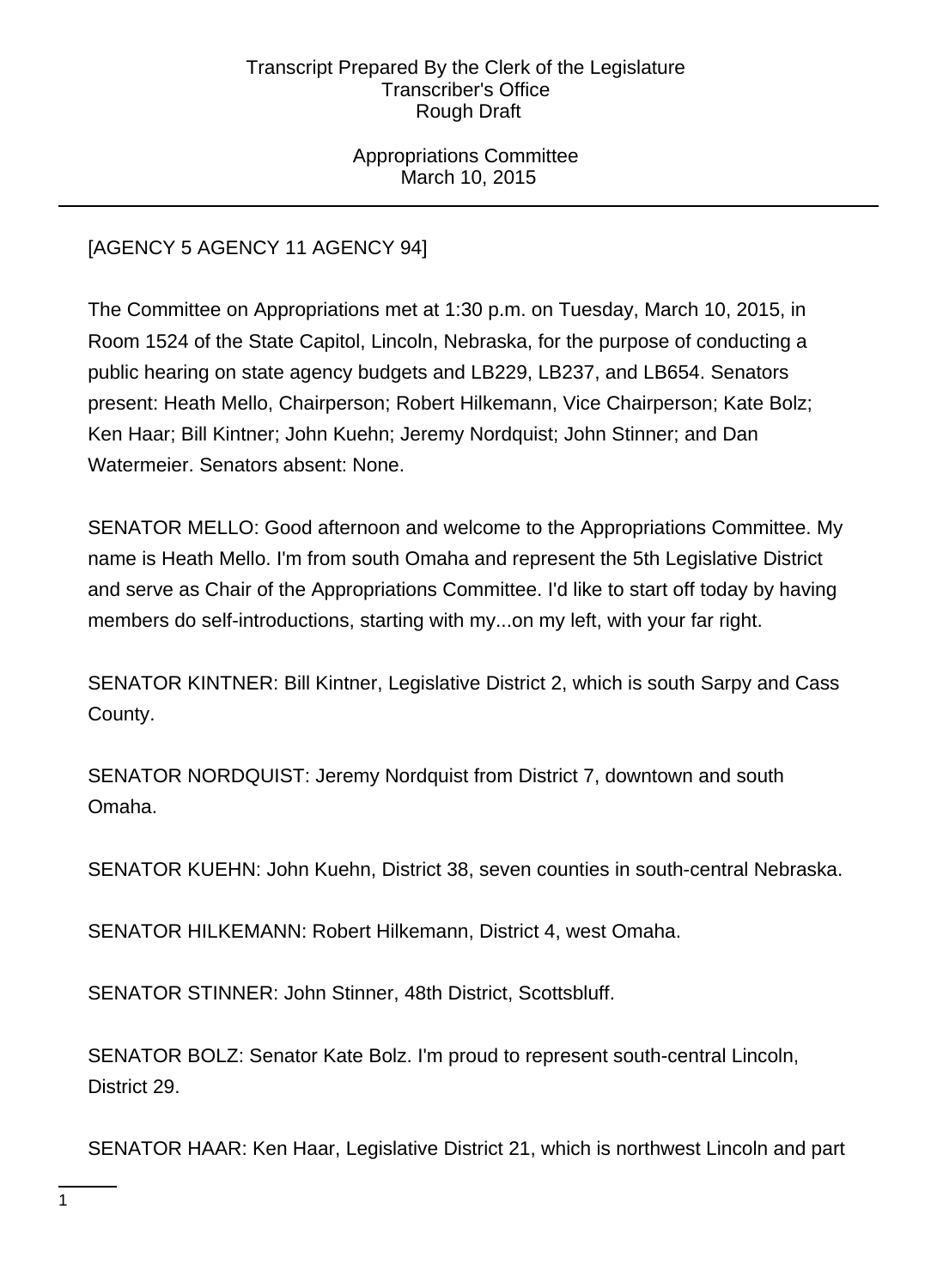Appropriations Committee March 10, 2015

of northwest Lancaster County.

SENATOR WATERMEIER: Dan Watermeier, District 1, Syracuse.

SENATOR MELLO: Assisting the committee today is Rachel Meier, our committee clerk; and our committee pages for the day are Julia and Rachel. On the tables in the back of the room you will find some testifier sheets. If you're planning on testifying today, please fill out one of the yellow sheets and hand it to Rachel when you come up. It helps us keep an accurate record of today's public hearing. There's also a sign-in sheet on the back table that if you do not wish to testify but would like to record your position on a specific bill or an agency budget item. If you do have any handouts, please bring at least 11 copies and give them to one of the pages when you come up. If you do not have enough copies, the pages will help make more for us. During the portion of the day that is the public hearing on legislative bills, we will begin bill testimony with the introducer's opening statement. Following the opening statement, we will hear from supporters of the bill, then those in opposition, followed by those speaking in a neutral capacity. We will finish by having a closing statement by the bill introducer, if they wish to give one. We ask that everyone begin their testimony by giving us their first and last name and spelling it for the public record. When we hear testimony regarding state agencies, we will first hear from a representative of that state agency. We will then hear testimony from anyone who wishes to speak on that agency's budget request. We will be using a five-minute light system today for all testifiers other than the introducer of a bill or the agency representative. When you begin your testimony, the light on the table will turn green. The yellow light is your one-minute warning. And when the red light comes on, we ask that you wrap up with your final thoughts. As a matter of committee policy, I'd like to remind senators that the use of cell phones and other electronic devices is not allowed during public hearings. At this time, I'd ask all of us, including senators, to please check our cell phones and make sure that they are on the silent or the vibrate mode. And with that, at this time we'll begin today's public hearing with Agency 5, the Nebraska Supreme Court. Welcome, Chief. [AGENCY 5]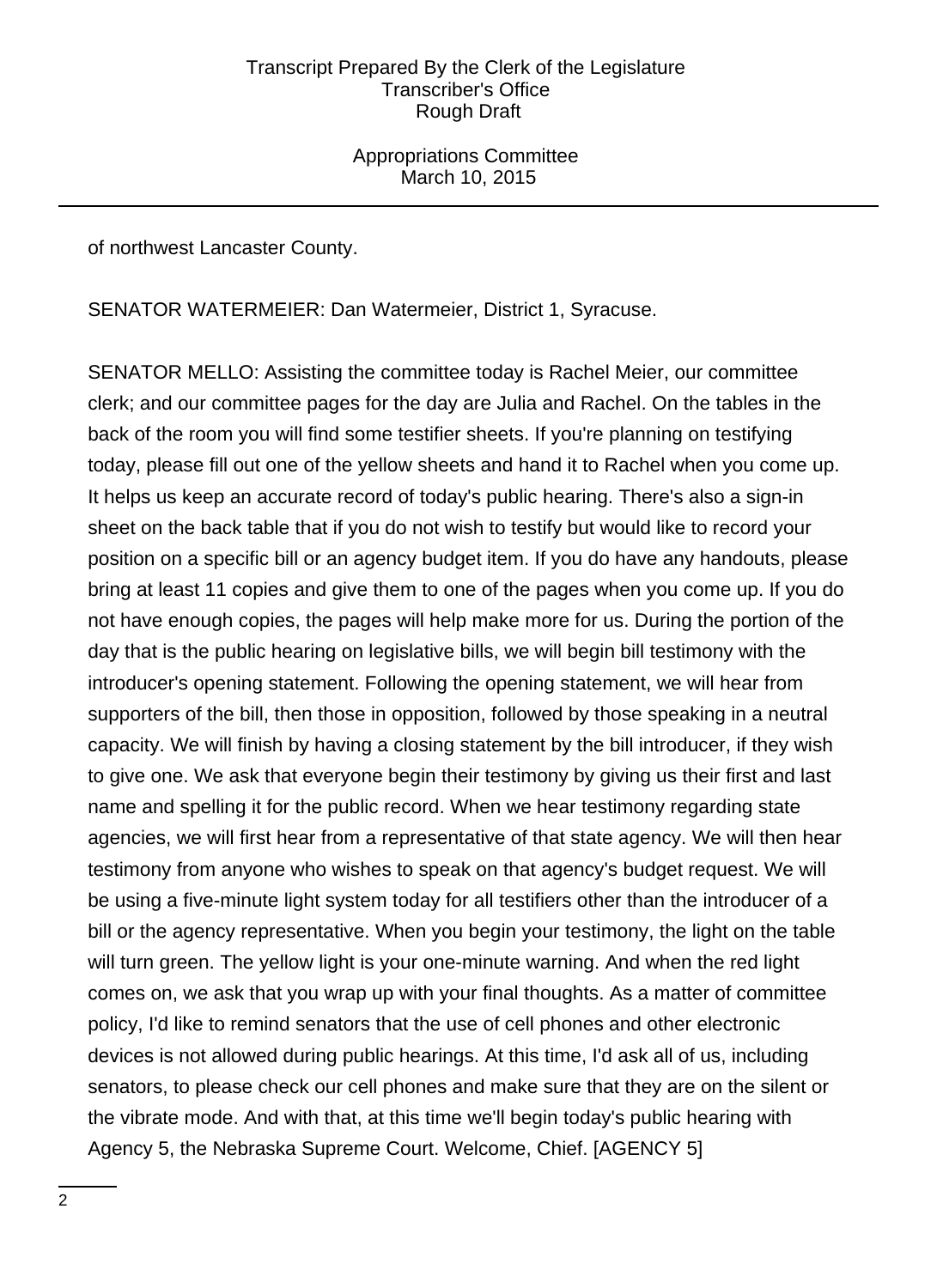Appropriations Committee March 10, 2015

MIKE HEAVICAN: (Exhibit 1) Thank you, Senator Mello. Good afternoon to you and all of the members of the Appropriations Committee. My name is Mike Heavican, Heavican is spelled H-e-a-v-i-c-a-n. I am the Chief Justice of the Nebraska Supreme Court here to testify on the committee's preliminary recommendation for both the next biennium and for deficit appropriations. Let me begin by noting that recent legislative initiatives have resulted in the budget request before you, specifically the addition of the Office of Public Guardian, major changes reforming juvenile justice, and additional services for adult offenders. To illustrate this growth, services to adults and juveniles now make up over 30 percent of the total judicial branch General Fund budget. Two years ago none of it was in our budget. However, our budget and deficit requests were submitted at levels sufficient to meet the challenges of implementing these legislative initiatives. You will hear me say several times today that it is imperative that the judicial branch have adequate resources to take on the responsibilities we have recently been given by the Legislature. This includes having a work force that is compensated fairly for all it has been asked to do. The packet you received begins with a list of budget issues that I am requesting be fully funded by the committee. I will highlight the top five requests but will speak to each item on the list. The first two issues on the list and our top priorities are entitled, "Base Appropriation Adjustment," and "National Center for State Courts Salary Survey." Please note that these issues do not include salary increases for judges. They only involve judicial branch employees. The base appropriation adjustment is for approximately \$4.5 million each year of the next biennium. The National Center for State Courts salary survey request is for \$1,660,573 in fiscal year '15-16, and \$1,702,087 in fiscal year '16-17. As you know, for several years the Appropriations Committee has heard testimony about low salaries in the judicial branch as well as examples, such as employees moving from court positions to county jobs because of higher salaries. Based upon your suggestion, the Supreme Court conducted a salary survey, which was completed by the National Center for State Courts in December 2013. Last year's LB905 increased our personal services limitation this fiscal year to start implementing the survey recommendations. This resulted in the Supreme Court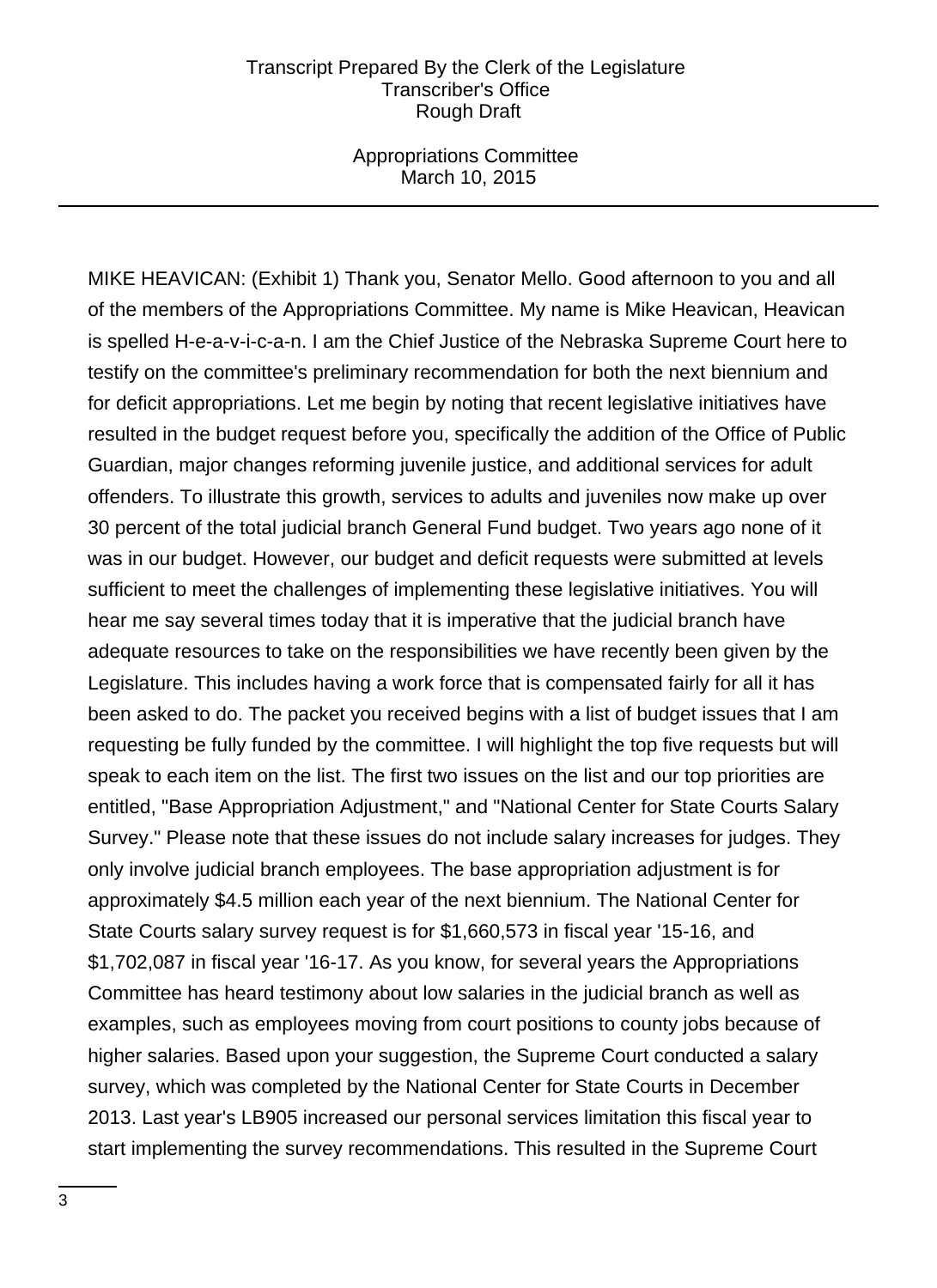Appropriations Committee March 10, 2015

being able to put into effect approximately 75 percent of the salary survey recommendations. The base adjustment issue is intended to sustain the salary increases given last August. The National Center for State Courts salary survey issue is intended to fully implement the remaining recommendations of the now outdated survey. The salary increases given last year, although significant...although a significant step forward, did not solve all the problems. The salary survey made comparisons between Nebraska and most surrounding states, as well as comparisons between the state and several Nebraska counties. Disparities between Nebraska and surrounding states still exist when a beginning probation officer's salary of \$33,209 per year is still about 20 percent lower than states such as Wyoming's \$41,448 and Iowa's \$40,810 starting salaries. Likewise, disparity between county and state positions still exist, especially in urban areas where, depending on the position, a Supreme Court employee's salary can be from 15 to 30 percent lower than comparable county employee positions. For example, the starting salary for the Judicial Administrator position in Douglas County, which oversees the county court and supervises 75 employees, is 69,040, compared to the \$100,955 salary for the Douglas County Clerk of the District Court, a comparable county position that supervises approximately 50 employees. The duties and responsibilities for court and Probation employees have increased in recent years, and those employees should receive fair compensation as a consequence. In addition, the salary survey has shown us that it is essential to have salaries that are competitive, not only to enhance recruitment but also to increase employee retention and productivity. Therefore, we request these issues be fully funded to prevent falling even further behind. The next request is adult voucher funding, which you have asked us to discuss. Probation currently uses the Probation Program Cash Fund to provide substance abuse treatment and other programs to adult offenders. Revenue to the cash fund comes primarily from a supervision fee paid by probationers in problem-solving court participants, as well as payments from the Department of Correctional Services. Payments come from Corrections because, in the spirit of cooperation, we've allowed parolees to use Probation services and programs, such as reporting centers. The problem is that parolee expenditures have far exceeded the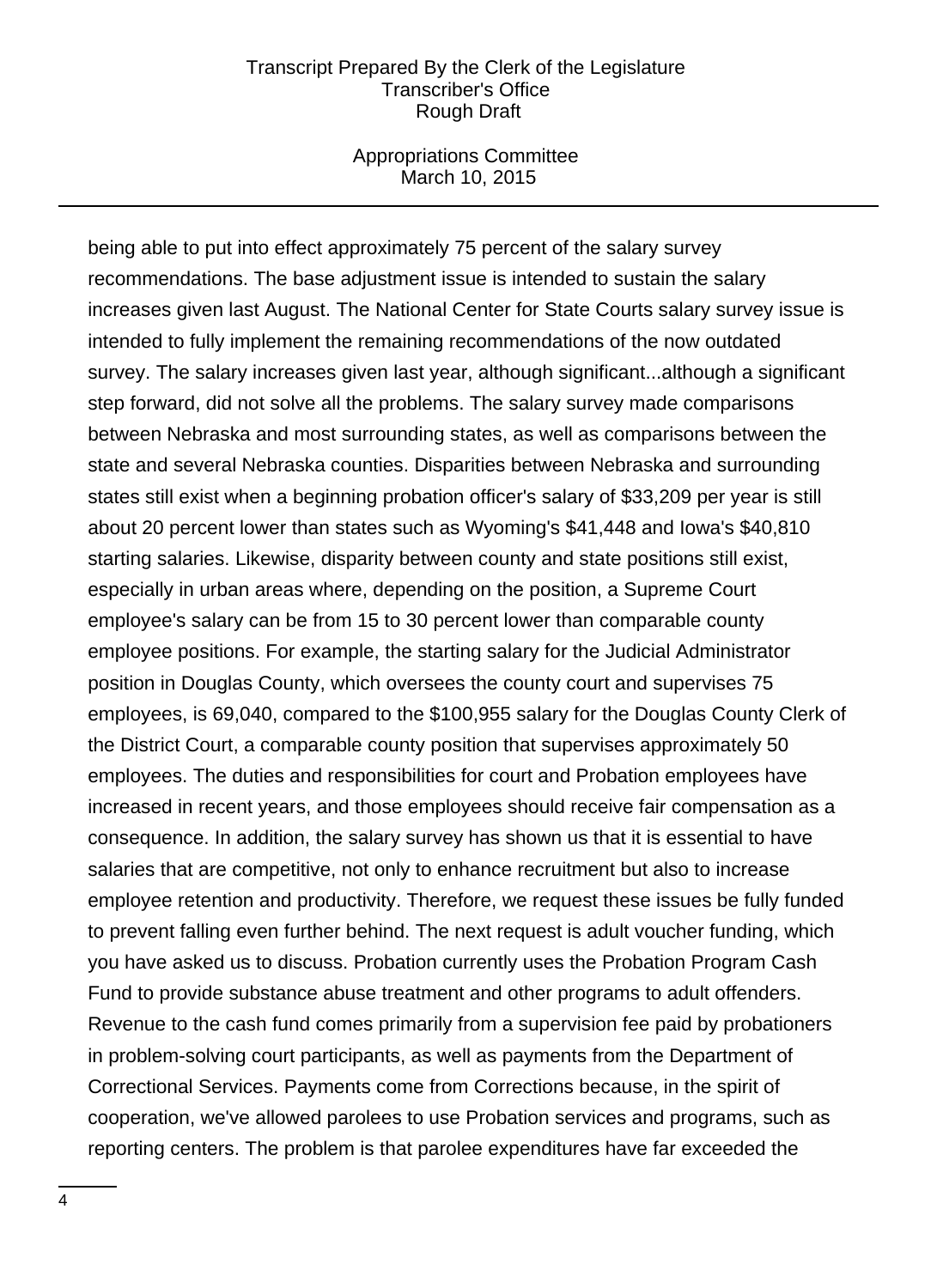### Appropriations Committee March 10, 2015

revenue from Corrections. As a result, the balance in the cash fund is declining rapidly and is estimated to no longer be viable as early as fiscal year '16-17. It has been a goal of this fund to provide services and programs to as many convicted criminals as possible. This goal grew from the guidance of the Community Corrections Council, a group consisting of representatives of all three branches of government, in an effort to build programs to reduce the number of people going or returning to prison. It has been noted by the Auditor's Office that the balance of this cash fund has been too high. Probation has intentionally been reducing the fund balance over several years. Allowing parolees to use Probation services was one way to accomplish that. Finally, it has only been within the last two fiscal years that parolee expenses significantly increased, up to six times more than revenue we were receiving from the Department of Corrections. Previously, although expenses were greater than revenue, the difference was within manageable limits. However, the trend cannot continue. If the Appropriations Committee does not fund this budget issue, services will no longer be available for parolees. We also request an increase in PSL of approximately \$360,000 for each fiscal year for our Court Improvement Project. This project is a federally funded program intended to improve the outcomes of children affected by the court system. Every state in the country receives this federal money. We have received funding for this program for close to 20 years. Until this fiscal year, the Supreme Court contracted with the University of Nebraska-Lincoln Center on Children, Families, and the Law to implement this program. Please note that Nebraska is the only state that contracts with another entity to perform federally funded court improvement projects. Virtually every other state houses this program within the court system. There are at least two reasons to bring the program directly under the oversight of the court...of the State Court Administrator at this time. First, the longtime director of the project has moved to another state, which provided an opportunity to evaluate the effectiveness of the program. That evaluation showed several areas where efficiency could be improved if the project moved to the judicial branch. Most importantly, there will be opportunities to redirect or reduce expenditures. For example, the university currently charges 10 percent as an overhead cost, or approximately \$110,000 over the course of the next biennium. However, the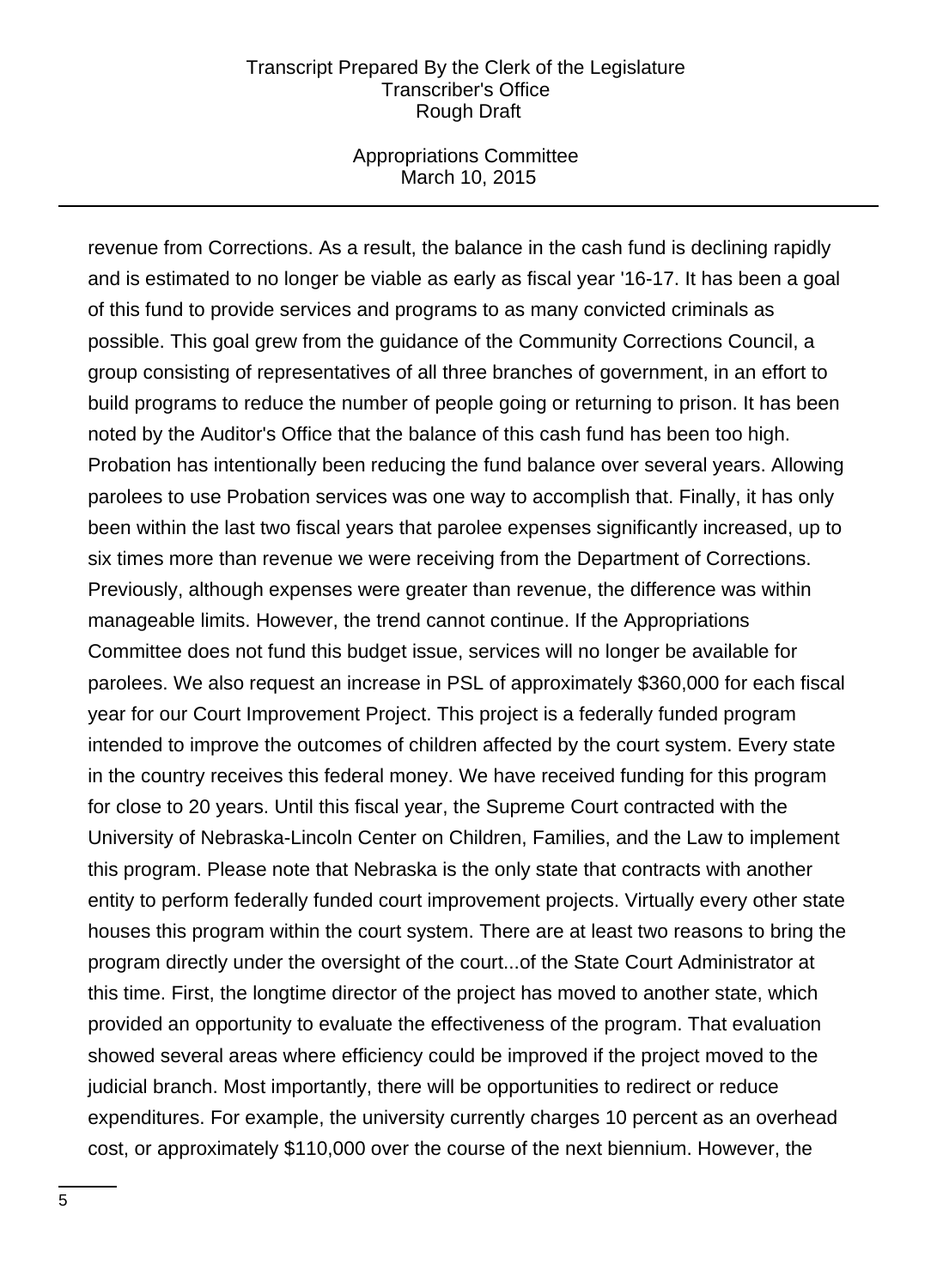### Appropriations Committee March 10, 2015

project will not incur this expense if it is under the judicial branch. Again, this request is to increase PSL only. No additional appropriation is requested or required. Our next request is approximately \$1.2 million each year of the biennium for Probation information technology. Probation and probation-based problem solving courts have done a wonderful job of developing computer systems, primarily from the Crime Commission's Uniform Data Fund and a mix of other funding. However, because of reduced funding from the Crime Commission and recent legislation increasing the duties and responsibilities of Probation, this funding method is no longer sustainable. In addition, the Justice Reinvestment Initiative, led by the Council of State Governments, which intends to reduce the need for new prison facilities, will increase the technology needs of Probation. It will be essential to have computer systems that full support Probation officers in the field, for example, mobile technology that would allow Probation officers to record field notes on a tablet rather than returning to the office to input data. Even more important to Justice Reinvestment is our goal to fully integrate or full integration of Probation's computer systems with the court case management system known as JUSTICE. This will allow more information to be shared between judges and court and Probation staff, ultimately improving supervision of offenders. Therefore, we again request full funding of this issue. This ends the funding requests I particularly wanted to highlight. I would like to now turn to our additional requests starting with the Crossover Youth Project. First, the Crossover Youth Project request for \$100,000 each year is intended to reduce the number of youth who are involved in both the child welfare and juvenile justice systems. It uses a model developed by Georgetown University's Center for Juvenile Justice Reform that has shown positive results in Douglas County. The project is also starting its second year in Dodge, Gage, and Lancaster Counties. Funding this request will help us continue that progress which has been made and would expand the program into Sarpy County for next year. Second, as I've mentioned in past State of the Judiciary Addresses, interpreter services continue to be a challenge for the courts, and increasingly so for Probation. Overall there has been a 5 percent increase in the number of interpreter assignments from last year, and a more than 100 percent increase in Probation usage of interpreters. Our request of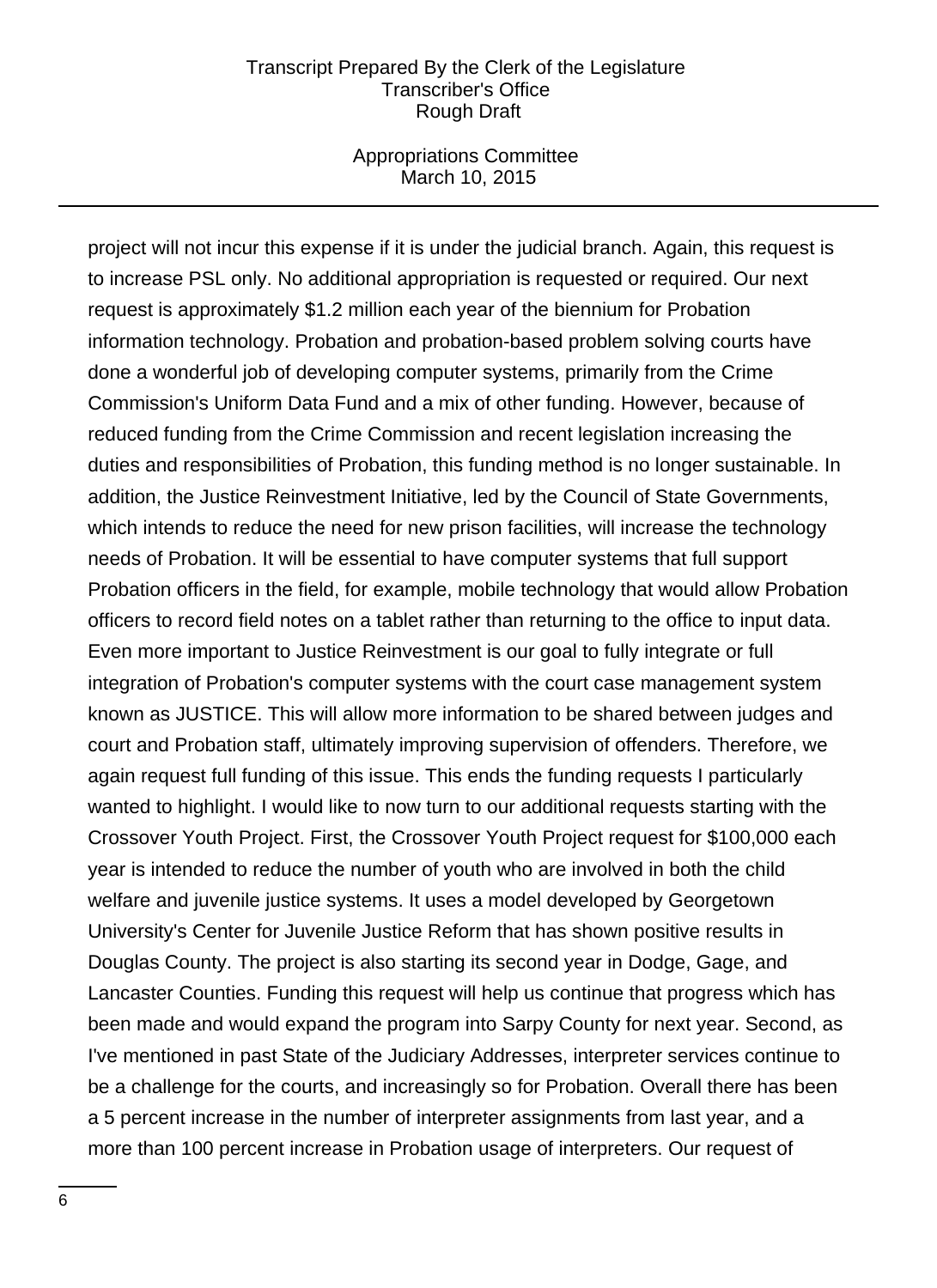### Appropriations Committee March 10, 2015

\$350,000 each year of the biennium would fund a much needed administrative position to coordinate interpreter activities. Funds would also be provided to enhance interpreter education and meet the growing demand for non-Spanish language interpreters. The additional \$150,000 request would provide a small increase in the hourly rates paid to interpreters used by the courts in Probation. Interpreters are, for the most part, independent contractors and this increase can only be given to interpreters contingent upon full funding by the Legislature of this separate request. Our last request concerns judicial branch education, or JBE, and is for \$250,000 of General Funds. JBE is primarily funded through a court fee that is deposited in a cash fund. However, revenue to the cash fund has been declining and JBE's use of grants to fund education is not a long-term funding strategy. The demand for training in the judicial branch has expanded tremendously due to the additional responsibilities that have been given to the judicial branch, most especially the addition of nearly 200 Probation officers and the public guardian staff mandated by the Legislature. I would also note that in the last biennium, court fees for this fund were diverted by this committee to pay for deficits in the judges' retirement fund. In conclusion of this portion of my remarks, I do have one technical request. The preliminary recommendation related to health insurance is too low. Estimated health insurance expenditures for the current fiscal year are used by the Fiscal Office to calculate this increase. However, in several budget programs using the current fiscal year was not an accurate means of calculating the increase, and that's primarily because we have more employees. The result is a preliminary recommendation that is short in those programs. Therefore, I am requesting an additional \$565,760 for fiscal year '15-16, and \$741,191 for fiscal year '16-17 to fund the health insurance increase. Now I would like to address our deficit request for juvenile services. A letter dated February 19, 2015, was sent to each of you requesting that \$11 million be added to this fiscal year's appropriation for juvenile services. Let me review with you the reasons for this request. The most significant factor is lack of access to federal funds, such as Medicaid and Title IV-E, which accounts for an estimated \$7,269,200 of the total \$11 million request. When supervision of juveniles transferred from the Department of Health and Human Services to Probation through LB561, we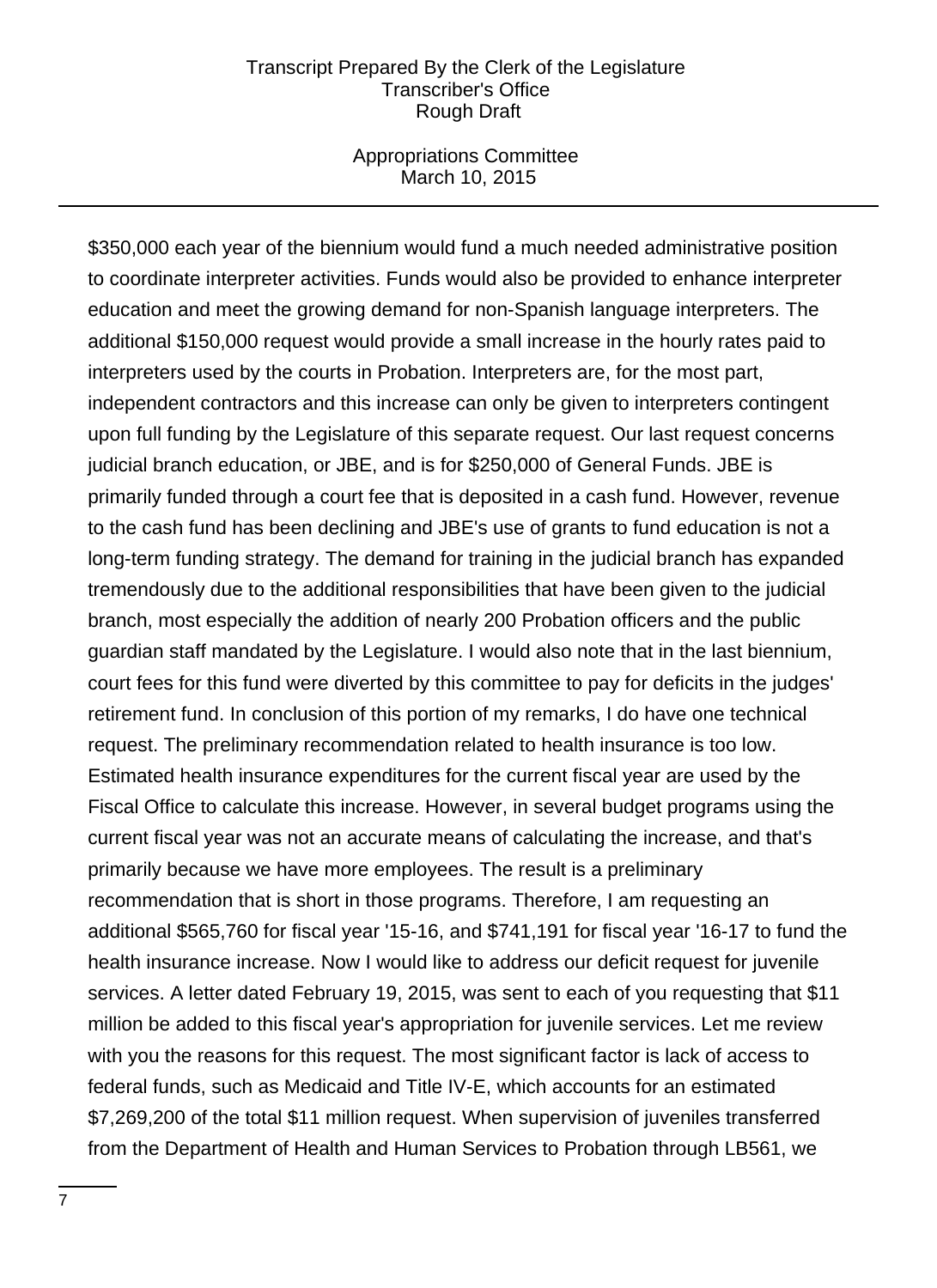### Appropriations Committee March 10, 2015

were informed by DHHS that the federal funds juveniles were already receiving would be available just as it had been for DHHS. We were informed we would not have to rely solely on General Funds. However, that information was apparently incorrect. Federal funds have not been made available to Probation in the same manner as funds had been available to the Department of Health and Human Services. Although many juveniles are Medicaid eligible, Magellan Health care, the company with whom DHHS contracts to administer Medicaid benefits, is approving payments for less than half, approximately 45 percent, of those eligible, and those were formerly 100 percent funded through Medicaid. Note that Probation is now serving juveniles that are not only denied Medicaid access but have high service needs, needs that tend to be more costly. This is a population of juveniles that was not part or was not under Probation supervision during the pilot project that eventually resulted in the transfer from the Department of Health and Human Services. Cost data on which to build projections for this population were not available when the transfer occurred. Rate increases in increased expenditures resulting from broadening Probation's statutory obligations totaling an estimated \$3,195,200 are the second largest factor. Initial funding was meant to enhance...or to finance services at the same rate that DHHS paid. However, Probation is paying higher rates for some services, such as the foster care rate increases determined by the Legislature and authorized by the Legislature last year, and in particular for use of county detention facilities. For example, \$236 per youth per day was the projected detention rate for county facilities. Actual rates charged by Nebraska's counties, which used the opportunity to adjust upward their rates, have averaged \$272 per youth per day. With over \$4.2 million paid for detention in just the first half of this fiscal year, despite our significant reduction in the number of youth incarcerated. The remaining \$535,600 deficit amount is due to other factors, such as unanticipated expenses for youth using the Hastings Juvenile Chemical Dependency Program--which the Department of Health and Human Services was not charged for and we are--and terms of probation for many juveniles that are longer than estimated. In addition, some of the largest counties have accelerated implementation of LB464, that would be Lancaster, Douglas, and Sarpy, which was intended to be phased in over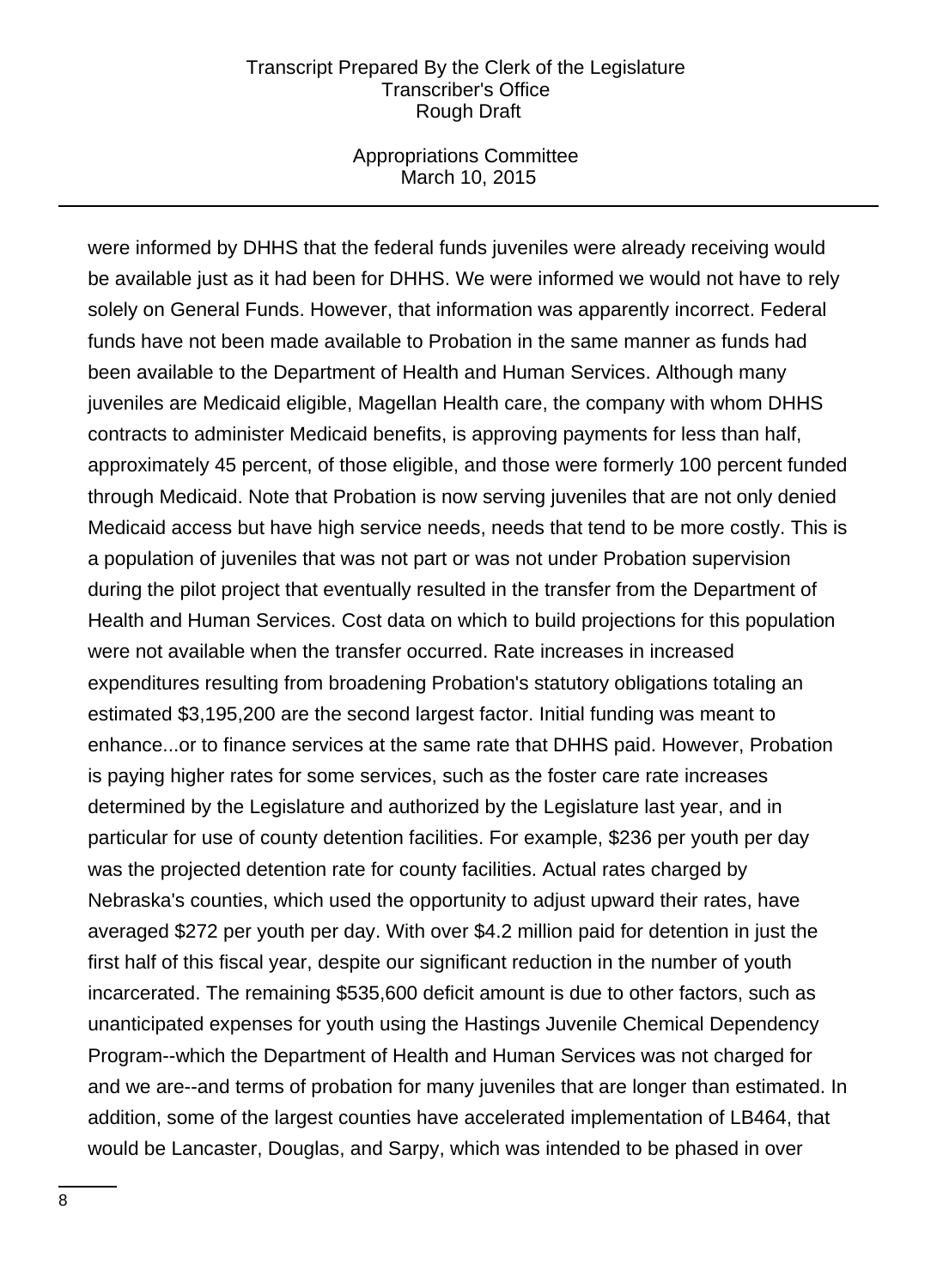### Appropriations Committee March 10, 2015

several years. The objective of LB464 is to have juveniles brought to juvenile court where they can receive age-appropriate services and supervision by Probation rather than being brought to adult court. However, implementation ahead of schedule has put additional pressure on the juvenile justice budget for services, making it all the more necessary to have adequate funding for the next biennium. It should also be noted that Probation is serving more juveniles than originally projected. As stated in the letter I referred to earlier, after only half of this fiscal year, Probation has served almost 500 young people, or 32 percent more than it projected for the entire fiscal year. All of these factors have combined to produce expenditures higher than projections. Nearly all of the factors are beyond Probation's control, such as the lack of federal funds. Despite these challenges, Probation has made progress. For example, the number of youth at YRTCs has decreased significantly, and the number of youth in out-of-home care has been reduced from 69 percent to 22 percent. All of this makes funding this deficit request essential to achieving the Legislature's long-term goals for juvenile justice reform. How does this affect juvenile service funding for the next biennium? At this point, we cannot assume that the factors that caused the deficit will change in the next biennium, that is largely access to federal funds. Therefore, I am requesting that the committee's final recommendation for Program 436 included an additional \$11.5 million for fiscal year '15-16 and \$12.1 million for fiscal year '16-17. The increase each year is based on the assumption that rates for services will further increase. As I stated in my opening, the responsibilities of the judicial branch have grown tremendously in recent years due to legislation affecting vulnerable adults, adult probationers, and juveniles. The growth will continue as a result of the Justice Reinvestment Initiative. Nobody wants to see any of these initiatives fail, but moving problems of underfunding from the Department of Corrections and the Department of Health and Human Services to Probation and the courts will do just that. It is vital that the judicial branch be adequately funded and given sufficient resources to fulfill these new duties, both now and in the future. I thank the committee for the support given to the judicial branch in recent years and I look forward to continued collaboration and support from the committee. Thank you for this opportunity to present our requests. I will try to answer any questions you may have.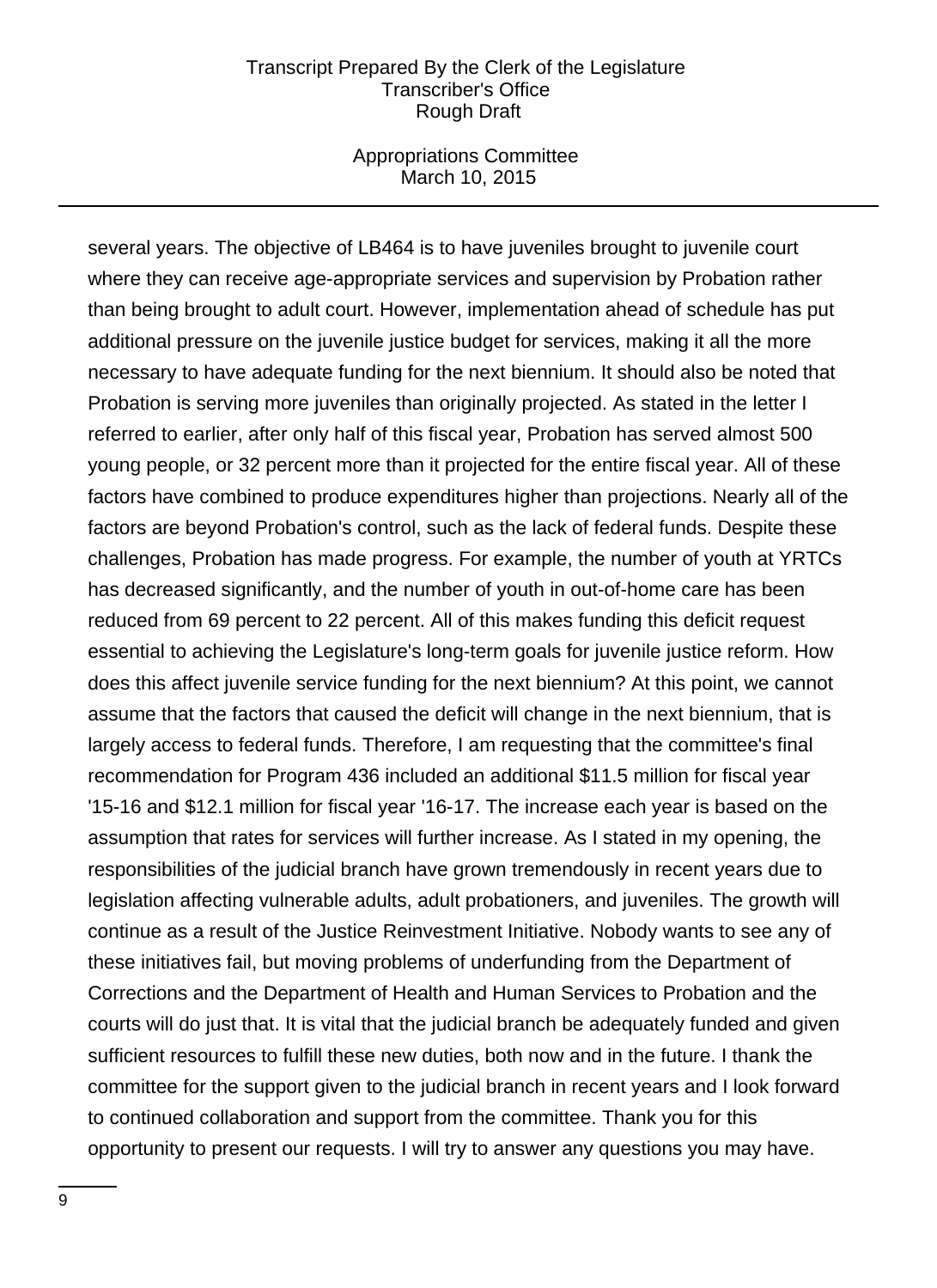Appropriations Committee March 10, 2015

Thank you. [AGENCY 5]

SENATOR MELLO: Thank you for your testimony today, Mr. Chief Justice. Are there any questions from the committee? Senator Kintner. [AGENCY 5]

SENATOR KINTNER: Well, good afternoon, Chief Justice. Always good to have you... [AGENCY 5]

MIKE HEAVICAN: Good afternoon, Senator. [AGENCY 5]

SENATOR KINTNER: ...in our little chamber of horrors here. If I added up all your requests right, and I could be off a couple hundred thousand here or there, it looks like \$20.6 million just for this next fiscal year, and then a little bit more beyond that for the year after that. We've got about \$41 million right now left for floor spending and tax relief. If we put \$20 million toward tax relief, that leaves us \$21 million. If we fully funded this, that would leave us \$400,000 after we funded your entire request. I am generally sympathetic to what you're doing because public safety is probably the most important thing that we do here. Is there anything in this that...I'm looking here, there might be one-time spending on the information technology that maybe we could put that off to the...fund that through the Cash Reserve. Is there anything else on here that's one-time that can be put off to Cash Reserve? Is there anything else we could switch over to some of your cash funds? Is there anything you can work with us on here that would lessen the impact on the budget? [AGENCY 5]

MIKE HEAVICAN: Well, I would love to work with you. As you can see, most of the \$20 million you're talking about is for juvenile services, which really has come in with a much higher price tag than we anticipated. And I tried to outline where that comes from. If we are able to significantly access Medicaid in the next biennium, we can't help the deficit request that we've got right now, we could cut that down significantly. And when we're talking about things like Justice Reinvestment, the whole idea behind Justice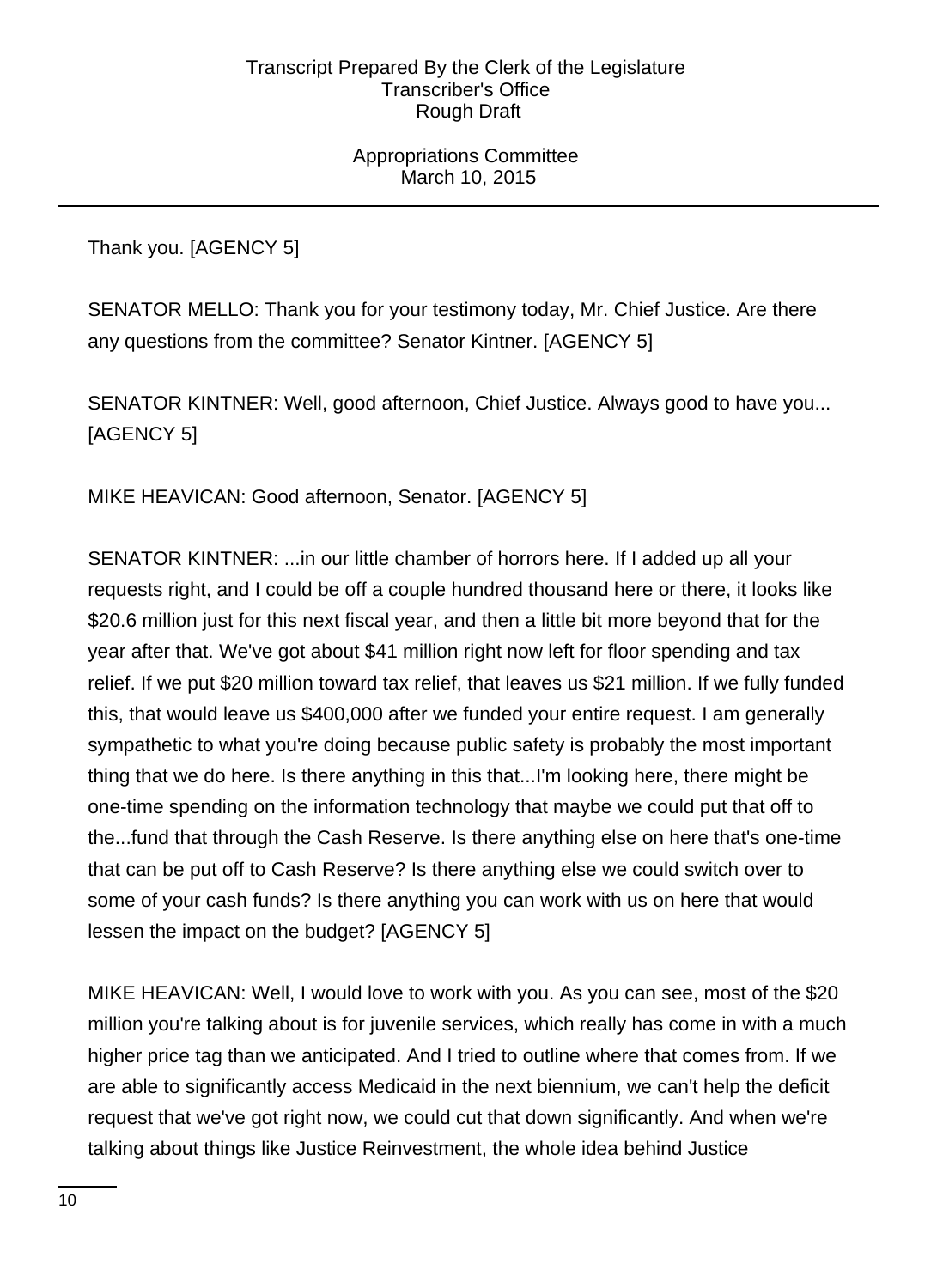# Appropriations Committee March 10, 2015

Reinvestment is that some of the money that you might have to spend on Corrections would ultimately be spent in community corrections, which in Nebraska means Probation. So that's where we can help you. We've got to be...we've got to have access to those funds. And frankly, it has just been very difficult for us to figure out with the Department of Health and Human Services and to get access when clearly when these kids, and some of these kids are very high-end need kids, they were being funded through Medicaid before they were shifted to us and now the door has been closed. [AGENCY 5]

SENATOR KINTNER: Okay. All right. Well, thank you very much. Appreciate it. [AGENCY 5]

MIKE HEAVICAN: Uh-huh. Thank you. [AGENCY 5]

SENATOR MELLO: Senator Bolz. [AGENCY 5]

SENATOR BOLZ: Thank you, Chief Justice. Could you provide me with a little bit more detail about what you were just explaining relating to the loss of Medicaid funds? Can you just explain what their justification is and whether or not there's any potential for drawing down more of those dollars? [AGENCY 5]

MIKE HEAVICAN: Well, it largely comes down to individual cases where Magellan is now turning down, individual case by individual case, kids that are qualified but they're not allowing the spending. That's primarily what is going on. And as far as I can tell, before we took it over, the Department of Health and Human Services funded all of these kids simply because they were state wards and that was their trigger to fund this. Now they are saying, well, we should never have done that; that was wrong all along. But conveniently, they've now discovered that just when these kids were taken out from under their control and put under our control. [AGENCY 5]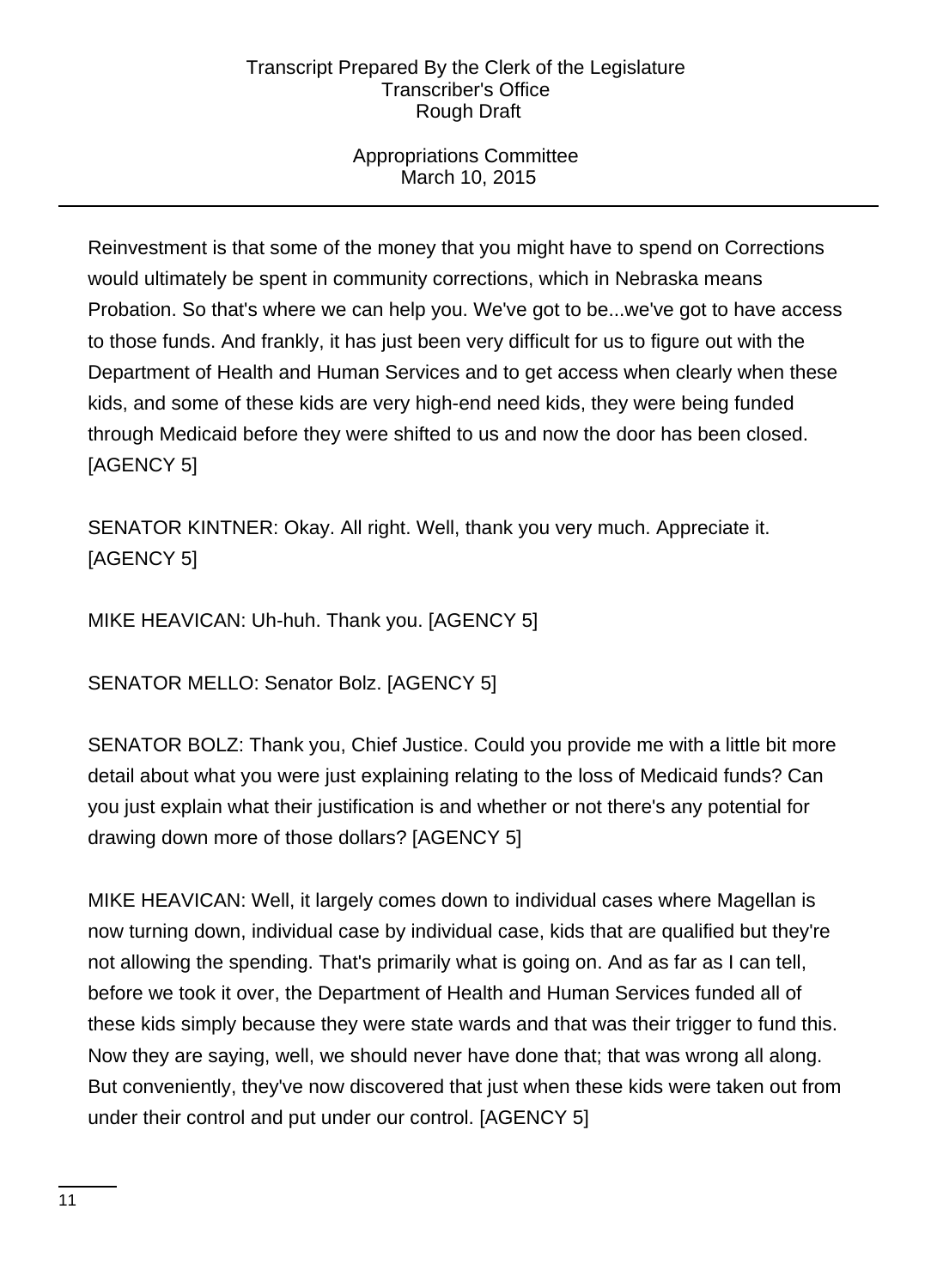# Appropriations Committee March 10, 2015

SENATOR BOLZ: Okay. Well, I may have a follow-up conversation with you or your staff about that issue. [AGENCY 5]

MIKE HEAVICAN: Certainly. Yeah. [AGENCY 5]

SENATOR BOLZ: One more question while I've got the mike. Can you just help me, just for clarity, related to the adult voucher funding? [AGENCY 5]

MIKE HEAVICAN: Uh-huh. [AGENCY 5]

SENATOR BOLZ: Your notes reference that DCS makes payments and that those payments have been insufficient. What is the current basis for the payments that they make? Why do they make the payments in the amount that they're making currently? [AGENCY 5]

MIKE HEAVICAN: We were just being good people. As you're aware, I think there has been a process to work on prison overcrowding and community corrections for 10 or 15 years, and there was a Community Corrections Council that was looking for ways to help do probation better, help do parole better. One of the recommendations of that was to allow parolees to share our resource centers in various counties where parolees can get GED training, they can get job application training, they can get various other assistance kinds of things. And so we graciously allowed Corrections and Parole to take part of that and they have been giving us the funding they giving. It's just not enough now so we can't continue to do that. [AGENCY 5]

SENATOR BOLZ: Yeah. Maybe I wasn't clear enough in my question. What I'm trying to get to is the amount that DCS is paid. Is the amount that DCS pays to you, is that per person? Is it just a lump sum? How do they... [AGENCY 5]

MIKE HEAVICAN: I believe it's just a lump sum, but I can be corrected. [AGENCY 5]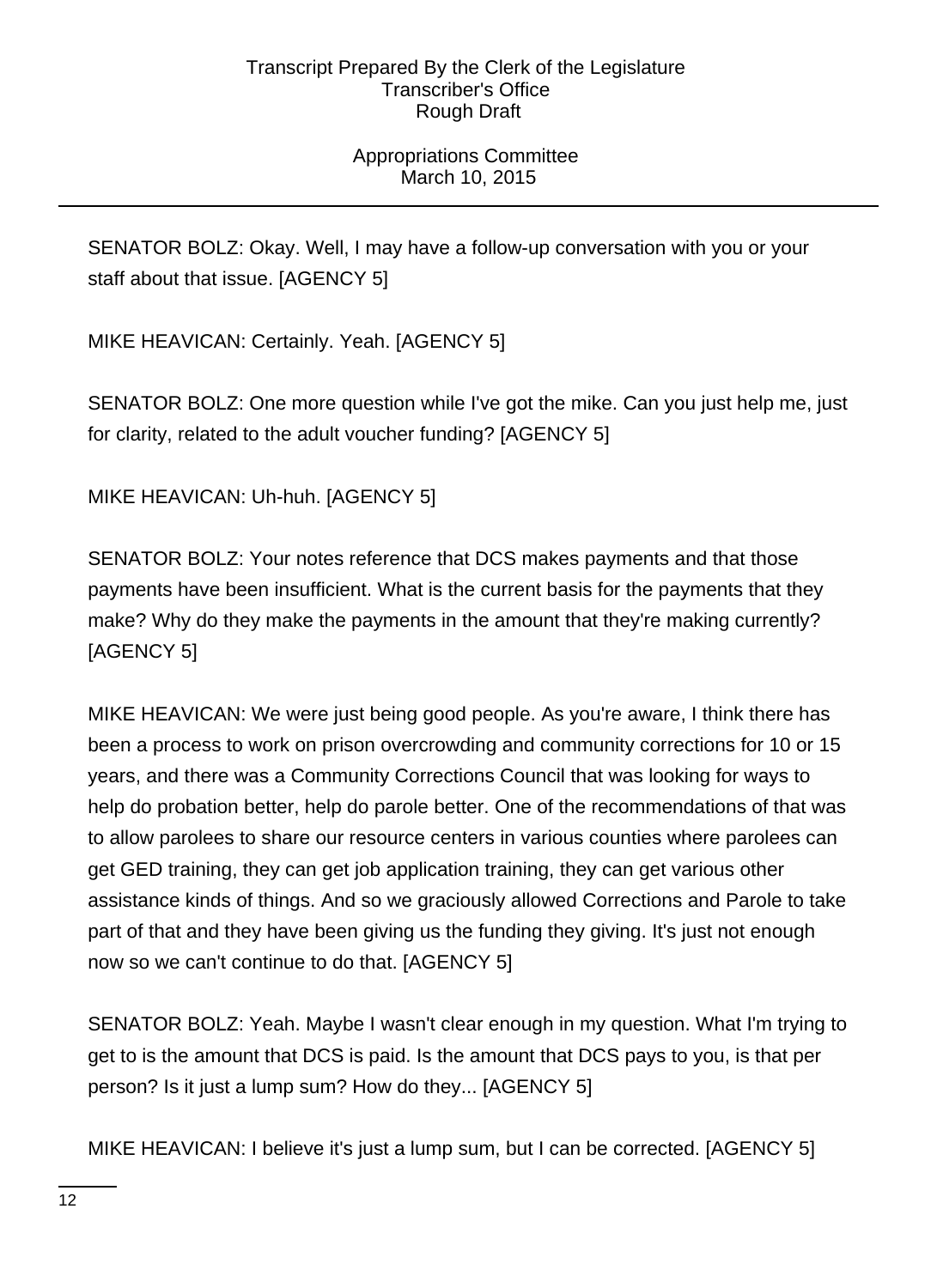## Appropriations Committee March 10, 2015

SENATOR BOLZ: Okay. [AGENCY 5]

MIKE HEAVICAN: It's a lump sum. [AGENCY 5]

SENATOR BOLZ: A lump sum, based on what they have available? [AGENCY 5]

\_\_\_\_\_\_\_\_\_\_\_\_: (Inaudible) want to. [AGENCY 5]

SENATOR BOLZ: What they want to. [AGENCY 5]

MIKE HEAVICAN: What they want to. There you go. [AGENCY 5]

SENATOR BOLZ: Okay. That's helpful. Thank you, Chief. [AGENCY 5]

MIKE HEAVICAN: Uh-huh. [AGENCY 5]

SENATOR MELLO: Any other questions from the committee? Senator Hilkemann. [AGENCY 5]

SENATOR HILKEMANN: I want to talk to you a little bit about the salary survey that you... [AGENCY 5]

MIKE HEAVICAN: Uh-huh. [AGENCY 5]

SENATOR HILKEMANN: Now this involves the judicial branch employees. Is that correct? [AGENCY 5]

MIKE HEAVICAN: Yes. [AGENCY 5]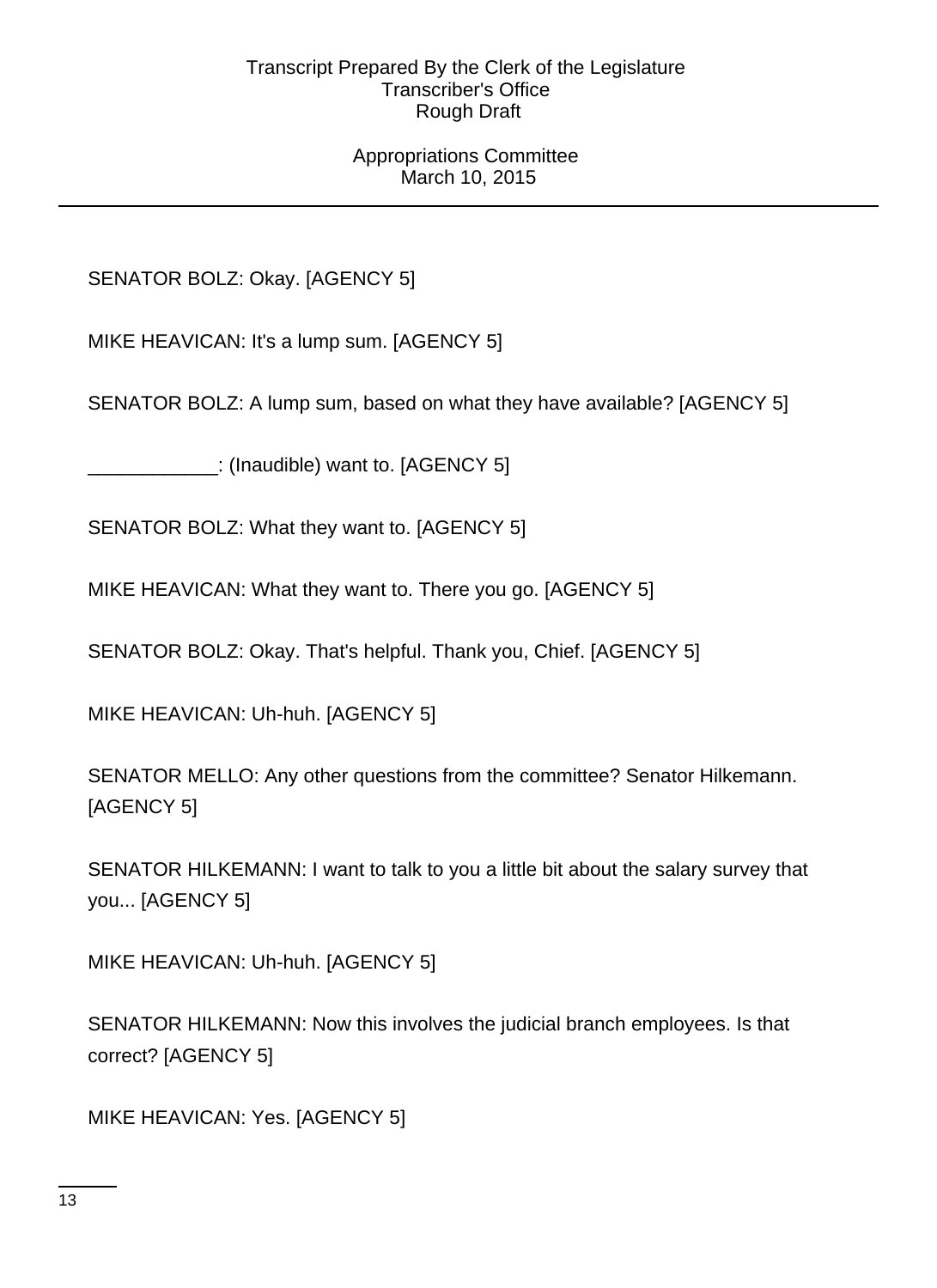Appropriations Committee March 10, 2015

SENATOR HILKEMANN: And they are behind other state employees? Is that correct? [AGENCY 5]

MIKE HEAVICAN: The judicial branch employees are not necessarily behind other state employees but most of our judicial branch employees are in our local county courthouses. And we have our biggest competition in those courthouses in Douglas, Lancaster, and Sarpy Counties, but also we have a tough time competing in other counties too. But what happens, for example, with our judicial branch employees and the county court clerk's offices, we can bring them in at a starting salary that is significantly less than what the county is paying, for example, for employees in the clerk of the district court's offices, which because of historical reasons are still county employees. We train them on how to work in the judicial branch and especially we train them on how to use the computer system, the same computer system that the clerk of the district court uses. Then if there are openings in the clerk of the district court offices, they can go upstairs for 2 or 3 bucks more an hour. [AGENCY 5]

SENATOR HILKEMANN: So this is something that's happened over a period of time. [AGENCY 5]

MIKE HEAVICAN: Absolutely. Absolutely. [AGENCY 5]

SENATOR HILKEMANN: Okay. And then on your...on the juvenile services here, you talk about the access to Medicaid. You mentioned the Magellan. Is also part of this the fact that our state has not embraced Medicaid expansion? [AGENCY 5]

MIKE HEAVICAN: We're not talking about any of the Medicaid expansion discussions,... [AGENCY 5]

SENATOR HILKEMANN: Okay. [AGENCY 5]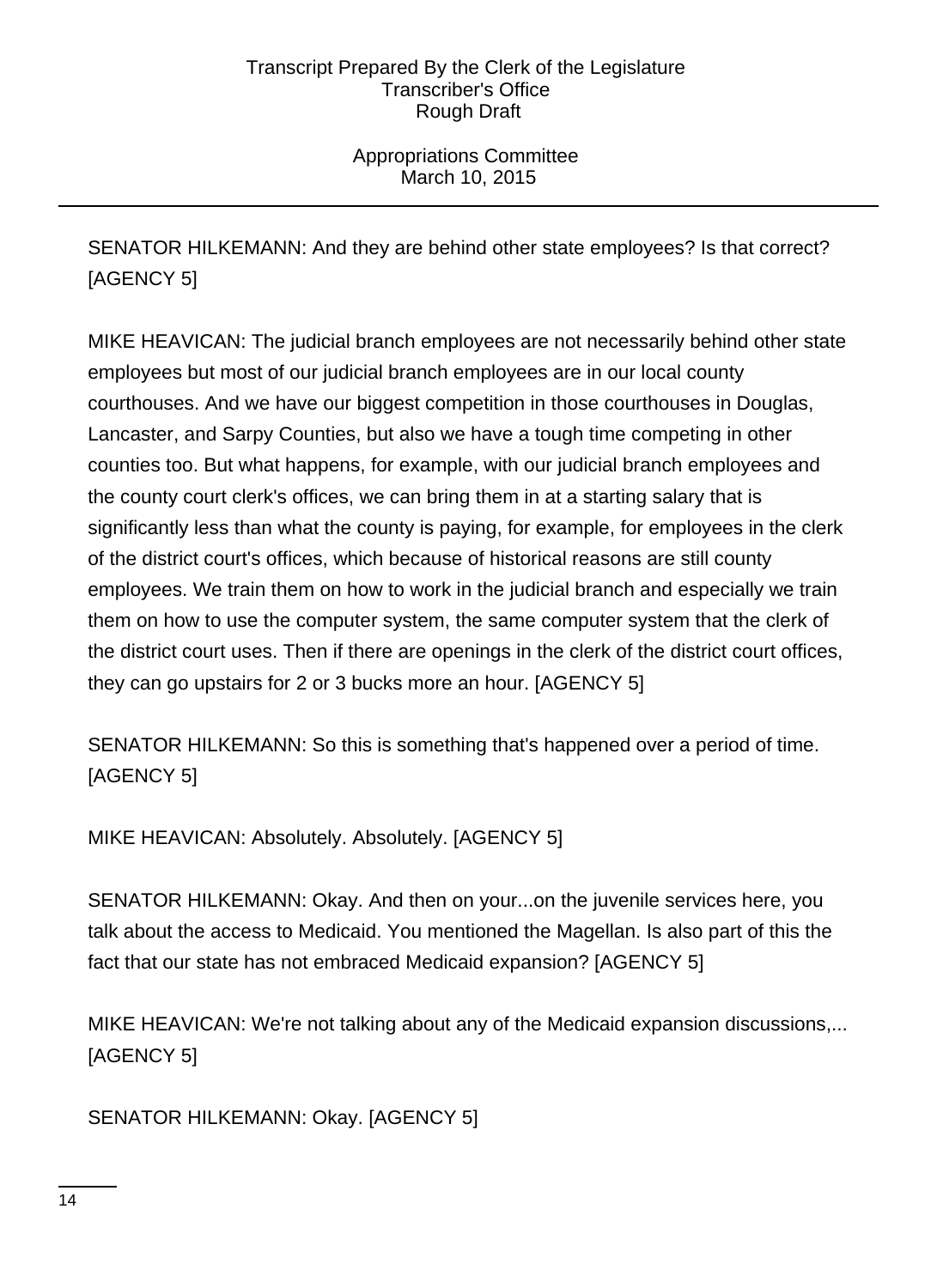# Appropriations Committee March 10, 2015

MIKE HEAVICAN: ...discussions that you are having. These folks or these young people are people who were previously funded through the existing Medicaid programs. [AGENCY 5]

SENATOR HILKEMANN: Okay. Thank you. [AGENCY 5]

SENATOR MELLO: Senator Stinner. [AGENCY 5]

SENATOR STINNER: Thank you, Senator Mello. I'm scratching my head over here, trying to figure out how we lost the Medicaid thing. This \$11 million is a real surprise, I think, to me anyhow. It's a real budget... [AGENCY 5]

MIKE HEAVICAN: It was a surprise to me too. [AGENCY 5]

SENATOR STINNER: It's a budget buster. [AGENCY 5]

MIKE HEAVICAN: It's a budget buster, yep. [AGENCY 5]

SENATOR STINNER: You were talking about 32 percent of something. Would you go through that again? It was about Probation and overprojections and how do... [AGENCY 5]

MIKE HEAVICAN: I think the comment was that we are handling 32 percent more. The number is 32 percent higher than the number we projected when we put in our salary or our budget estimates in the last biennium. [AGENCY 5]

SENATOR STINNER: And that comes from more people on probation? [AGENCY 5]

MIKE HEAVICAN: More people using juvenile probation supervision, yes. [AGENCY 5]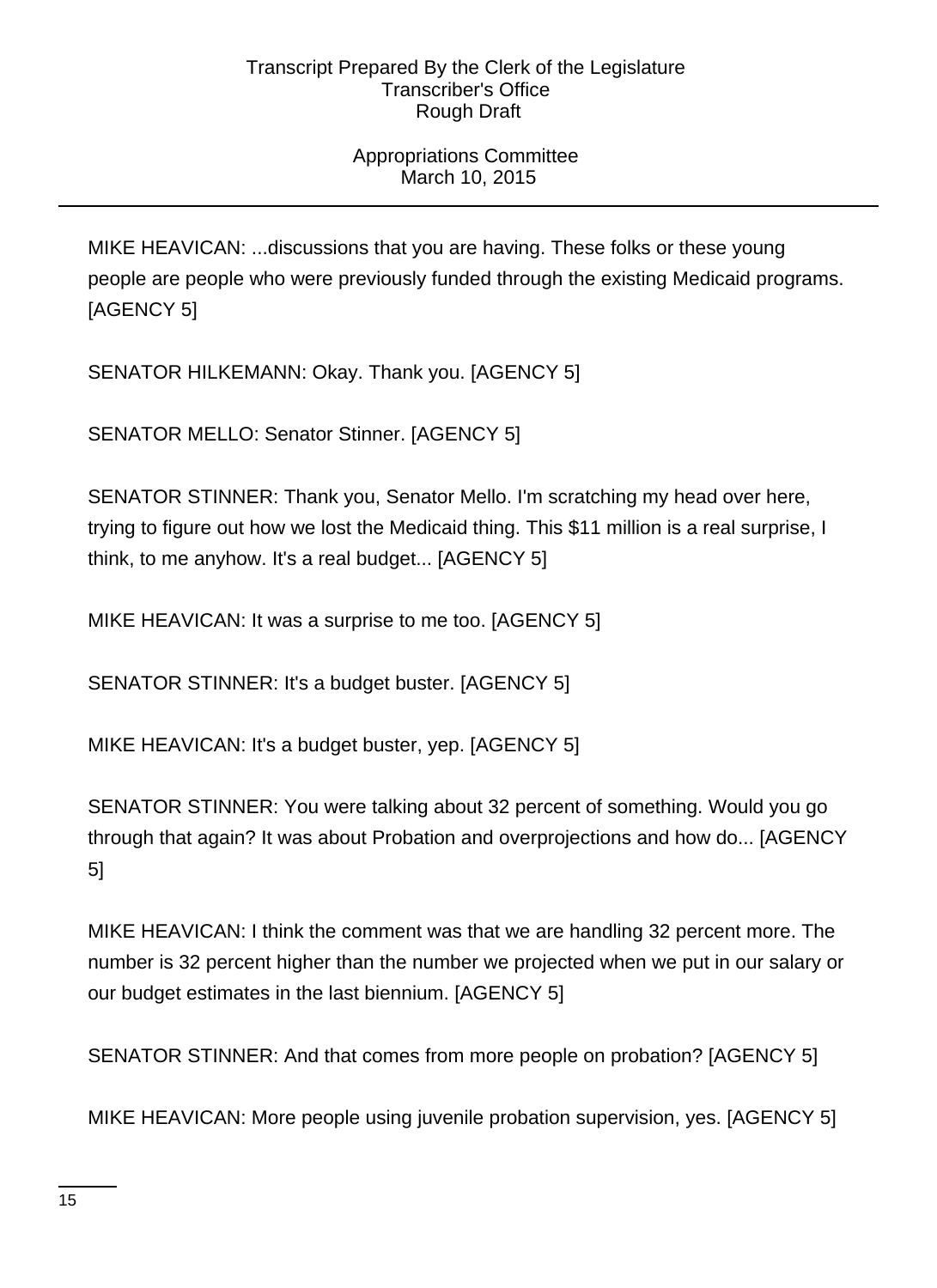# Appropriations Committee March 10, 2015

SENATOR STINNER: I thought probation was kind of a least-cost solution to a lot of the problems that we had. [AGENCY 5]

MIKE HEAVICAN: It is. It is designed to be that and certainly the estimate on getting these kids out of Corrections or out of the YRTCs and getting them out of the local jails is part of that. There's been a significant reduction, for example, in young people in the YRTCs. I assume that that has been a cost saving to the Department of Health and Human Services. Ideally, that money would be put into probation supervision. I don't know if those cost savings have been realized by the Department of Health and Human Services. I do know that none of that money has been put in our budget. [AGENCY 5]

SENATOR STINNER: Have we taken anything out of the budget of Health and Human Services? [AGENCY 5]

MIKE HEAVICAN: I'd be surprised. [AGENCY 5]

SENATOR STINNER: Thank you. [AGENCY 5]

SENATOR MELLO: Any other questions from the committee? Senator Hilkemann. [AGENCY 5]

SENATOR HILKEMANN: I want to understand this on the judicial branch education. You said that...you mentioned that our cash funds are going down. [AGENCY 5]

MIKE HEAVICAN: Uh-huh. [AGENCY 5]

SENATOR HILKEMANN: And then you said that was because these cash funds were switched. Is that why they're going down? Or are they going down even with this one? [AGENCY 5]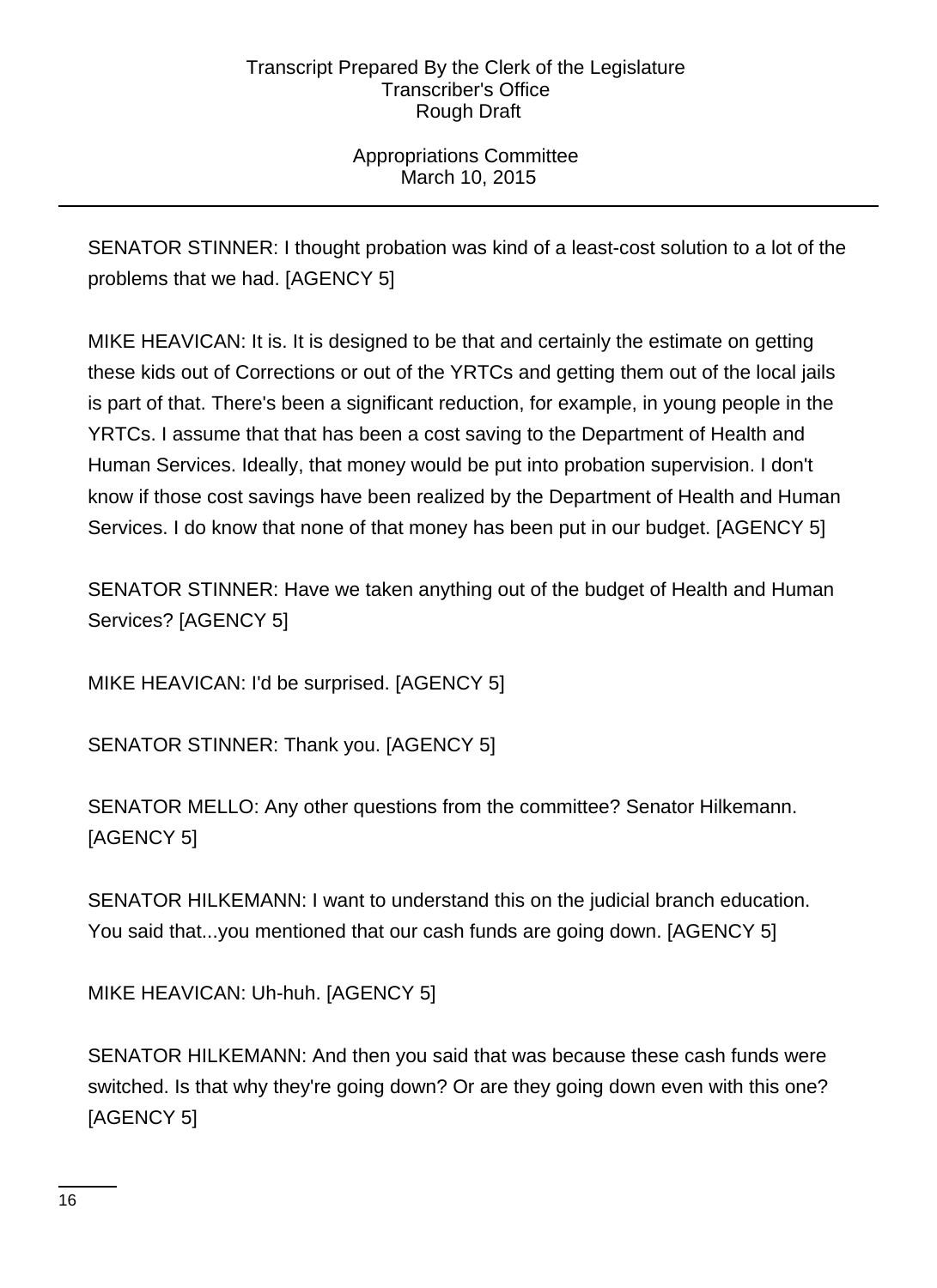# Appropriations Committee March 10, 2015

MIKE HEAVICAN: The cash funds are going down a little bit because they're based on the number of cases filed in courts, and our volume cases there are traffic kinds of cases. Over the years where all of budget...all state budgets and county budgets and so forth were taxed heavily, as you know, during the recession years, there were fewer police officers writing tickets and so forth. So I don't know if that trend is going to continue, but that's the volume of cases that these cash funds come from. So they've reduced, not a great deal but they've been less than they previously were. [AGENCY 5]

# SENATOR HILKEMANN: Thank you. [AGENCY 5]

# MIKE HEAVICAN: Uh-huh. [AGENCY 5]

SENATOR MELLO: Any other questions from the committee? Mr. Chief Justice, I've only got kind of one follow-up question which is, what happens if we don't fund your deficit request for juvenile services and we don't fund your \$23 million new request for the biennium? What happens? [AGENCY 5]

MIKE HEAVICAN: Well, the only thing I think we can do is request that you put all this back into the Department of Health and Human Services. We have no control over this, over these services whatsoever. I know of no way to start denying services to these kids. And as you are aware, we never correctly projected what this was going to cost because the Department of Health and Human Services either couldn't or wouldn't tell us what it cost to them. I do not think that there has been a significant increase of what this is actually costing the state of Nebraska if you throw in the federal funds. It has simply been shifted to us and we didn't...we didn't get the money that was previously used to do this. [AGENCY 5]

SENATOR MELLO: Thank you, Chief. Any other questions from the committee? Senator Kuehn. [AGENCY 5]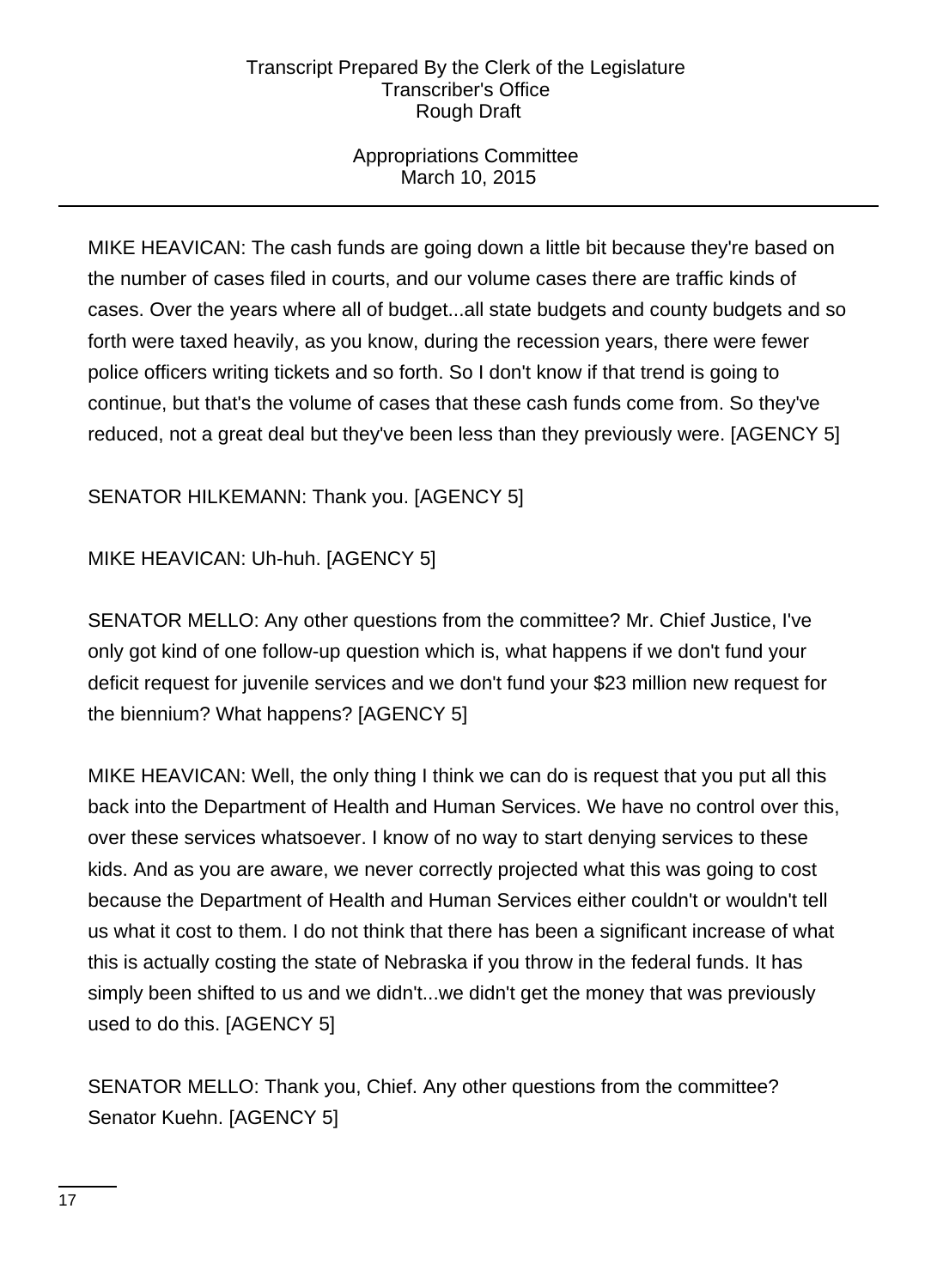# Appropriations Committee March 10, 2015

SENATOR KUEHN: Thank you, Chairman Mello. Just to follow up on that comment, so with that shift, I know it's early to tell, but, costs aside, do you feel that shift is providing better services for those juveniles? [AGENCY 5]

MIKE HEAVICAN: I absolutely...I absolutely do. Now this is a...now it's a long-range kind of thing and sometimes difficult to measure how many adults do you keep out of prison because you did a good job with juvenile justice. Well, that's really hard to tell. But just keeping kids out of detention I think is a significant step in the right direction. And we really are doing our best to make sure that the services we provide are appropriate and that as much of this as possible can happen in the home, in the family where these kids come from. [AGENCY 5]

SENATOR KUEHN: So, regardless of the price tag, you feel that this is and are committed to this being the best option and committed to seeing this through as a successful program? [AGENCY 5]

MIKE HEAVICAN: Absolutely. I would not have been involved with it if I didn't think that was the case. [AGENCY 5]

SENATOR KUEHN: Thank you. [AGENCY 5]

SENATOR NORDQUIST: I have one quick one. [AGENCY 5]

SENATOR MELLO: Senator Nordquist. [AGENCY 5]

SENATOR NORDQUIST: Thank you. On the adult voucher funding, just so I'm clear, is the \$1.5 million the total amount or is that on top of some other amount? [AGENCY 5]

MIKE HEAVICAN: We haven't signed a contract apparently yet. [AGENCY 5]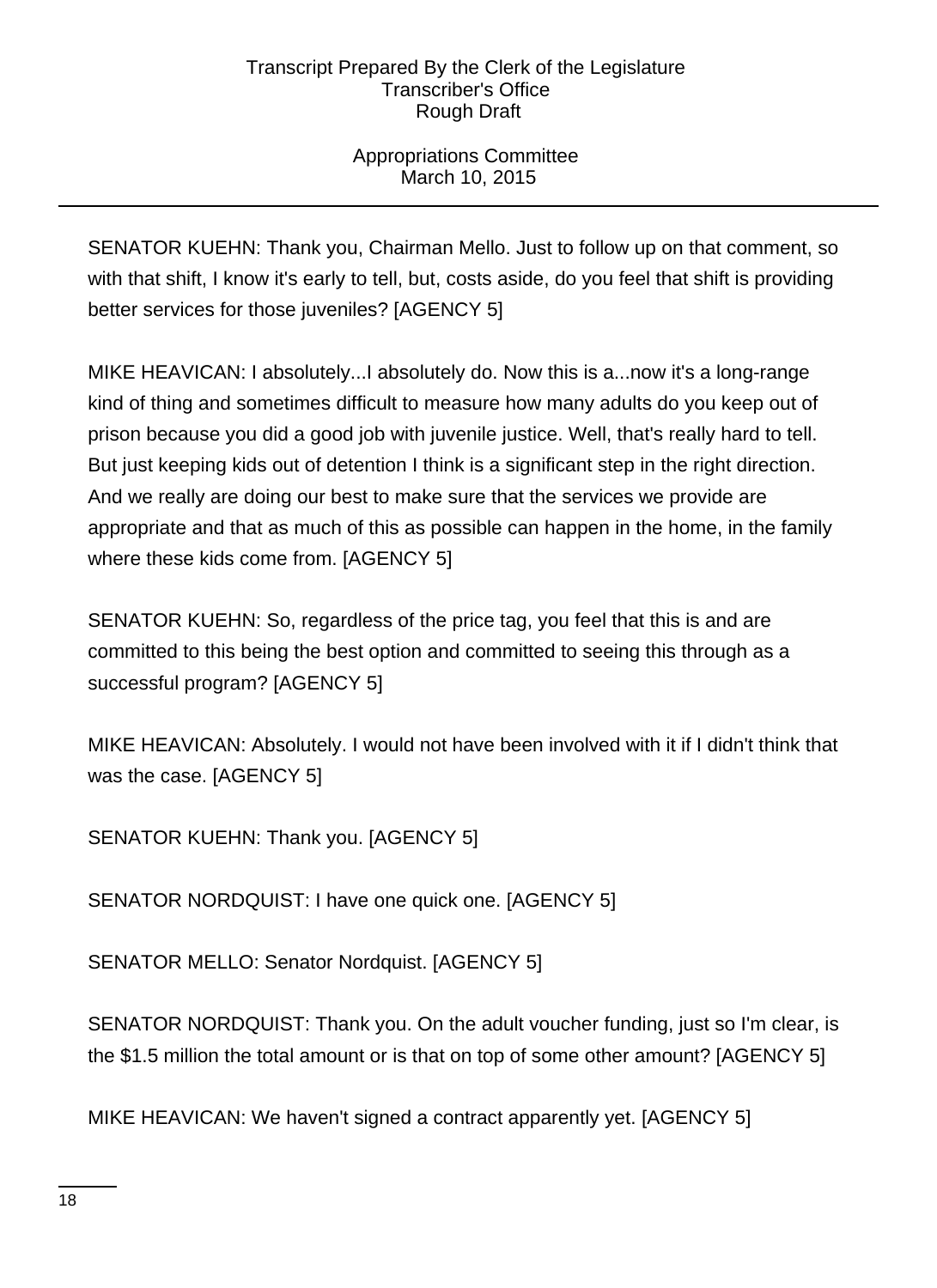# Appropriations Committee March 10, 2015

SENATOR NORDQUIST: Okay. [AGENCY 5]

MIKE HEAVICAN: Yeah. [AGENCY 5]

SENATOR NORDQUIST: Okay. And these are offenders who are on probation, is that correct, or are paroled? [AGENCY 5]

MIKE HEAVICAN: These are offenders that are on parole. [AGENCY 5]

SENATOR NORDQUIST: Okay. [AGENCY 5]

MIKE HEAVICAN: So what we would...we do have some control over that. We would simply tell the Department of Corrections that we're not going to let your parolees into our day and evening reporting centers and we would not let you take advantage of the programs we're running that are mostly for probationers. Yeah. [AGENCY 5]

SENATOR NORDQUIST: Okay. And the services are for substance abuse, mental health treatment. Is that the... [AGENCY 5]

MIKE HEAVICAN: All kinds of services, yes, some of those are, yes. [AGENCY 5]

SENATOR NORDQUIST: Okay. Thank you. [AGENCY 5]

MIKE HEAVICAN: Yep. [AGENCY 5]

SENATOR MELLO: Senator Stinner. [AGENCY 5]

SENATOR STINNER: I just have a quick question. [AGENCY 5]

MIKE HEAVICAN: Uh-huh. [AGENCY 5]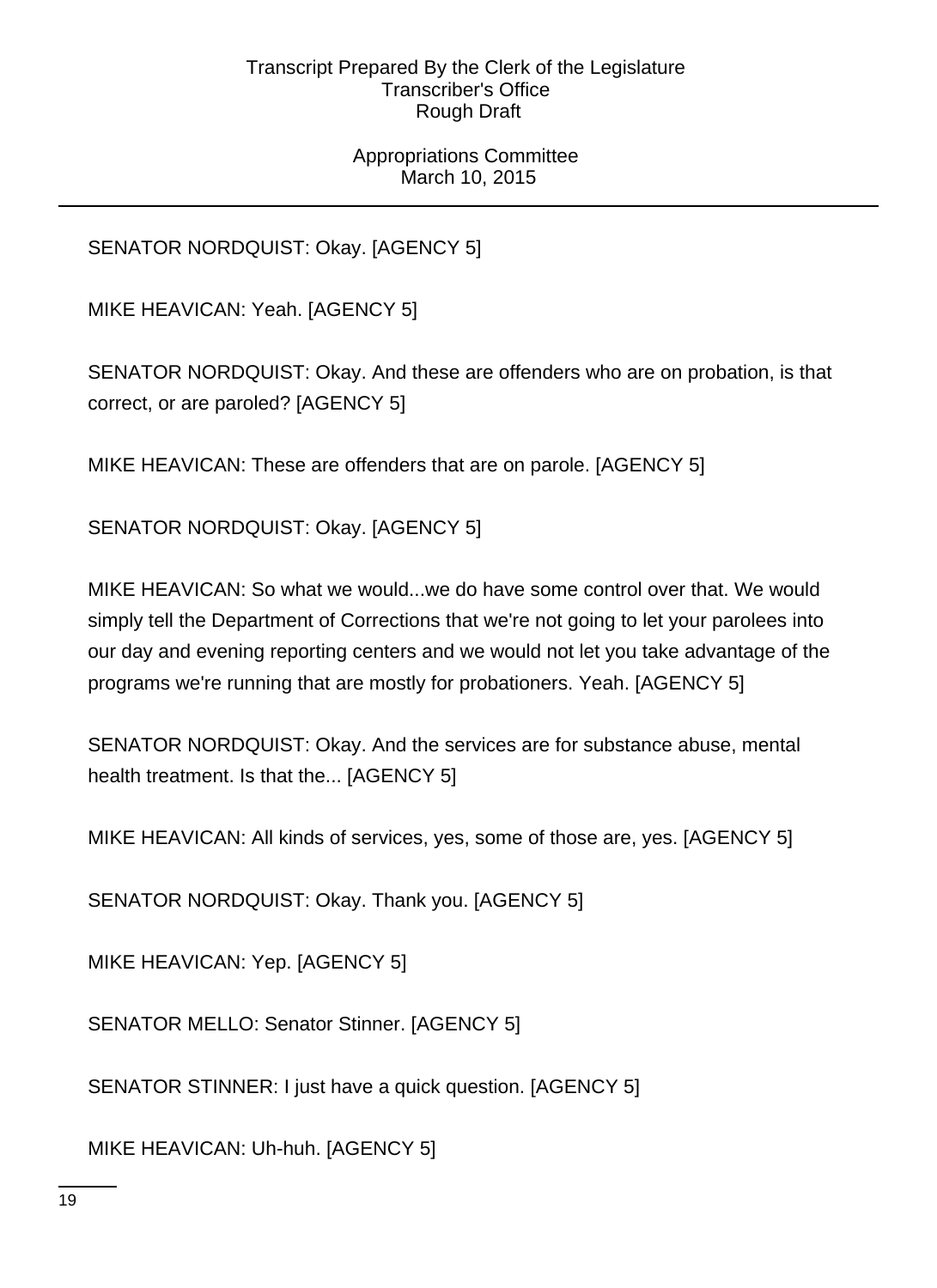# Appropriations Committee March 10, 2015

SENATOR STINNER: What is the governing body we can go to, to protest this, to make sure that we get coverage again? This just sounds like...unbelievable nightmare. [AGENCY 5]

MIKE HEAVICAN: You need to go to the Department of Health and Human Services and... [AGENCY 5]

SENATOR STINNER: At the state level or at the national level? [AGENCY 5]

MIKE HEAVICAN: At the state level. [AGENCY 5]

SENATOR STINNER: Oh great. Okay. That makes me feel good. (Laughter) [AGENCY 5]

SENATOR KINTNER: They'll come to us. [AGENCY 5]

SENATOR MELLO: Any other questions from the committee? Seeing none, thanks again, Chief. [AGENCY 5]

MIKE HEAVICAN: Thank you very much for your time. [AGENCY 5]

SENATOR MELLO: We'll next hear testifiers on Agency 5, the Supreme Court. [AGENCY 5]

SENATOR KRIST: Good afternoon, Senator Mello and members of the Appropriations Committee. For the record, my name is Bob Krist, B-o-b K-r-i-s-t, and I come to you in support of many things but not in terms of the dollars and cents but in the programs, and I'd like to boil down about six years of information into about five minutes, if I could. I don't intend to take a lot of your time. Those of you who know me, know that I spent a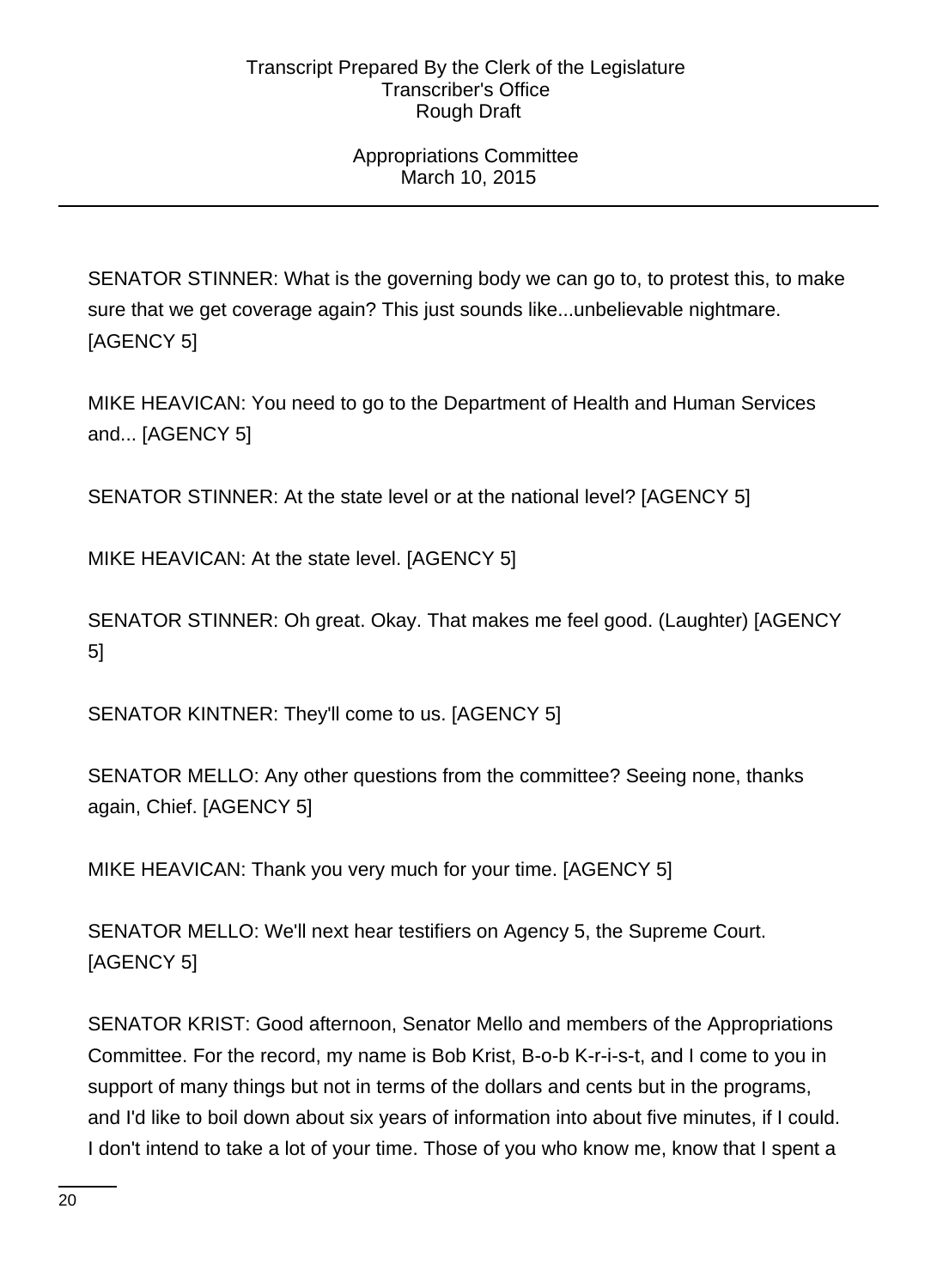### Appropriations Committee March 10, 2015

lot of time on the Health and Human Services Committee, and now I'm on Judiciary. I'm the cochair of the Juvenile Detention Alternative Initiative in the state and coauthor of many pieces of legislation in the past four years that have brought juvenile justice reform in the state of Nebraska. With the help of the Chief Justice, we've gone a long way. We haven't done this in a dark room. We're looked at the programs that are out there: the MacArthur Foundation Models for Change, the JDAI program actually comes out of Annie Casey Foundation. And I'm also part of a group that I think you need to know about. They're called the Salt Lake City Group, because the first time we met was in Salt Lake City. It is a group of people that are chaired by the Chief Justice. The Lieutenant Governor is in attendance at all the meetings; several senators, Senator Campbell, myself, and Senator Seiler, then-Senator Ashford when he was the Chair of Judiciary; the CEO of Health and Human Services; the Medicaid director; legal counsels from different committees; not to mention Foster Care Review Office, Kim Hawekotte; and Education Department. If I've missed anybody, I'm sure somebody will come up here and fill in the blanks. But it is the consensus of this group that is able to look on a macro level, from the top down, and say we had a juvenile justice system that was broken. The services were moved and some of them from the OJS and Department of Health and Human Services into Probation. To answer your question, absolutely better service across the board. Here's the problem: The money didn't transfer. The money didn't transfer because there was a sign up in the Medicaid director's office in the past few years that said, "Find every way you can to cut Medicaid." So we're not talking about Medicaid expansion, Senators. We're talking about providing the services that were being provided to these kids. On Tuesday, everybody was getting funded out of a certain funding mix, if you will. On Wednesday, all of a sudden, we can't pay for them that way. That's wrong. That's where the \$11 million deficit comes from. And part of the problem is that we have allowed the Department of Health and Human Services to create large program codes, where they have put money into, and God knows where it goes once it goes in. The accountability and transparency of that money as it goes into those codes, let me give you an example. When the Department of Health and Human Services were being fined by the federal government, they found couch change to pay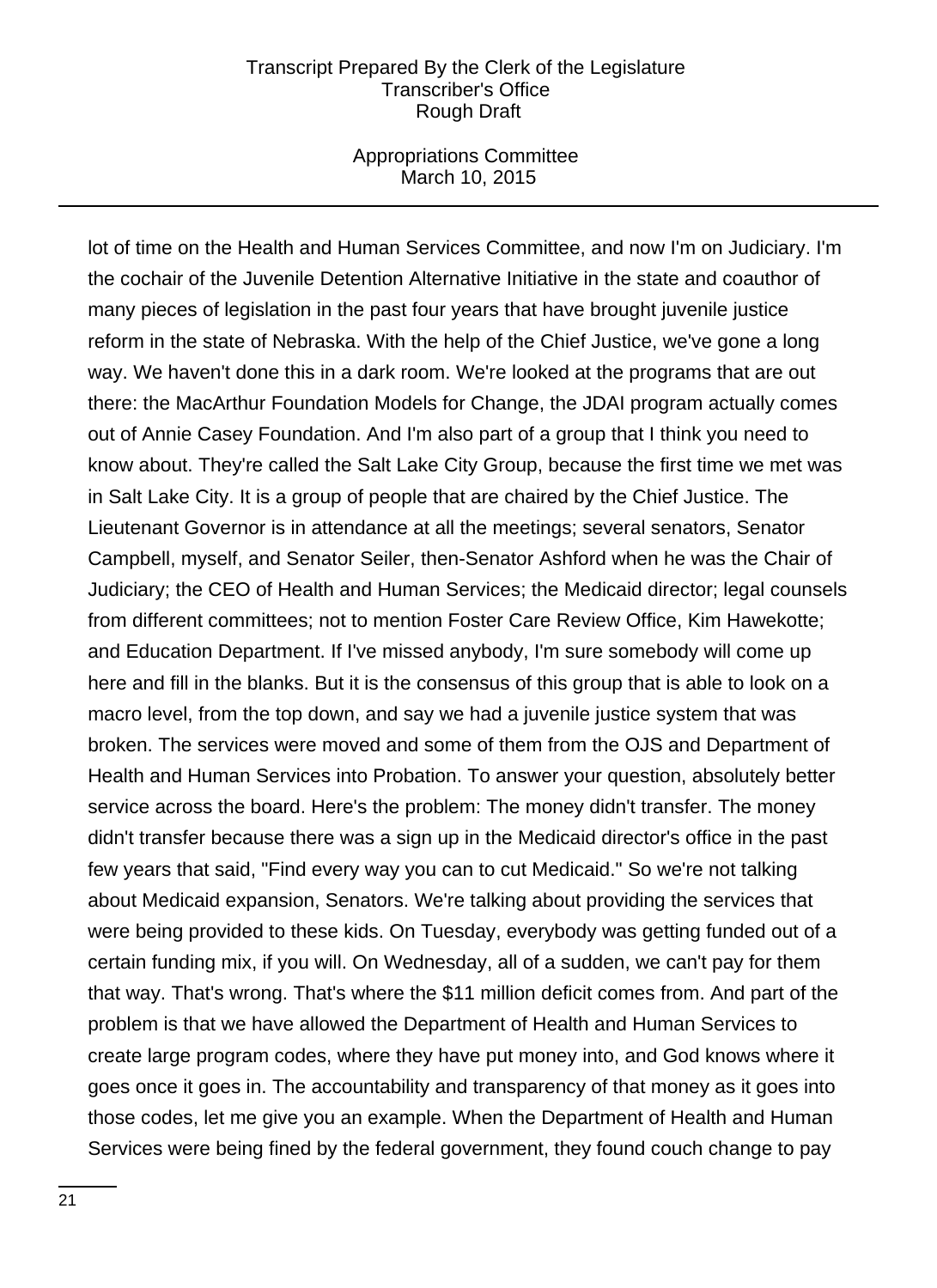# Appropriations Committee March 10, 2015

that \$22 million bill, and I don't think I'm exaggerating. I think it's happened quite a few times. Those of you who have been on this committee have seen it happen. I have no doubt that the judiciary has an accountability system, because I've seen it and I can watch where every dollar has gone. And I have tried to follow it through. That macro level group I'm talking to you about for the first time included the new director of Medicaid. And there was puzzlement when we talked about the Magellan money not flowing, and certifications not flowing to those children. He shook his head. I think we have to give him the same time we're giving the new director of Corrections to turn things around. But I think, besides passing a budget, we need to establish the accountability and transparency for every dollar that you give to anyone. And my money is on the judiciary that they're spending that money wisely and we can account for where those dollars are going. One very small little issue, \$100,000 the Chief Justice talked about, that's the Crossover Youth. We have reduced the size, the population in YRTC, the youth correctional facilities in both Geneva and Kearney by about 60 percent in the last few years. That one program, that Crossover Program, that costs us less than \$200,000 a year, when they're asking for a \$100,000, is a key. It is a fundamental building block on how we keep kids out of the detention facilities and out of trouble in the system. I thank you for your time and I stand for any questions. [AGENCY 5]

SENATOR MELLO: Thank you for your testimony, Senator Krist. Are there any questions from the committee? Senator Bolz. [AGENCY 5]

SENATOR BOLZ: Thank you, Senator Krist, and thanks for your work over the years on these issues. Can you provide any additional sunlight on the Magellan denials? What's the basis of the denials? What's the reasoning for that dramatic change? [AGENCY 5]

SENATOR KRIST: I will say that for those of you who have not been in that world, Magellan doesn't do anything that the state of Nebraska doesn't tell them to do. So when you're looking at why there's denials in Magellan, you have to look back to the department to tell them--and particularly in the department of Medicaid: What have you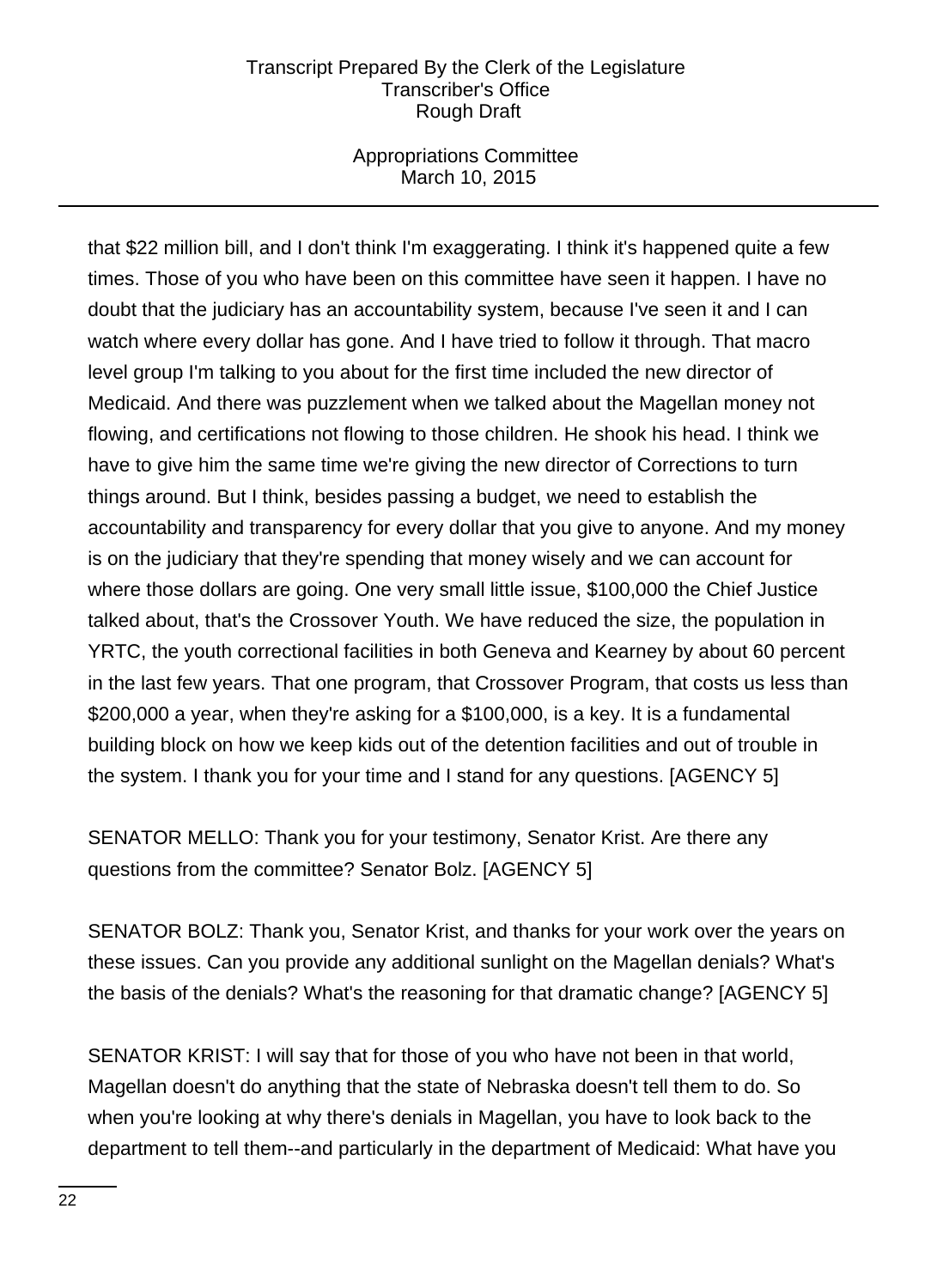# Appropriations Committee March 10, 2015

told them to authorize by category? And you know the answer to that. Thank you. [AGENCY 5]

SENATOR BOLZ: Thank you. [AGENCY 5]

SENATOR MELLO: Any other questions from the committee? Seeing none, thank you, Senator. [AGENCY 5]

SENATOR KRIST: Thank you. Thanks for your time. [AGENCY 5]

SENATOR MELLO: Are there any other testifiers today on Agency 5, the Nebraska Supreme Court? [AGENCY 5]

WILLIAM MUELLER: Chairman Mello, members of the committee, my name is Bill Mueller, M-u-e-l-l-e-r. I appear here today on behalf of the Nebraska State Bar Association and the Nebraska District Court Judges Association. I want to go on record for the bar and for the judges in strong support of two items of the Supreme Court budget, the first being salaries for county court employees and probation officers. I don't need to tell you how important good, competent employees are in any entity. That certainly holds true with the courts and certainly holds true for probation officers. And that's where lawyers come in contact with these folks every day and it is critical that they be paid fairly. As for compensation, I also appear before you, even though it's not part of the Supreme Court budget, and that is concerning judges' compensation. As many of you know, judges' salaries are set by statute. That bill historically has gone through the Judiciary Committee. There is a bill in that committee. We are working with the Governor's Office, with Chairman Mello on a judges' salary increase. Historically, this committee and the Legislature has been, I think, fair with judges and has kept up with fair compensation. It is critical that we keep judicial compensation to a point where we can attract lawyers who are willing to become judges and we can retain the judges that we have. We have a great judiciary in Nebraska, due in no small part to the fact that we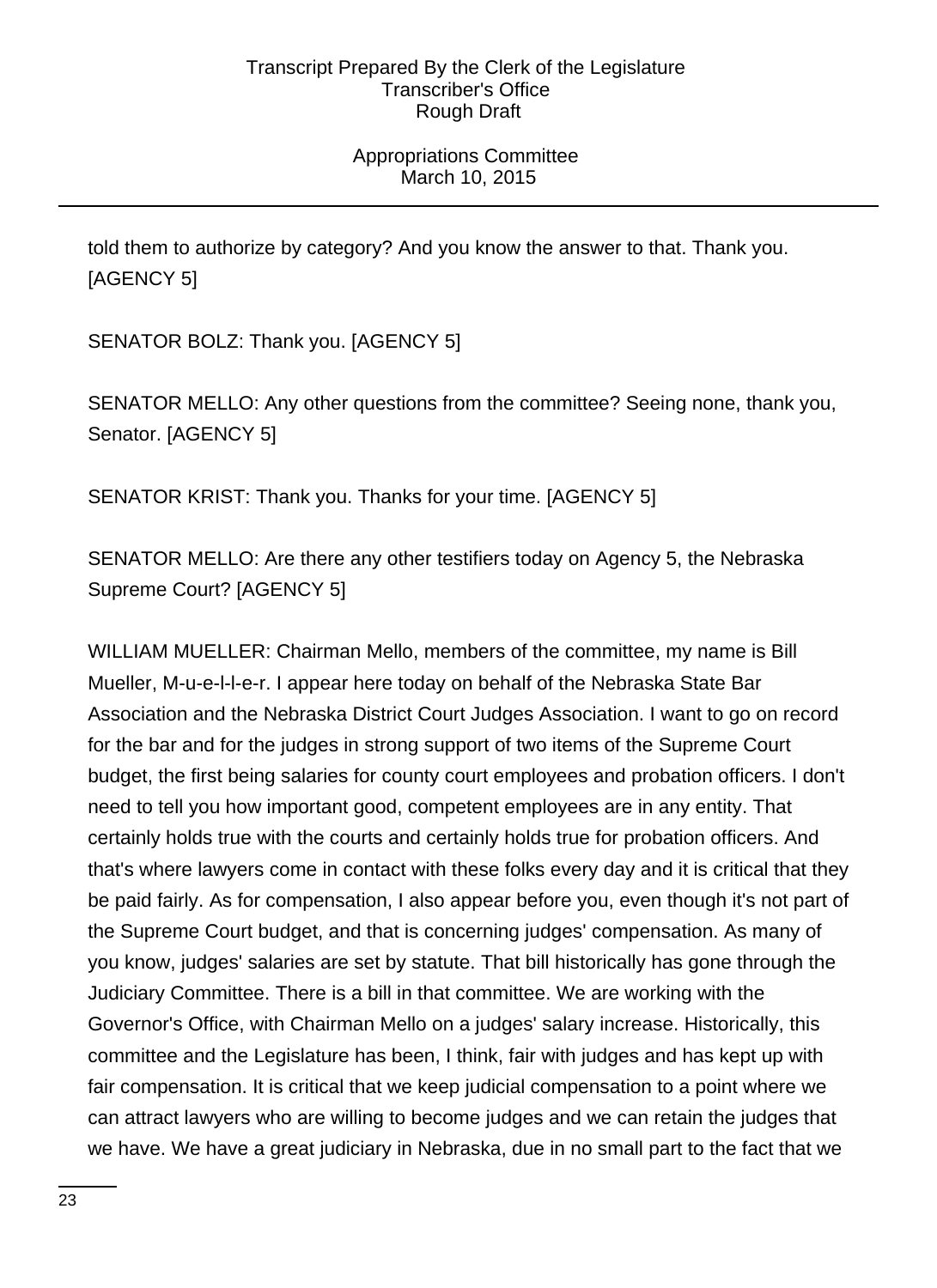### Appropriations Committee March 10, 2015

do compensate judges fairly. I'm sorry that Senator Nordquist is not here right now. But we're also working with the Retirement Committee on retirement issues. That's where the judicial retirement legislation goes. As you heard from the Chief, not only do court costs fund court automation and judicial branch education, but they also fund the judges' retirement plan. That is the state's contribution to judges' retirement, unless on an annual basis there is an actuarial shortfall, in which case the state will appropriate General Fund appropriations. As court filings go down, we generate fewer dollars in court costs that go into the judicial retirement fund. So we are working with Senator Nordquist at looking at retirement benefits for future appointed judges, as well as how we can look at what the state contributes for judges and how judges themselves can contribute. As Senator Mello knows--I'm looking at him straight ahead, he's been here throughout this--over the years judges' retirement rates have increased to their retirement plan. We've had a commensurate salary increase as part of that so that we don't get into constitutional problems changing an employee's retirement benefit. But I just wanted to come here and thank you for the work that the Legislature has done, particularly this committee, on judicial compensation. It is very important. Lastly, you heard the Chief talk about interpreter services. Every lawyer and judge I talk to who practices in the courts of our state talk about the growing number of persons who come in contact with a court who do not speak English, and the growing numbers of languages that are spoken throughout our state. One of the requests that the court has in front of you, I understand, is more coordination of these interpreter services. If you can imagine, today, as we sit here, there are courts operating in...well, we have 93 counties. I will tell you the courts are not taking place in each of those counties now. But we have the district courts, we have the county courts throughout this state, and coordinating interpreters is no small issue, as you can imagine. We would ask that you fund the request for interpreter services. I'd be happy to answer any questions that the committee may have. [AGENCY 5]

SENATOR MELLO: Thank you for your testimony today, Mr. Mueller. Are there any questions from the committee? Seeing none, thank you, Bill. [AGENCY 5]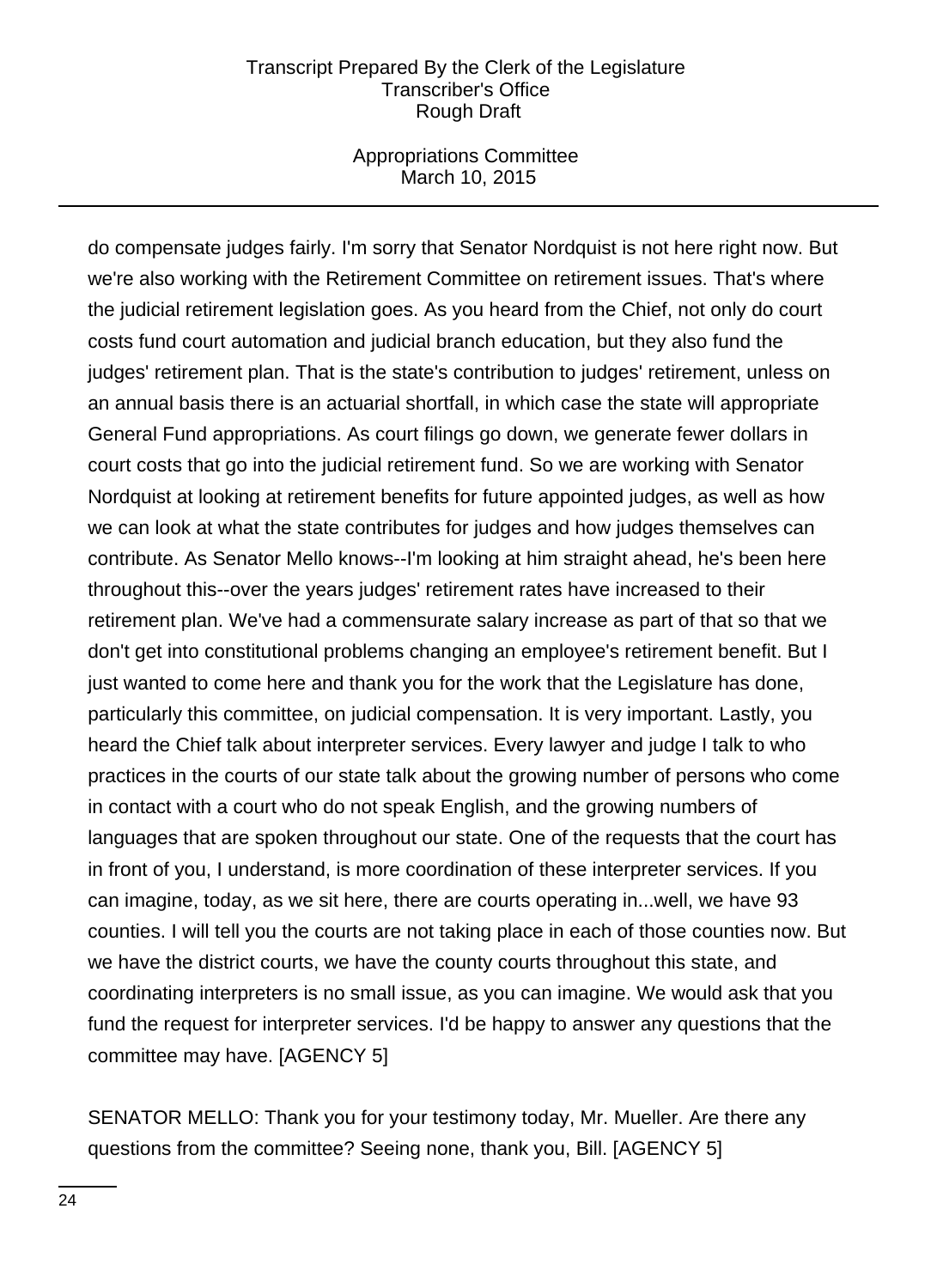Appropriations Committee March 10, 2015

# WILLIAM MUELLER: Thank you. [AGENCY 5]

SENATOR MELLO: Are there any other testifiers in Agency 5? Seeing none, that will close today's public hearing on Agency 5, the Nebraska Supreme Court, and take us to our next public hearing of the day, Agency 11, the Attorney General's Office. Good afternoon. [AGENCY 5 AGENCY 11]

DOUG PETERSON: (Exhibits 1, 2, and 3) Good afternoon, Senator Mello. Thank you, members of the Appropriations Committee, for the opportunity to discuss the budget for Department (sic) 11, which for this moment is the first time I ever knew that I am Department (sic) 11. But I just want to touch on some of the significant points in our budget, and those are mostly in the General Fund. First of all, we are requesting that the roll-over appropriation apply to the Attorney General's Office. We've tried to put together a budget, as you can see from the budget we proposed. We've already had the opportunity to talk about the water issue, so, as I said, I'll focus on the general budget primarily. And probably the most significant element of that budget to look at is the request that we made with regard to salaries for staff and attorneys. One of the things I know is a question is that there were some fairly high-paid attorneys within the Attorney General's Office and the reason their pay was fairly high in comparison was that they had been there for a lot of years. They were bureau chief heads or chief deputies, and that those people had now left in the last year and a half. And one of the things I think is significant to understand with that is from someone who comes from the private sector, I don't fully understand all the nomenclature with state budgets, but I've been introduced to the concept of roll over. Roll over is good but roll over can be bad. So one of the things I have learned from this budget process is that the Department of Justice, our budget was funding a lot of salaries with roll over. And I just want to kind of give you a little bit of a visual here and hopefully you can still hear me okay. But we, in fiscal year 2013 and 2014, were appropriated \$5.6 and then \$5.4 million, but as a result of roll over, we were able to fund a six point...just under \$6.2 budget and a \$5.9 fiscal year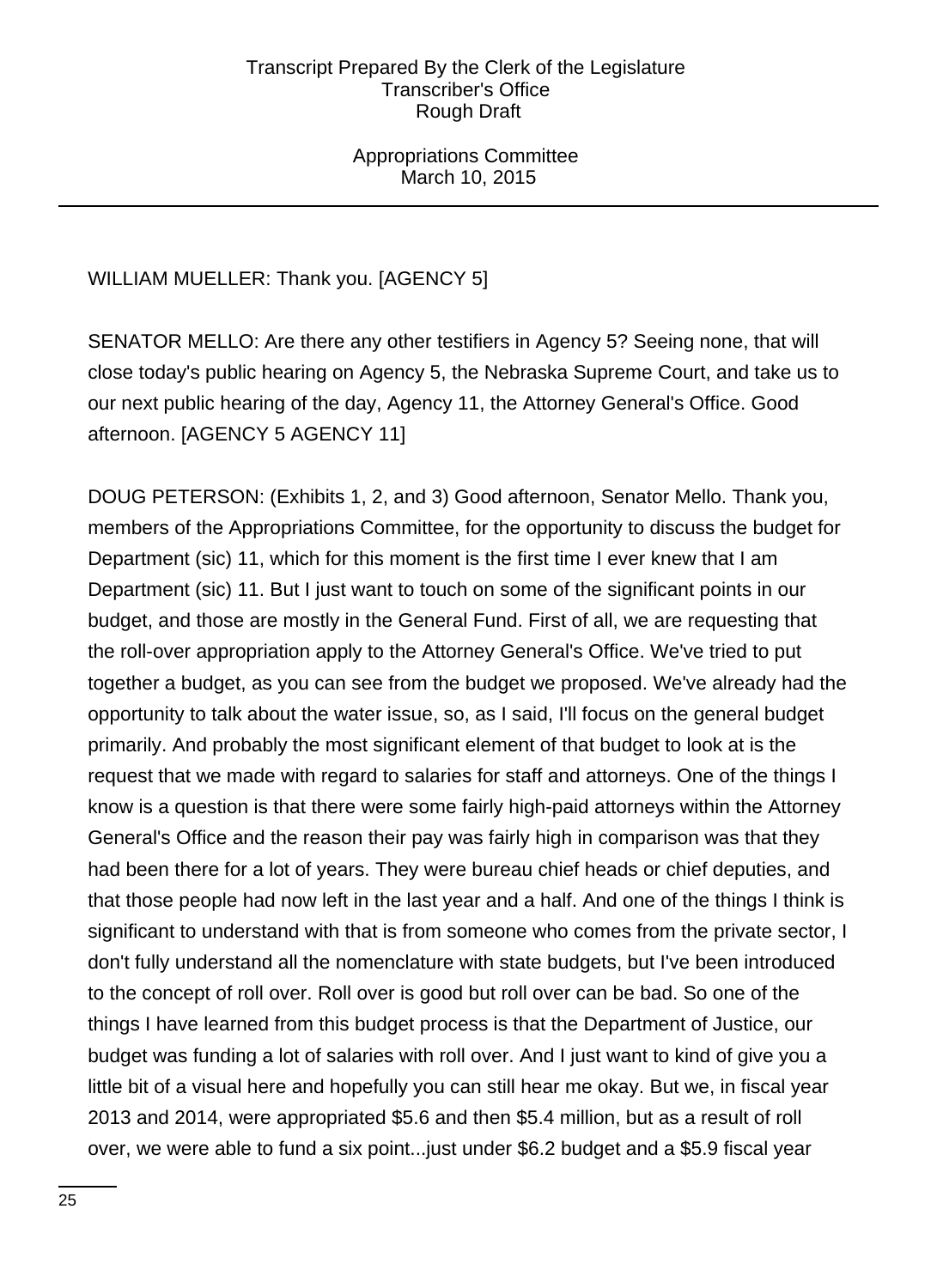### Appropriations Committee March 10, 2015

2014. And the problem with that is if you look at that, we're running, for fiscal year 2013, we were running \$578,000 over budget, and depending upon roll over. And for fiscal year '14, we were running over \$535,000 in roll-over money. And I know, speaking with the people in our accounting office, that basically that's not the way to run an operation. So what we're trying to do is develop our payroll based upon General Funds and to keep it under those terms. Some of the other costs that were a little high, as I look at those fiscal year '13 and '14, was the travel ran about, on average, \$222,000 a year. If we were just to look at what we've done so far, we would be probably more than half...cut that in more than half as far as our travel expenses. It happens that my chief deputy is afraid to fly and so we feel like it will save some money there. The other thing that comes with this then is...so that's the past, and as we go forward, though, I do see some real issues that are important with regards to the budget going forward. The Attorney General's Office has, for the last couple of years, when it's hired attorneys, it started them out at a salary of \$43,000. And I know that there should be no expectation if you work for the Attorney General's Office that you would be competing with private sector dollars. But we did go look at some public sector dollars for starting pay because, as you know, the Attorney General's Office is defending some of the most important criminal matters, some of the most important child abuse, murder cases across the state but also civil matters, representing the state in some really significant cases. So what we did is a little survey of starting salaries for other governmental attorneys. Right here is the \$43,000 that we start assistant attorney generals at. The Nebraska Legislature with legal counsel positions, committee counsel positions, it's my understanding starts those positions just above \$55,000. The assistant AGs on a national average are at \$56,000. We did a ten-state Midwest surrounding area of assistant state attorney generals, what they start out at, and they're starting out at just under \$58,000. The Lancaster County Attorney's Office starts its attorneys at \$58,835. And then the Lincoln City Attorney's Office starts out at \$65,000. Now one of the things, coming from the private sector and looking at that, one of the things I do know is if you look at the...and I understand every public budget is different, but as far as responsibility, if you're working in the city attorney's office, you're handling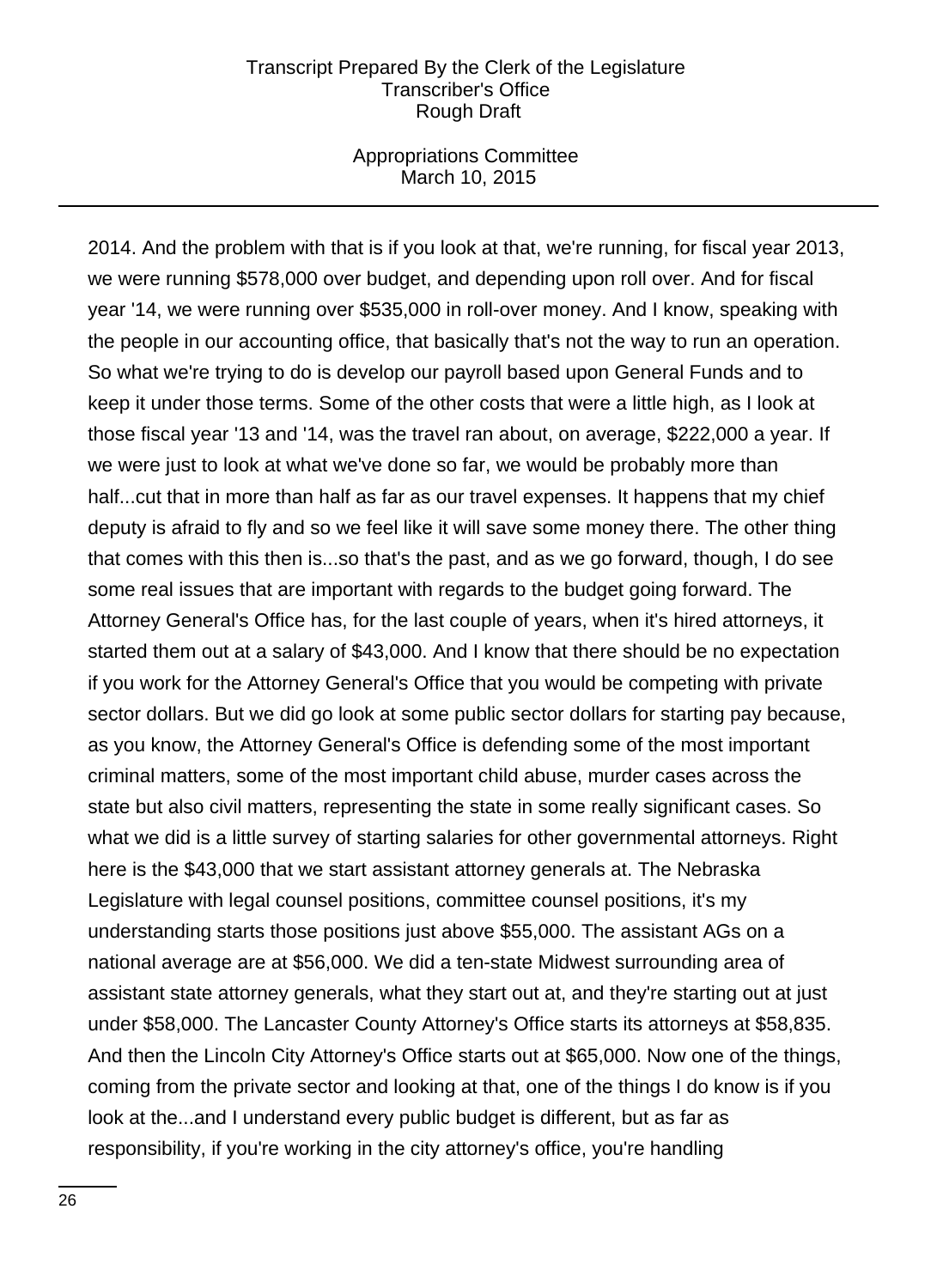### Appropriations Committee March 10, 2015

misdemeanors. If you're doing civil defense, if you're doing civil litigation defending the city, the max exposure is \$1 million. So I mean, the degree of responsibility in comparison to the rate of pay is significant and it does make it a little bit difficult sometimes to bring in attorneys to help do such important work when you start them at \$43,000. And in this budget, I would like to start assistant attorney generals at \$52,000, so that's a number that I've been trying to propose within our budget. The other thing, that because of budget constraints in the office in the last two years, they've stopped paying for law clerks. And at the time, that was about an \$80,000 appropriation for law clerks. The AG's Office is probably about the third largest law firm in the state, as far as number of attorneys, with 65,000 (sic). It's pretty critical in the work that you do, particularly when you're in a trial setting, that you have law clerks available when an issue comes up, an evidentiary issue or things of that nature. So you want law clerks to work with. And historically, they were up to about eight law clerks in the office. In this budget, we're proposing adding four law clerks at a cost of \$35,000 a year. The one other thing on that \$250,000 as far as going towards payroll increases with attorneys in the AG's Office, that addresses both start-up attorneys. But I've got to tell you one of the brightest things that has occurred in the two months I've been in the Attorney General's Office is...the best thing that's occurred for me is what I've seen is that we have dedicated...so many dedicated attorneys who have been working on really significant cases. And I heard that going into the office, that there are people saying, for example in the Criminal Division, you've got great prosecutors and investigators. You guys have done very helpful work to us out in the counties but also some significant civil cases against federal agencies. And these lawyers are topnotch. I've been so impressed. But the fact of the matter is I think we do need to bump up some of their salaries or I'll always be running against the problem of losing them to the private sector. And coming in as a new lawyer and sitting down with a group of lawyers to talk about some of these significant litigation matters, I'm so impressed how sharp they are and I would hate to lose them. And I'd hate to see the state's position without the quality of lawyers that we do have. The final...well, thank you, "Vanna" here. The final thing I want to show you is just the workload that's going on within the Attorney General's Office. This caught my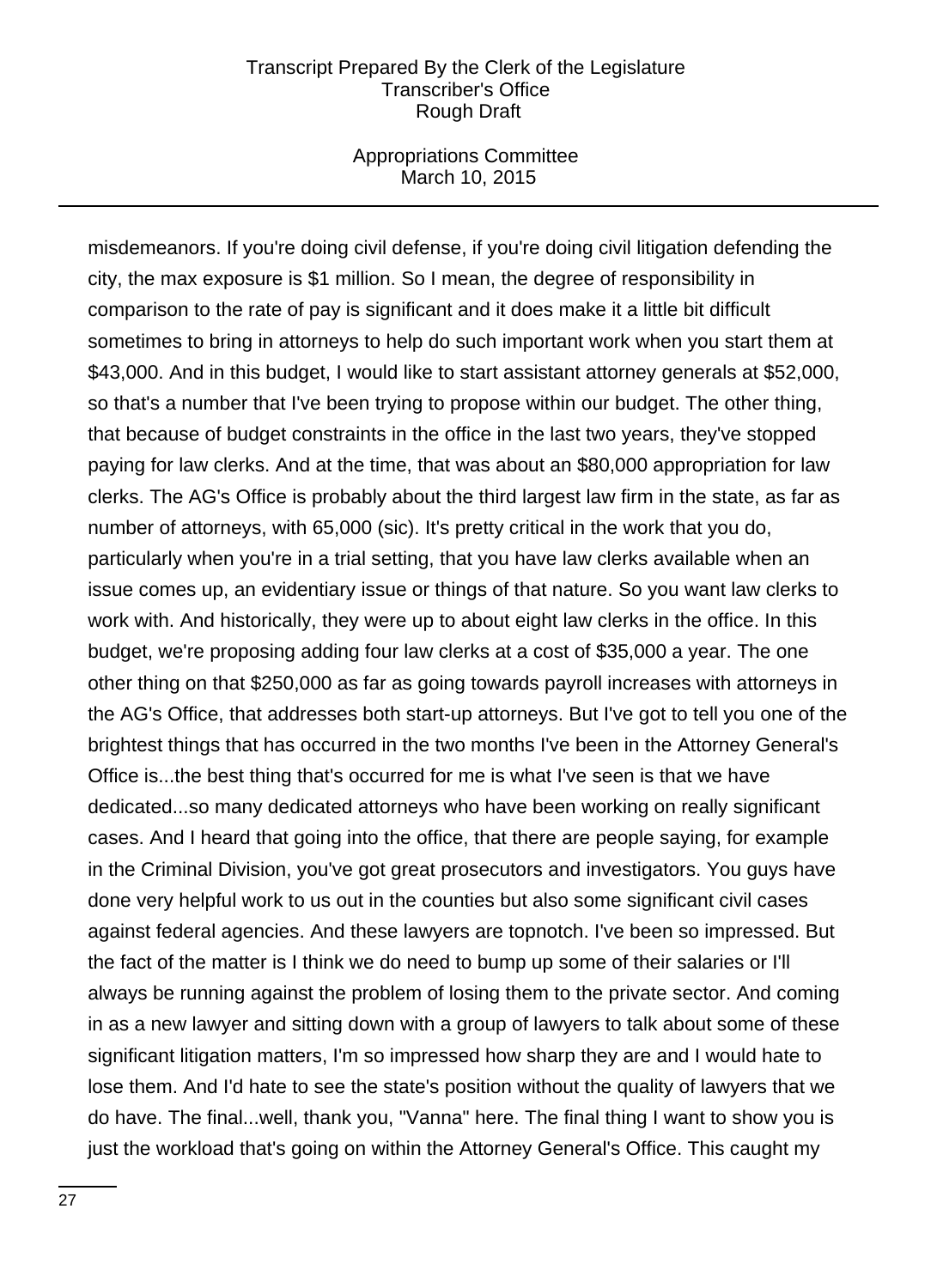### Appropriations Committee March 10, 2015

attention. In 2009, we opened up 1,800 cases or managed about 1,800 cases per year. That number now is up to 2,951. We've had a 38 percent increase in caseload with a 3 percent decrease in attorneys. We've been operating, back in 2009, we had 66 lawyers; that dropped down, 2010, to 60. In 2014, we had 66 attorneys and currently we have 64. One of the attorneys we had in 2014 was a clerk and then...or first-year lawyer and then she went to the city attorney's office and received a \$15,000 increase in pay. So we have lawyers who are very busy doing very important work and I just think, as I looked at the numbers of the 60-some lawyers and what they were receiving in pay, I said, you know, for the quality of people we have and the responsibilities they're dealing with, I think we have to look at making some serious adjustments to those numbers. I would...my modus operandi is not to say that we have the lowest-paid attorney generals in the country. I don't think that speaks well for what is so important about this state. Along with the \$250,000 towards salary and the \$35,000 towards four new law clerks, we also have some equipment. We are seeking \$25,000 to upgrade our software system for important record management. That's particularly important in the Attorney General's Office when you're defending the state, as far as managing statute of limitations and other deadlines. And I think we've learned the lesson of important...the importance of good data management. And so we have not updated that system in a while, so that's an additional \$25,000 cost. There is the, as you know, over the years each year the Attorney General's Office receives \$50,000 to go towards the Autopsy Fund for Children. Fortunately, there's been very little demand upon that. And that currently, with rolling over amounts, is at \$260,000. So there's plenty of funds in that fund to be allocated for any children, child autopsies. But we would ask that this committee consider reclassifying that for also use for our Child Protective Unit. We have two attorneys who are designated going around the state of Nebraska doing child abuse cases, and in those child abuse cases there are some costs associated with lab results and other things, travel expenses. And it would help to reclassify some of that in the Child Protective Unit budget area. And also we hope that human trafficking will also be an area in which we could use some of those funds for services to people who are victims of human trafficking. We also have, and I believe Carol Stitt is here to talk about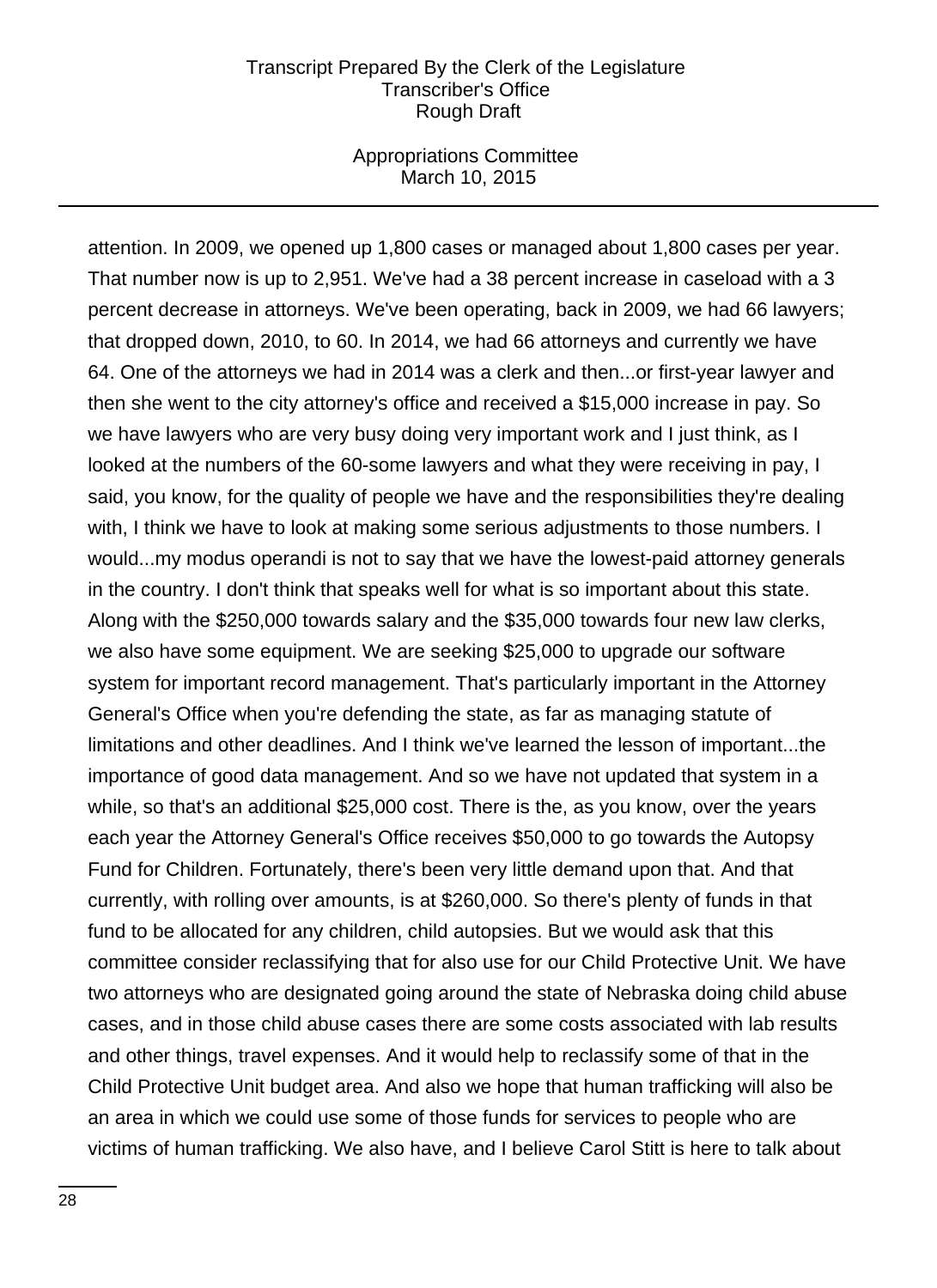### Appropriations Committee March 10, 2015

that if necessary, but we've been approached by Carol, who is working in conjunction with the League of Municipalities, about the possibility of the Attorney General's Office overseeing some statewide training of law enforcement officers, particularly in child abuse, child sexual assault type cases. And I would say that that's a priority for our office. Those are the most vulnerable. And so we welcome the opportunity to do that. I also have learned from the different sources that law enforcement are important first contact. We know that the Child Advocacy Service provides a really critical role in that area. Been very impressed with them and they said that they would be willing to work with us closely in training. But we're asked that...we're asking that, based upon the budget that we've put together, that \$257,000 be allocated for that. We're looking at eight locations across the state and I'm going to personally try to be at each one of those, just to emphasize the importance of it. We also are having a video program to those who can't attend. They could watch the video or on-line streaming, potentially. But I'm glad that Carol proposed this to us and I think it's an important service. Of that \$257,000, our thought would be that \$85,000 would be designated as PSL. I would highlight to the committee that the Attorney General's Office has been able, in some significant Consumer Fraud type cases and other cases, been able to bring in revenue to the state of Nebraska. In 2012 Nebraska was awarded \$9.4 million from the National Mortgage Settlement; 2013, there was \$2.5 million transferred from our consumer fund that went to help build the new State Patrol Crime Lab. And the Medicaid Fraud Unit just in 2013 recovered \$5.2 million of...for HHS from Medicaid fraud. And I want to continue to enhance that type of work and the Consumer Protection work. And just finally there's just a few cash funds. As you know, with our Medicaid Fraud we...75 percent of that is funded through the feds and we have to match 25 percent. So that would be an additional \$85,000 this year. And then we are, from the cash funds, we're going to...we recently had the former bureau chief, Lynne Fritz, who retired in January, and we have Abbie (phonetic). Abbie will be replacing her. And we're asking, I'd like to kind of up the game, if you will, within our Consumer Fraud. I think we're seeing more methods of consumer fraud and I think there's more activity that we can be doing in that office, so we're asking for \$300,000 for that. Comes from the cash fund. That is basically "eat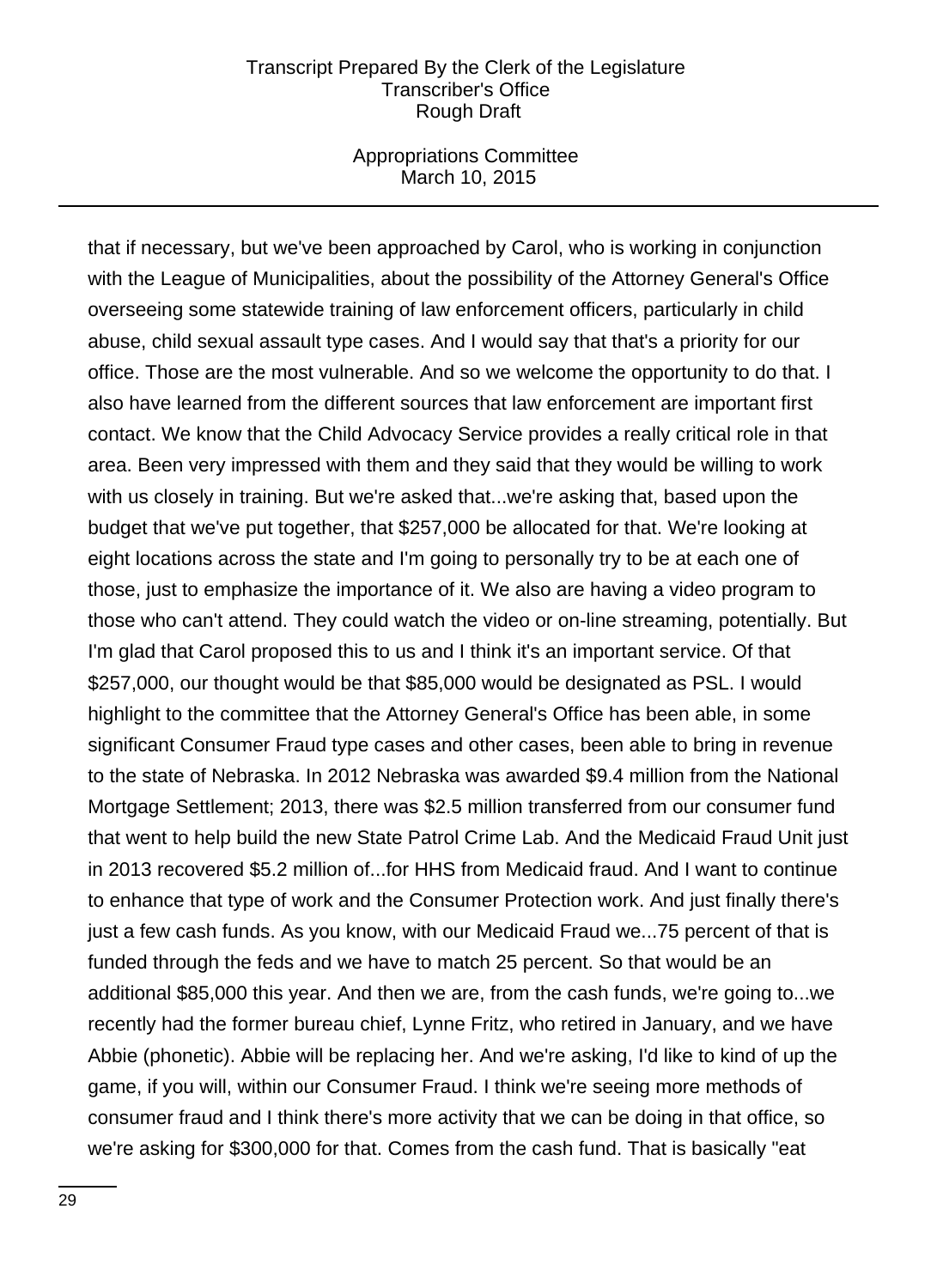# Appropriations Committee March 10, 2015

what you kill," to a certain extent. We think we can kill more things. So that's where that comes from. And then also there is both in the Consumer Fraud there's a lot of data that has to be managed, statutorily obligated to manage, and it's a significant task that right now is done in somewhat of an archaic method. And we have the opportunity to look at a certain system that would make that data entry much more convenient. But it's about a \$75,000 expenditure but, again, it comes from the Consumer Protection area is where we would be seeking to do that. And if we generate enough money in our activity in Consumer Protection, we should be able to cover that cash item. So I think that covers the primary points in the General Fund that we wanted to address with the committee. If you have any questions, I'd be glad to take them. [AGENCY 11]

SENATOR MELLO: Thank you for your testimony this afternoon, Mr. Attorney General. Are there any questions from the committee? Senator Kintner. [AGENCY 11]

SENATOR KINTNER: Welcome, I think. (Laughter) Okay, how much does all that add up to? Did you total all that money that you want then? [AGENCY 11]

DOUG PETERSON: Yeah, for the... [AGENCY 11]

SENATOR KINTNER: For the whole shebang there. [AGENCY 11]

DOUG PETERSON: Well, if you did the whole shebang of bringing in General Fund, cash accounts, federal grants... [AGENCY 11]

SENATOR KINTNER: Well, just General. [AGENCY 11]

DOUG PETERSON: Just General. [AGENCY 11]

SENATOR KINTNER: General. [AGENCY 11]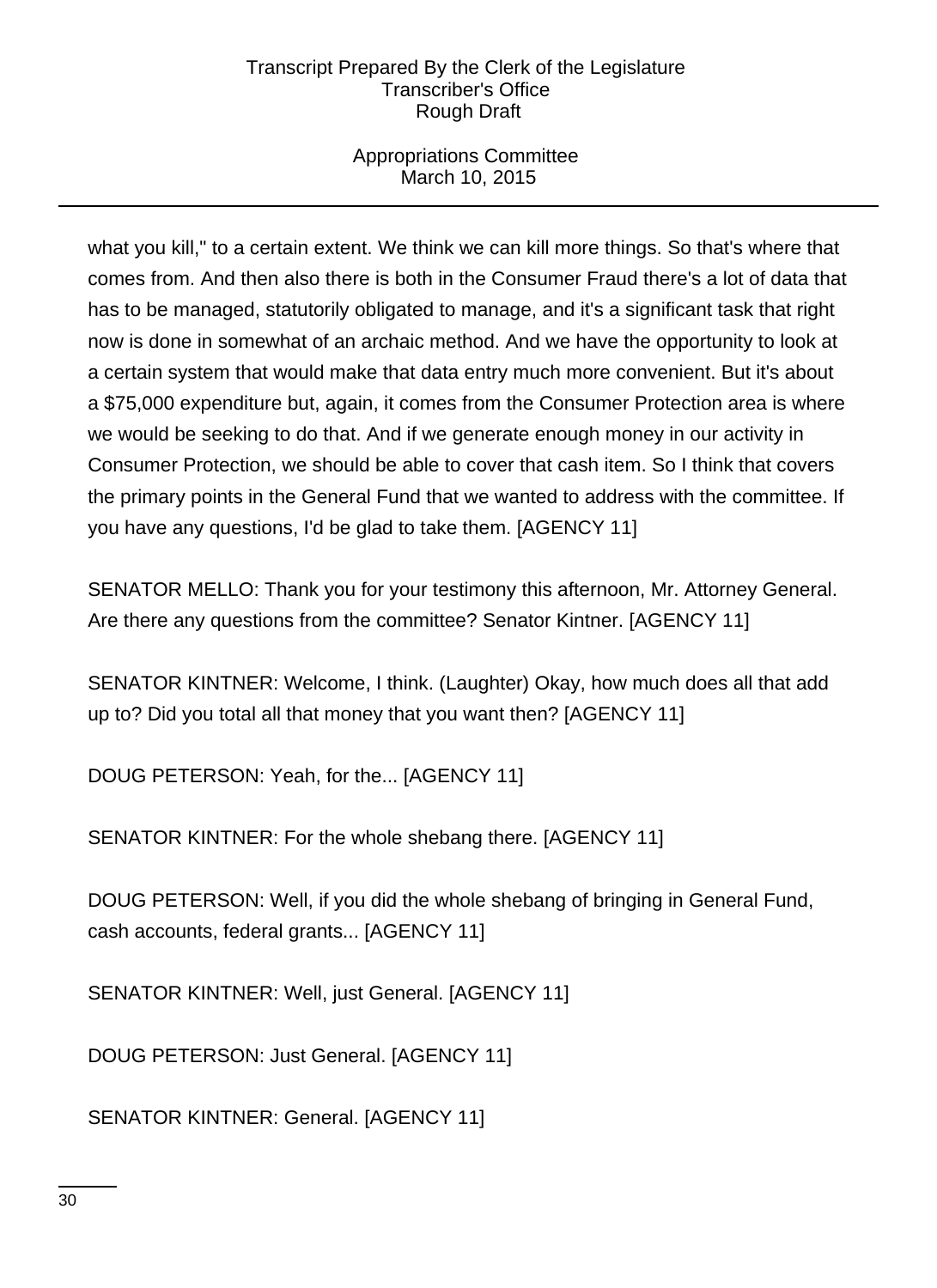# Appropriations Committee March 10, 2015

DOUG PETERSON: Just General the whole shebang would be, for fiscal year 2016, would be \$6,058,586; and then for fiscal year 2017 it would be \$6,033,560. [AGENCY 11]

SENATOR KINTNER: Okay. Wow. You probably have heard me talk earlier... [AGENCY 11]

DOUG PETERSON: Uh-huh. [AGENCY 11]

SENATOR KINTNER: ...that we probably have \$130 million worth of requests for \$41 million in money. So you can kind of see where the dilemma. Did you look at all your cash funds and everything else you could get money? And have you cut anything? When you came in, did you cut anything as you arrived at this? Did you inflict a little pain before you inflicted pain...tried inflicting pain on the taxpayers? Was there a little pain on your office before you hurt the taxpayer? [AGENCY 11]

DOUG PETERSON: What I would say, Senator, is when I got into office, I think there was so much on the plate litigationwise that that's been 100 percent of where my brain has been at. But fortunately, the people in...who do the accounting elements of our work have been keeping me posted. But I've got to say that the first thing I identified in that budget is to go and look at some of these salaries and it concerned me. I did not look at a cut other than we have, as I said, we looked at that travel expense and thought to myself, you know, we don't need to be traveling like that. [AGENCY 11]

SENATOR KINTNER: Okay. [AGENCY 11]

DOUG PETERSON: So that's going to be, my guess, is going to be about \$120,000 savings in travel. Other than that, where we obviously do the biggest expansion is in the Consumer (Protection), and that's because we think we can generate that much at no cost to the state. The funds have been sitting there. But the one that probably is the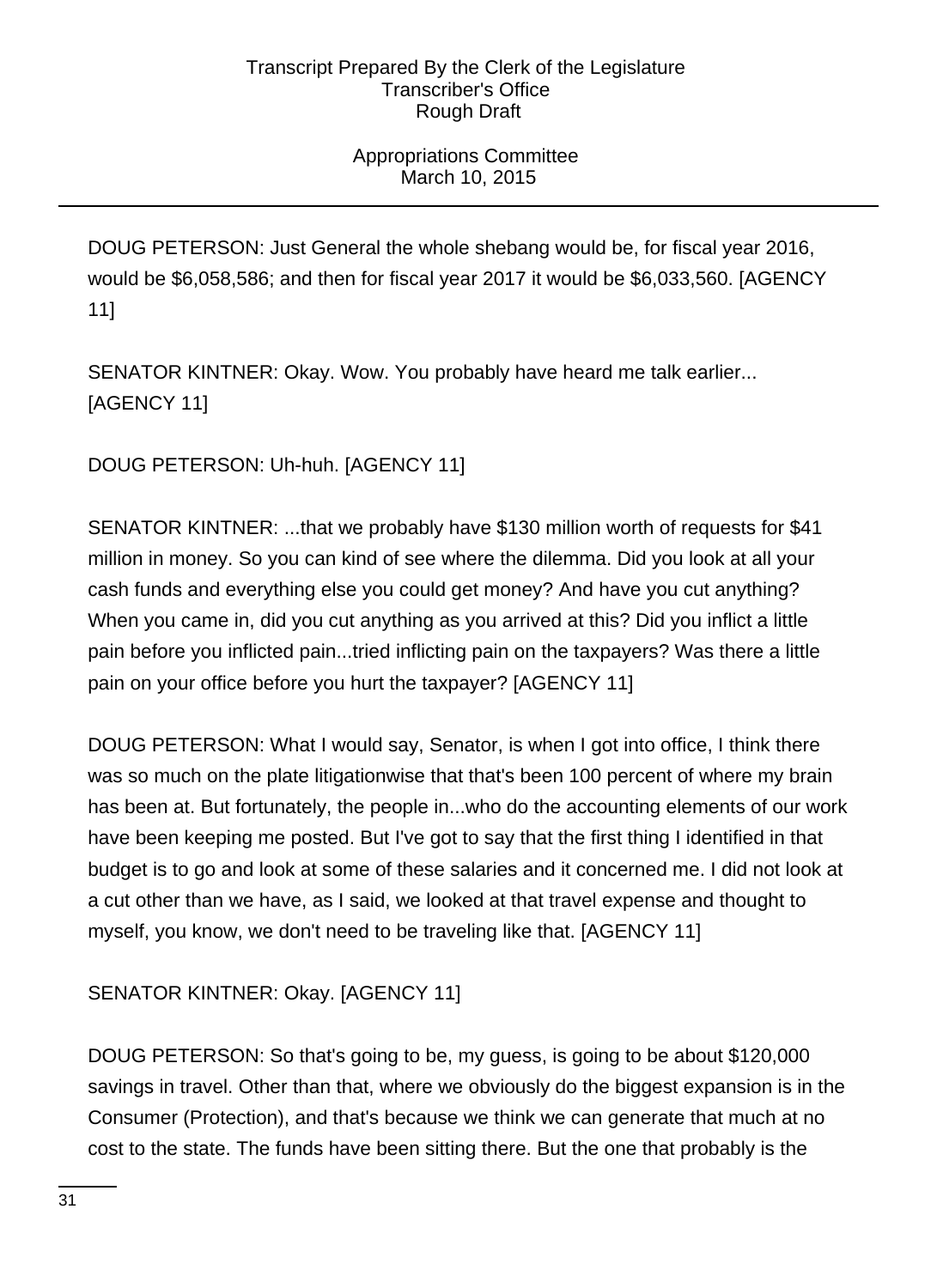# Appropriations Committee March 10, 2015

biggest punch to the taxpayer is the \$250,000 in salary. But again, the cost-benefit analysis of good, quality lawyers and what they can do in analyzing and developing the case and representing the state well makes a difference. And I want to be competitive with those lawyers staying. A lot of them love the work they do. But frankly, you know, if you're a young lawyer and you have a young family and you could go out and make another \$15,000 working for the city as an attorney or maybe another \$25,000, they may love the work but there comes a time that they...and they may love the good health insurance, but there may come a time where they think it's time to go. I just felt that it's necessary to do something to recognize, particularly that start out salary of \$43,000 for new attorneys, and important responsibilities that they have. I thought \$52,000 would be more appropriate. [AGENCY 11]

SENATOR KINTNER: See, you ought to walk down the hall and get Charlie Janssen, bring him down, get him to sniff around. He'd probably cut something for you. (Laugh) [AGENCY 11]

DOUG PETERSON: Find some ways to cut? Well, I will say this. You know, I've been treading water with the litigation stuff. I think when I'm in office a little bit longer I'll have an opportunity to understand the numbers a little bit better and see where we can cut, because I do understand that it's a fiduciary responsibility to be a good steward with the state's money. And in balancing those values, I say to myself that you got to have...you've got to reward the lawyers who are doing hard work, putting...one of our lawyers puts in 150 days a year on the road trying cases, criminal cases across the state. That type of dedication I don't want to take lightly. So I'll have to look at other places where I can cut, but I want to properly recognize the importance of the work the lawyers do and the staff. [AGENCY 11]

SENATOR KINTNER: Well, thank you. Appreciate it. [AGENCY 11]

DOUG PETERSON: Uh-huh. [AGENCY 11]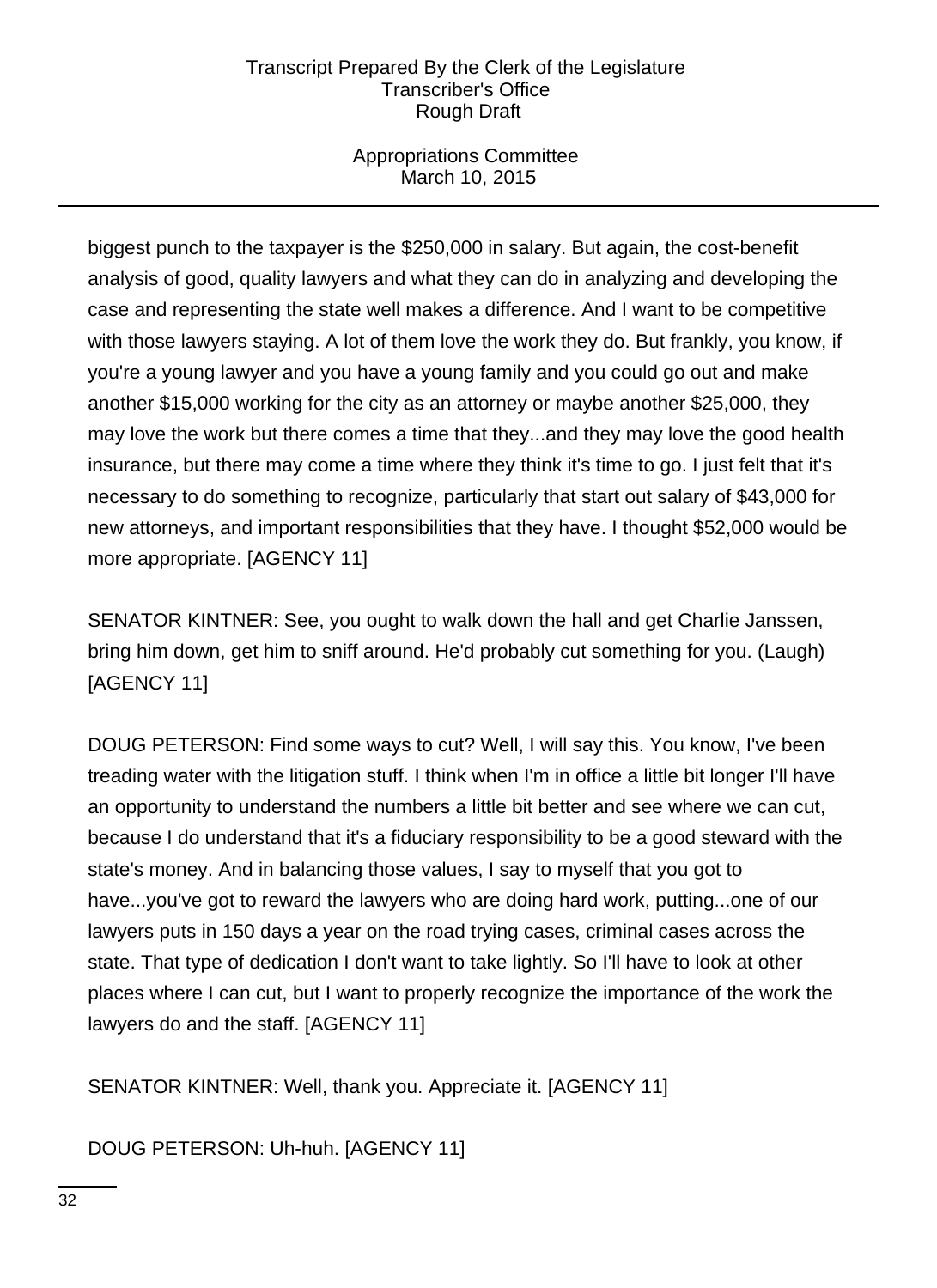# Appropriations Committee March 10, 2015

# SENATOR HILKEMANN: Senator Kuehn. [AGENCY 11]

SENATOR KUEHN: Thank you, Senator Hilkemann. Do you have an idea approximately of what you estimate your roll-over balances, that you've requested to be reappropriated, will be? [AGENCY 11]

DOUG PETERSON: That number fluctuates, as I understand, quite a bit. I would say in the 300 range. Well, that was a good guess. Around 310. (Laugh) [AGENCY 11]

SENATOR KUEHN: Okay. I appreciate your willingness to acknowledge that that's problematic. As you noted on your chart, about 10 percent of your budget is somehow or another not going through an appropriations process and without oversight, based on last year's budgeted amount of \$5.6 (million) and spending an additional \$600,000 on top of that. So I think you can see, based on that, our concern or my concern in particular, as a member of this committee, of how these roll-over funds go outside of the appropriations process and the budgeting process... [AGENCY 11]

DOUG PETERSON: Uh-huh. [AGENCY 11]

SENATOR KUEHN: ...and create problems for us. So I appreciate your willingness to address that and look towards moving away from an agency dependent upon those types of roll-over funds, so. [AGENCY 11]

DOUG PETERSON: You know, one of the things where I see roll overs that could be helpful is the operations cost. Sometimes in litigation you don't foresee where some of those big litigation costs may come from, whether it's experts. You know, you could spend \$50,000 to \$75,000 on a well-trained expert in a case that you never foresaw, and that's where I would see that, somewhat the unexpected as an appropriate place to look at those funds as opposed to doing a dependency in someone's salary, which I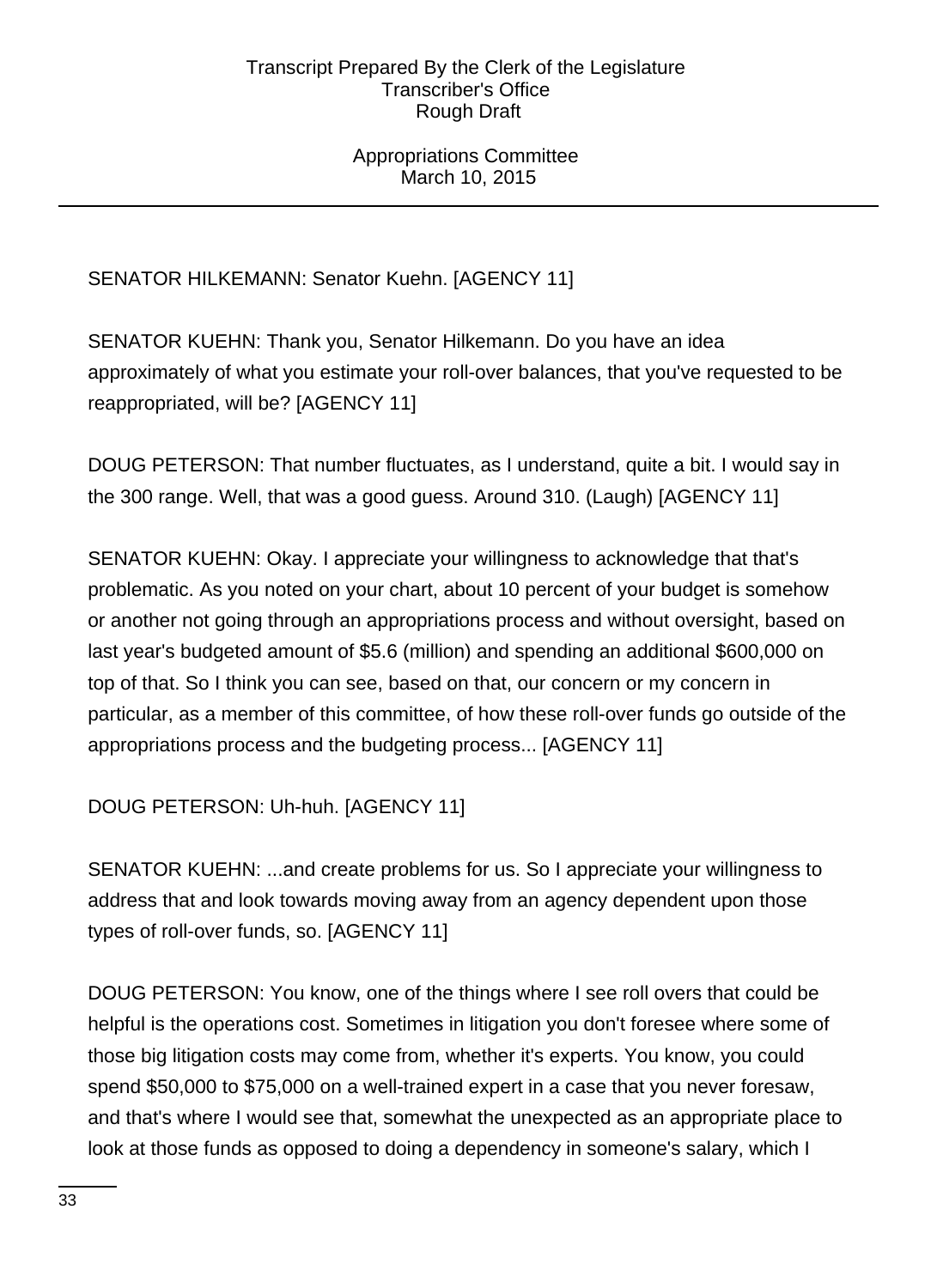Appropriations Committee March 10, 2015

think is dangerous. [AGENCY 11]

SENATOR KUEHN: My concern is that you had a \$5.6 million budget approved by the Legislature and somewhere you found an additional half a million bucks. [AGENCY 11]

DOUG PETERSON: Uh-huh. [AGENCY 11]

SENATOR KUEHN: And we have projects and proposals which won't be funded that have a price tag less than that and we just have unsupervised spending authority somehow floating around out there that agencies are able to come up with that kind of money. So certainly recognize and appreciate that, that budget discipline going forward. So thank you. [AGENCY 11]

SENATOR HILKEMANN: Senator Stinner. [AGENCY 11]

SENATOR STINNER: Thank you. I just want to explore the employee side of things. What is your turnover rate? Have you had an opportunity to...how many attorneys leave out of...is it 66 the number that you said,... [AGENCY 11]

DOUG PETERSON: Yeah. [AGENCY 11]

SENATOR STINNER: ...if you're fully staffed? [AGENCY 11]

DOUG PETERSON: Yeah, I...you know, that would be hard, Senator. It's kind of funny because when I was in the late '80s, there's still a few from around there. So the turnover has not been as high as maybe I would expect. I don't know if you have any data on that. But maybe the better number to consider is what is the average longevity of the lawyers that are there. [AGENCY 11]

SENATOR STINNER: Okay. [AGENCY 11]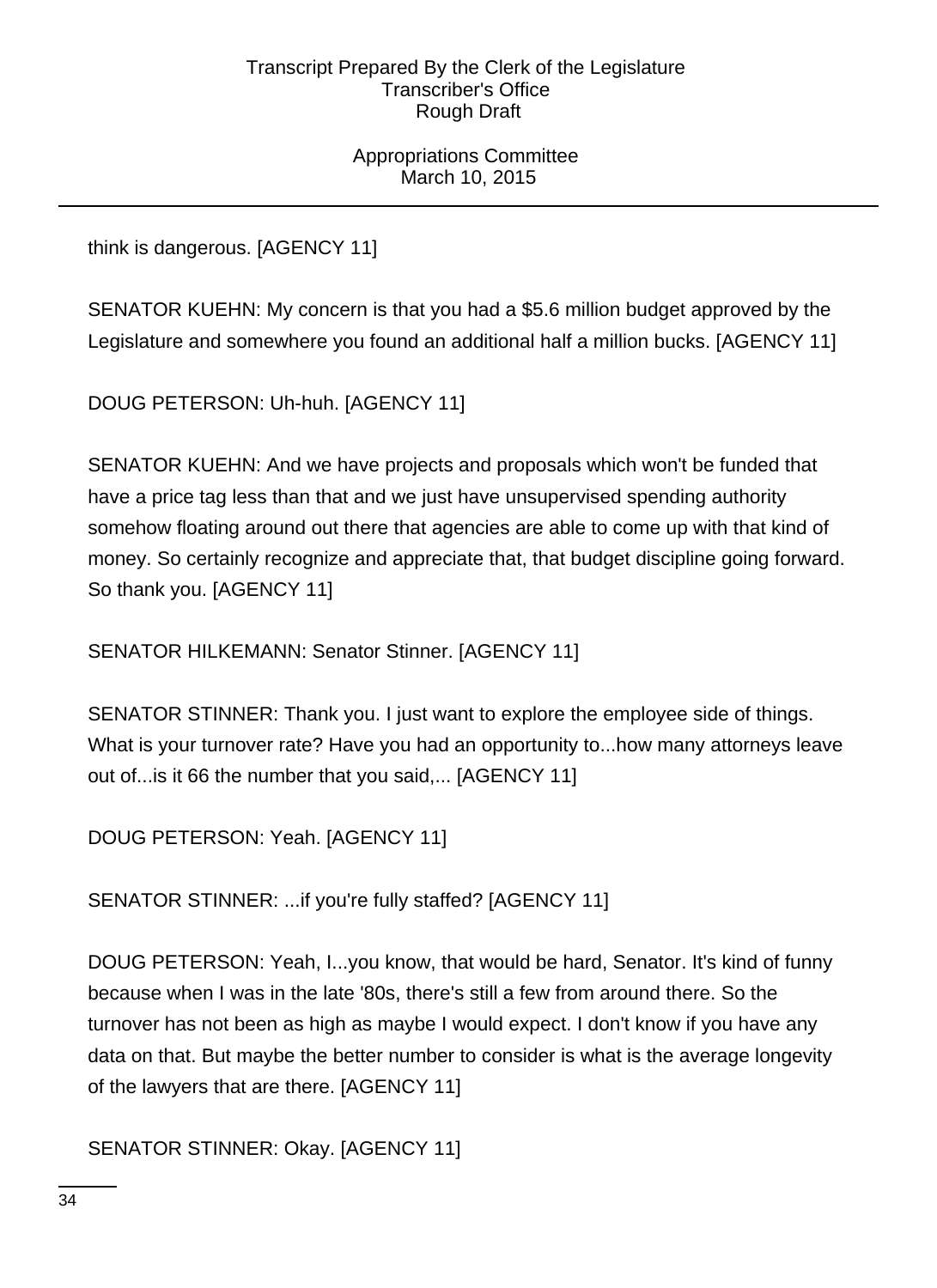Appropriations Committee March 10, 2015

DOUG PETERSON: And I think it's fairly high, as I try to look at the faces that we have. But I can't give you a precise number. [AGENCY 11]

SENATOR STINNER: You say your starting salary is \$43,000; industry is in the \$50,000s, maybe even \$60,000s. What's the quality of applicant that you're getting? Is it high quality? [AGENCY 11]

DOUG PETERSON: I'll tell you what. When I...we had to fill a couple of positions and I was amazed at the quality. One was a former deputy county attorney in Lancaster County and then in Colorado, and I called both those county attorneys and said one of the best prosecutors I've ever had. Another one was a law professor on the East Coast who he and his wife wanted to come back here and he was a very interested in Consumer Protection. He also had an offer to go back. He was...his wife was from the Lincoln area. They were starting a family. He was from Las Vegas. I tried to give him the best offer I could, because I thought in Consumer Protection he could do great work. And when I gave him the number he said, my wife and I really wanted to do a situation where my wife could stay home with these young kids, and I just have to take the private sector offer. And I know I will probably never be able to compete with some of those, but I was very impressed with the quality of those two lawyers. And that, you know, I've only been here 60-some days. Is that about right? So I can't really... [AGENCY 11]

SENATOR STINNER: Goes fast, doesn't it? [AGENCY 11]

DOUG PETERSON: Yeah, it does go fast. (Laugh) I can't really say that I've seen a broad spectrum of them. But the thing that impresses me the most is we've had some of these cases where I've had to be brought up to speed on things and have been so impressed with the team of lawyers that they do have. And they run the ages of 30 to 60. [AGENCY 11]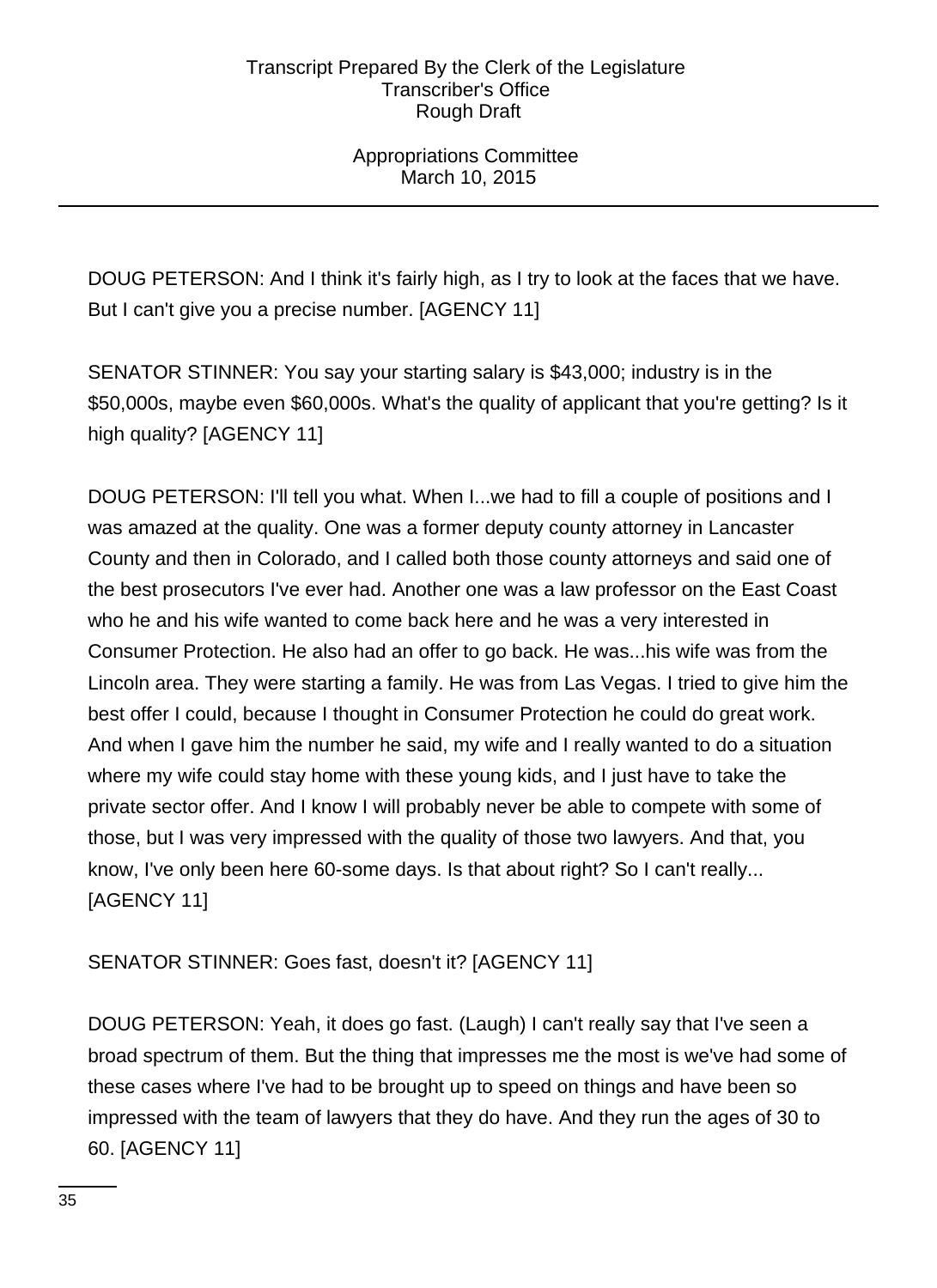Appropriations Committee March 10, 2015

SENATOR STINNER: That's an interesting situation because the studies I've seen is the younger group of people, that are coming in to business anyhow, are turning...that turnover rate is faster than the next group out and the next group out. [AGENCY 11]

DOUG PETERSON: Uh-huh. [AGENCY 11]

SENATOR STINNER: So it's something for you to watch. I'm interested also, you were talking about clerks and hiring clerks. How many clerks does...what's the ratio of clerks to attorneys? [AGENCY 11]

DOUG PETERSON: Well, it used to be...I think they ran about 8 clerks to around 64 attorneys. So now we have zero paid clerks. We have four who are doing it...or two or three who are doing it at no pay. They're doing it as internships. With four, that would put the ratio of 1 law clerk to, what, 14 lawyers. [AGENCY 11]

SENATOR STINNER: Right. Your caseload has gone from...refresh my memory. I was trying to write at the same time you were talking but... [AGENCY 11]

DOUG PETERSON: It's gone up from...it's gone up 38 percent and it's now, real quickly...in new cases or cases managed per year: in 2013 we were managing 2,143 cases in the AG's Office; for 2014 we were managing 2,951. [AGENCY 11]

SENATOR STINNER: Has the type...has the type of cases stayed consistent? And what I'm trying to get to is how many attorneys shall we have per case? I mean is there a ratio there as well? And I know that the type of case that you handle will...it will vary. [AGENCY 11]

DOUG PETERSON: You know, there's a big jump in criminal appeals. For the most part, we're looking at civil litigation. Well, to give you an idea, civil litigation, in 2013 we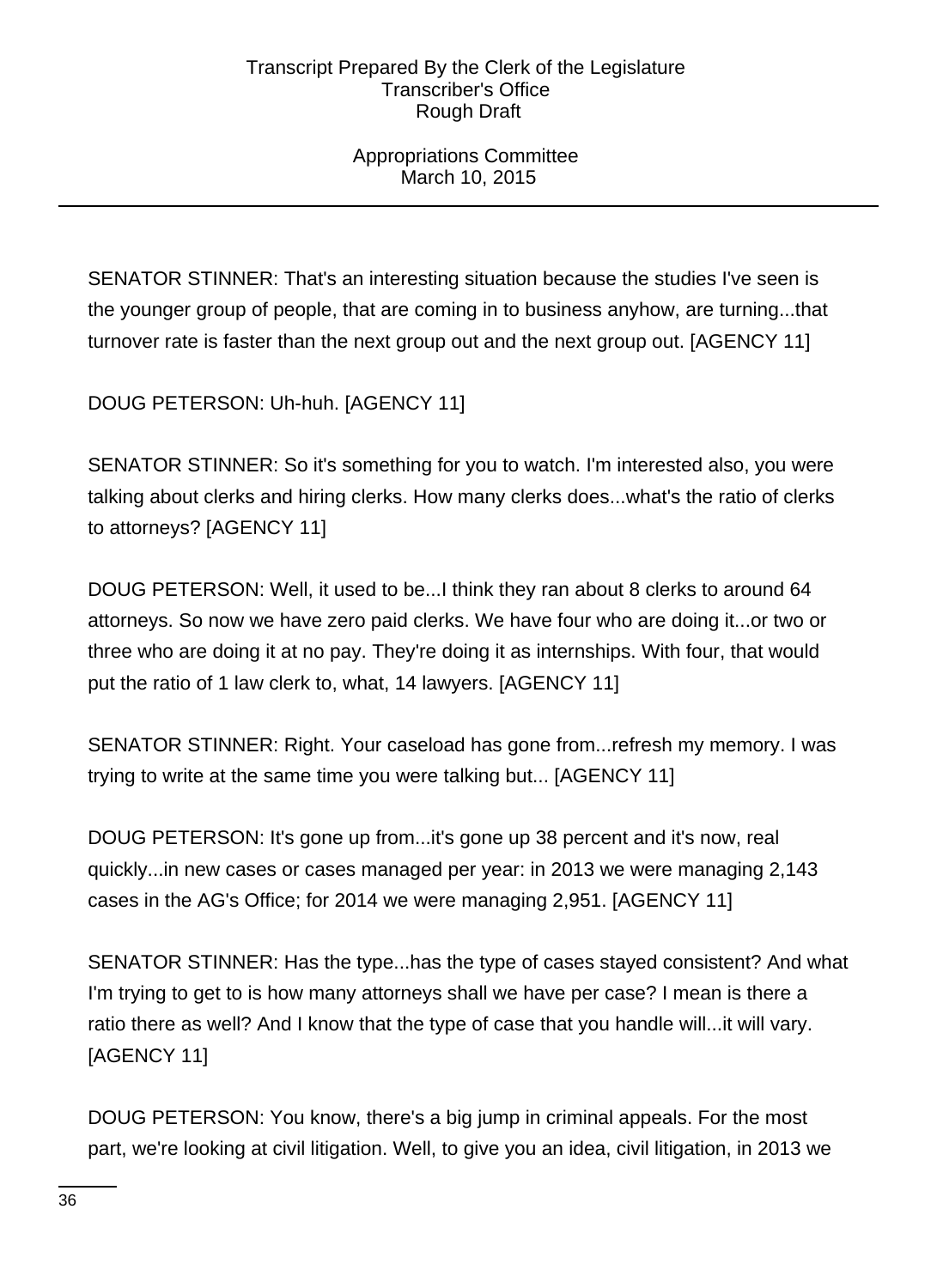# Appropriations Committee March 10, 2015

had 383 cases opened; in 2014, 648 cases in the civil litigation. [AGENCY 11]

SENATOR STINNER: Are those the most time-consuming cases of the cases that you handle? [AGENCY 11]

DOUG PETERSON: Yeah, the civil litigation ones seem to have the longest life. You're not under some of the criminal deadlines, constitutional deadlines to prosecute. They are the cases that can involve some of the most cost associated with it, whether it's defending the state on a tort case accident on the highway. That number is the one that jumps out the most to me. The criminal ones went from 1,400 to 1,800. And then criminal appeals have continued to increase, which has put pressure. But I will tell you that one of the top senior attorneys I was working with and I recently had to go up to the federal court for a hearing and he, as we drove up there together, he was starting to tell me what his workload is. And he's got to be 62 years old and I thought to myself, this is like a new associate of a new downtown Los Angeles firm, the type of hours he's putting in. And I was impressed with his service. He's been doing it for a long time. [AGENCY 11]

SENATOR STINNER: Okay. Thank you. Those are the type of ratios that I'd like to see, though, in making some kind of conclusion about where we need to go with your department. We certainly don't want to limit your abilities to hire people. We don't want to limit your abilities to have the right-sized amount of attorneys per caseload. I think that we've seen some results that are pretty spectacular, really. [AGENCY 11]

DOUG PETERSON: Yeah, what I will do, if it helps for the committee, I will have these reduced down to 8.5 by 11's and circulate those to you just for reference points. [AGENCY 11]

SENATOR STINNER: Okay. And then if you could provide any matrix that the industry has that we could relate to this, I would appreciate it. [AGENCY 11]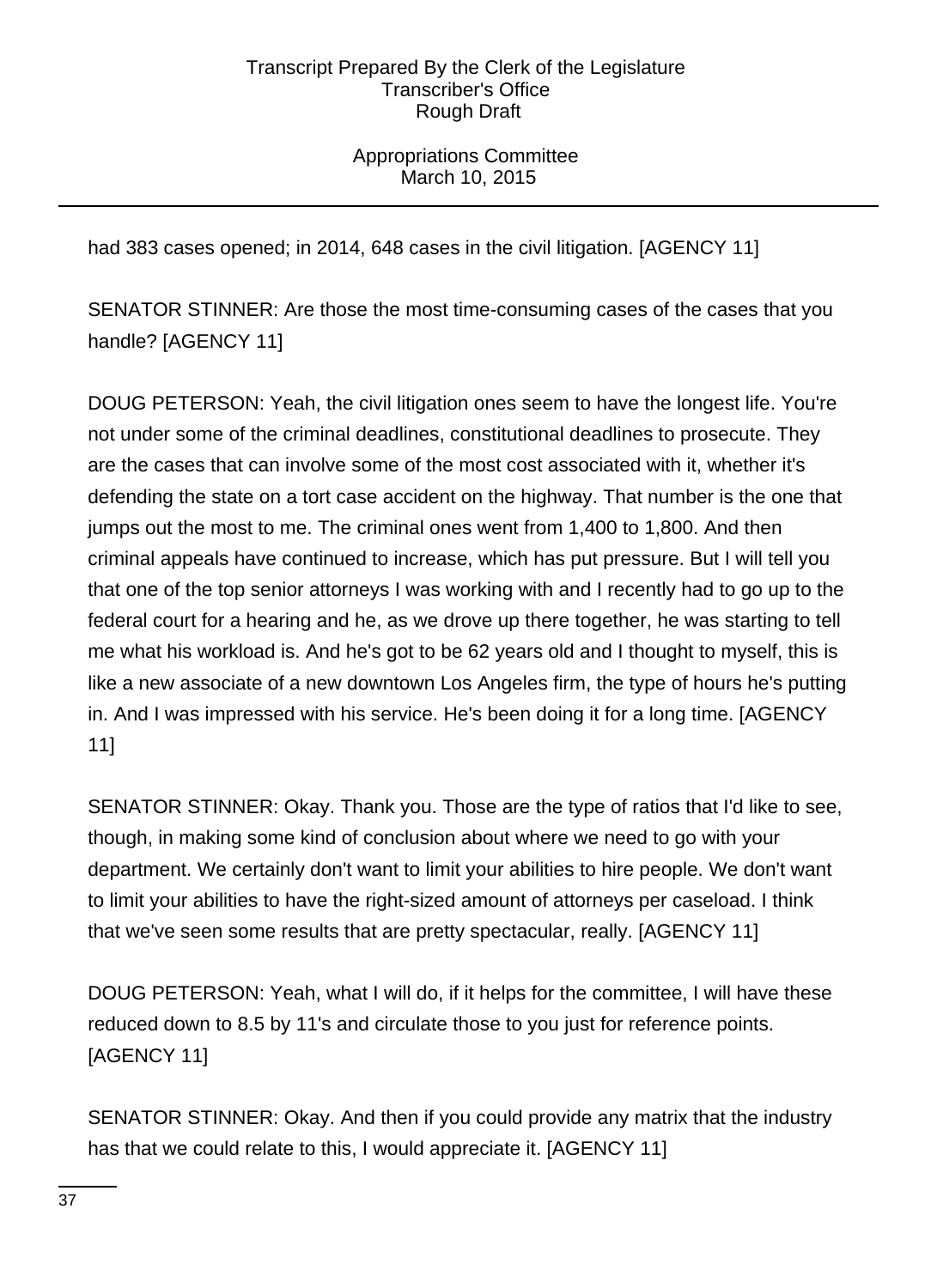Appropriations Committee March 10, 2015

DOUG PETERSON: Okay. [AGENCY 11]

SENATOR MELLO: Any other questions from the committee? Seeing none, thank you, Mr. Attorney General. [AGENCY 11]

DOUG PETERSON: All right. Thank you. [AGENCY 11]

SENATOR MELLO: Testifiers on Agency 11, the Attorney General's Office? Seeing none, that will close today's public hearing on Agency 11, the Nebraska Attorney General's Office, and take us to Agency 94, the Commission on Public Advocacy. [AGENCY 11 AGENCY 94]

JAMES MOWBRAY: Good afternoon, Senator Mello, members of the committee. My name is Jim Mowbray, J-i-m M-o-w-b-r-a-y. I'm chief counsel for the Nebraska Commission on Public Advocacy. I would like to thank the committee for the support you've given my office since its inception in 1996. And I've run the agency since it began so we just celebrated our 19th birthday in February. And I, again, ask for your continued support in the future. In looking at the preliminary recommendations, I certainly have no problems with those at all. As you can see as I go through each program, we're essentially not asking for our main operations budget for any additional funds that we used last year. The only increases are those that we don't have any control over, such as health insurance increases, the salary increases. There were some rent increases. Those are the types of...the only increases that we're asking. We're asking for the same amount of money that we've had in the past. And I remind the new members of the committee that all of my programs are cash funded. There's no General Funds involved. I mean I realize cash funds are still tax funds, but at least it's not coming out of General Fund revenue. One additional expense that we are asking for is that this will be the last time I will testify before this committee. I'm retiring August 31 and so there is a payout for my leave that needs to be expended for one year, so that's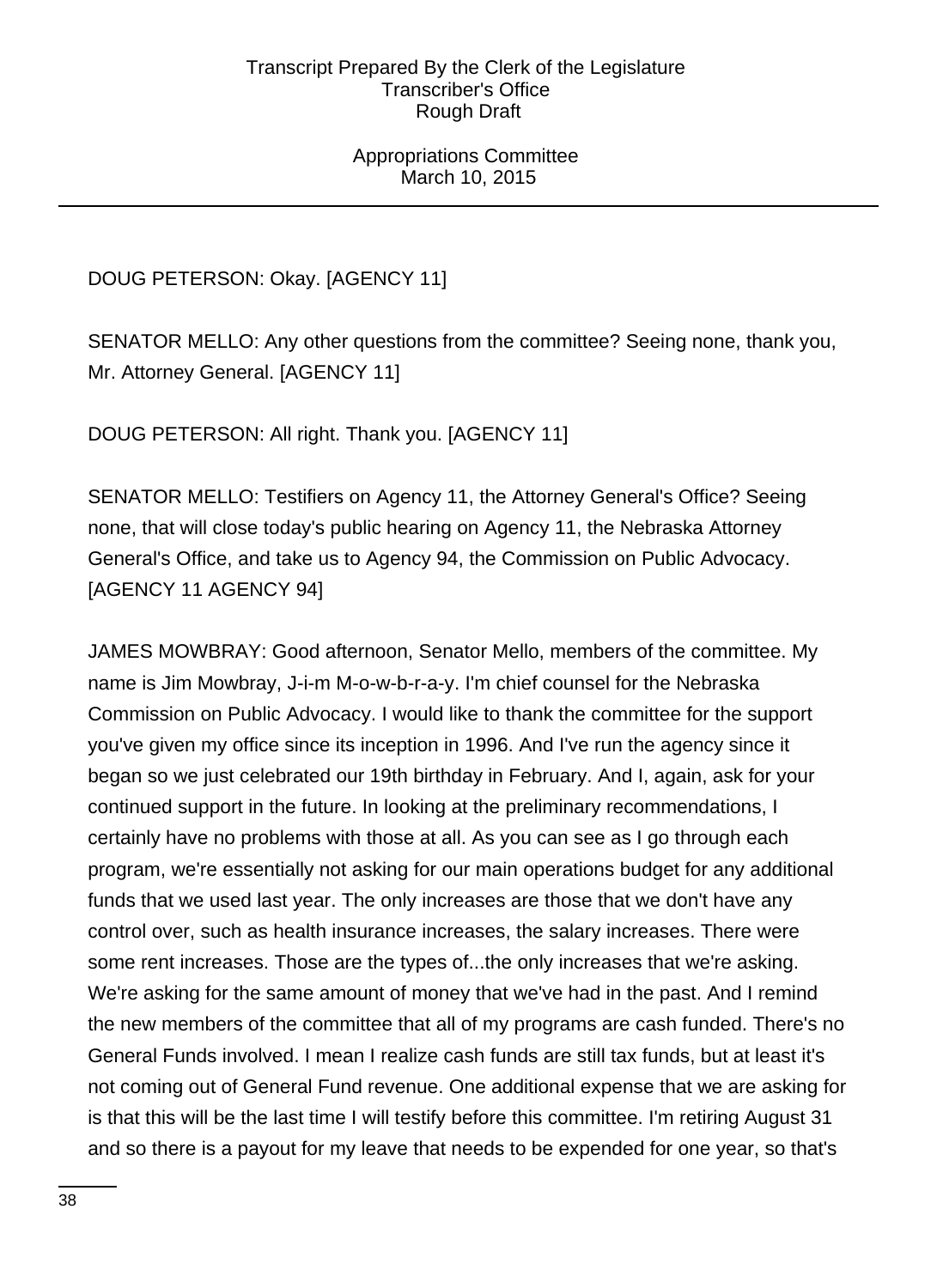### Appropriations Committee March 10, 2015

one of the increases in the PSL, is a one-time only. The second program, Program 426, a little background again for the newer members. The Legal Aid and Services Fund is a fund that's...we're simply a pass-through agency. The fees for this fund, as well as our fund, come from filing fees, as has been talked about by the Chief Justice. And so we don't get any of this money. And we, of course, as you can see, we don't ask for any money in our operational expenses to carry out the Legal Aid and Services Fund. We just simply absorb it within the agency. So we basically pass through whatever we do receive from that filing fee. The spending authority of \$3 million, we're not even close to that. In fact, this year, this calendar year, we'll...the grants total \$1.9 million because, as the Chief Justice has mentioned, filings are decreasing. And in fact, I've seen in the last five years they're down approximately 15 percent and I don't see that changing. As I've looked at this year, this is going to continue to. These filings are going to go down. And I think there's a number of reasons for that. Since most of these filings come from either misdemeanors or traffic violations, the decreases obviously, majority, are coming from those two areas. And I think that it's predicted because of basically the baby boom population is declining. And the bubble of our population has basically hit and now we have fewer and fewer people basically to go out and commit law violations. When I was a youth, I certainly generated a lot of filing fees for my driving. So anyway, that's going to continue and I think that's something that we'll have to look at in the future for, for example, judges' retirement, for the Legal Aid and Services Fund for my office. But for now, we have cash in the bank, so to speak. We are now starting to draw down on that from our operational expenses from Program 425. But essentially, as I say, with Program 426, whatever we get from that filing fee, that goes directly to civil indigent service providers through grants that we operate. The Program 429 is a small fund, again, coming from a filing fee of \$1. That goes to Legal Aid of Nebraska. They are the only ones that qualify to receive these funds. They're...at least there's not been any other civil indigent provider that qualifies under the statute. So right now that money again directly goes through to Legal Aid of Nebraska but, again, they're not receiving \$290,000. We're taking in far less than that. But we keep this spending authority just in case we do have the money so that if it does for some reason come in, we can actually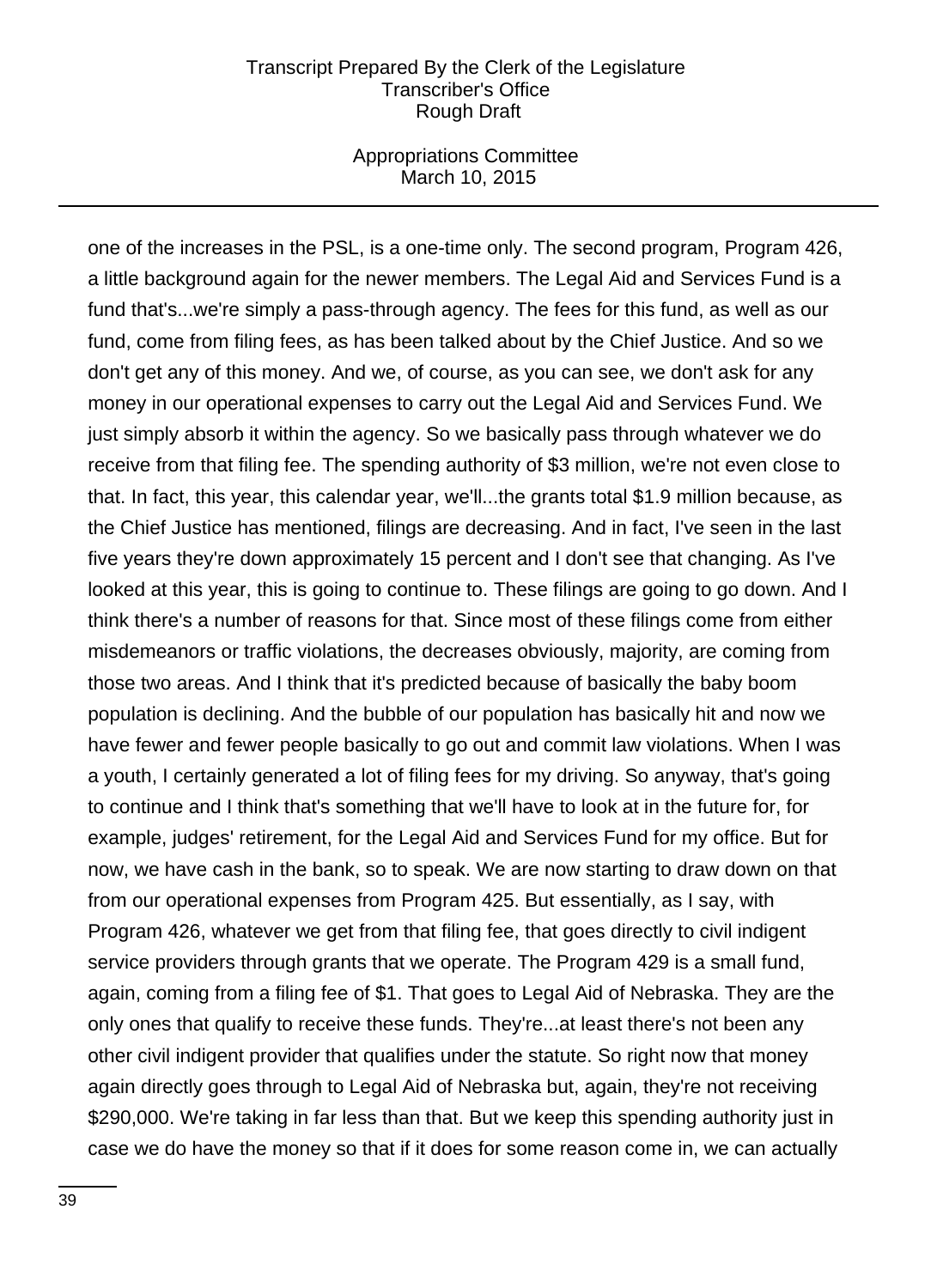### Appropriations Committee March 10, 2015

make sure that it passes through. The new program we started just this year was Program 430, which I think is going to be a very successful program that Senator Conrad got passed last year and it's called the Rural Practice Loan Repayment Assistance. Again, that's cash funded but that comes from a UCC cash fund, not from filing fees. What that essentially does is for lawyers that are practicing in rural Nebraska, counties of 15,000 or less, or in public interest practice can apply for money to be given them to pay down on their student loans. This year when we started this, we had 32 applicants. The average loan balance was \$90,000 in student loans and that's just law school loans. And the average salary was \$48,500. So you can see there certainly is a need for it. The 28 attorneys in rural Nebraska and public interest lawyers got an average of \$4,600 to pay towards their student loans. Right now that's funded for three years, and we'll be back or somebody will be here in my stead encouraging you to keep that program going. Program 455 again is just some spending authority that actually comes out of our cash fund. That's the DNA Act. When that was passed there was concern by counties that they would...it would be another state unfunded mandate. And so again, my office is mandated to not only represent an individual who has a DNA issue but also to pay for the costs of the testing of the DNA samples so that there again is no cost to the counties. The whole purpose of my office is to save counties property tax dollars so that they can be spent for other purposes than indigent defense. We've had a very busy year this year. As Attorney General Peterson mentioned their criminal caseload goes up; so has ours. But I've tried to keep our actual spending again to...at a level the same as we've spent the last two years. If you have any questions, I'd be happy to answer them. [AGENCY 94]

SENATOR MELLO: Thank you for your testimony today, Director Mowbray. Are there any questions from the committee? Seeing no questions, I would like to thank you for your state service and we will be missing you in future Appropriations hearings, but thank you for... [AGENCY 94]

JAMES MOWBRAY: You may see me in other aspects but not as an employee.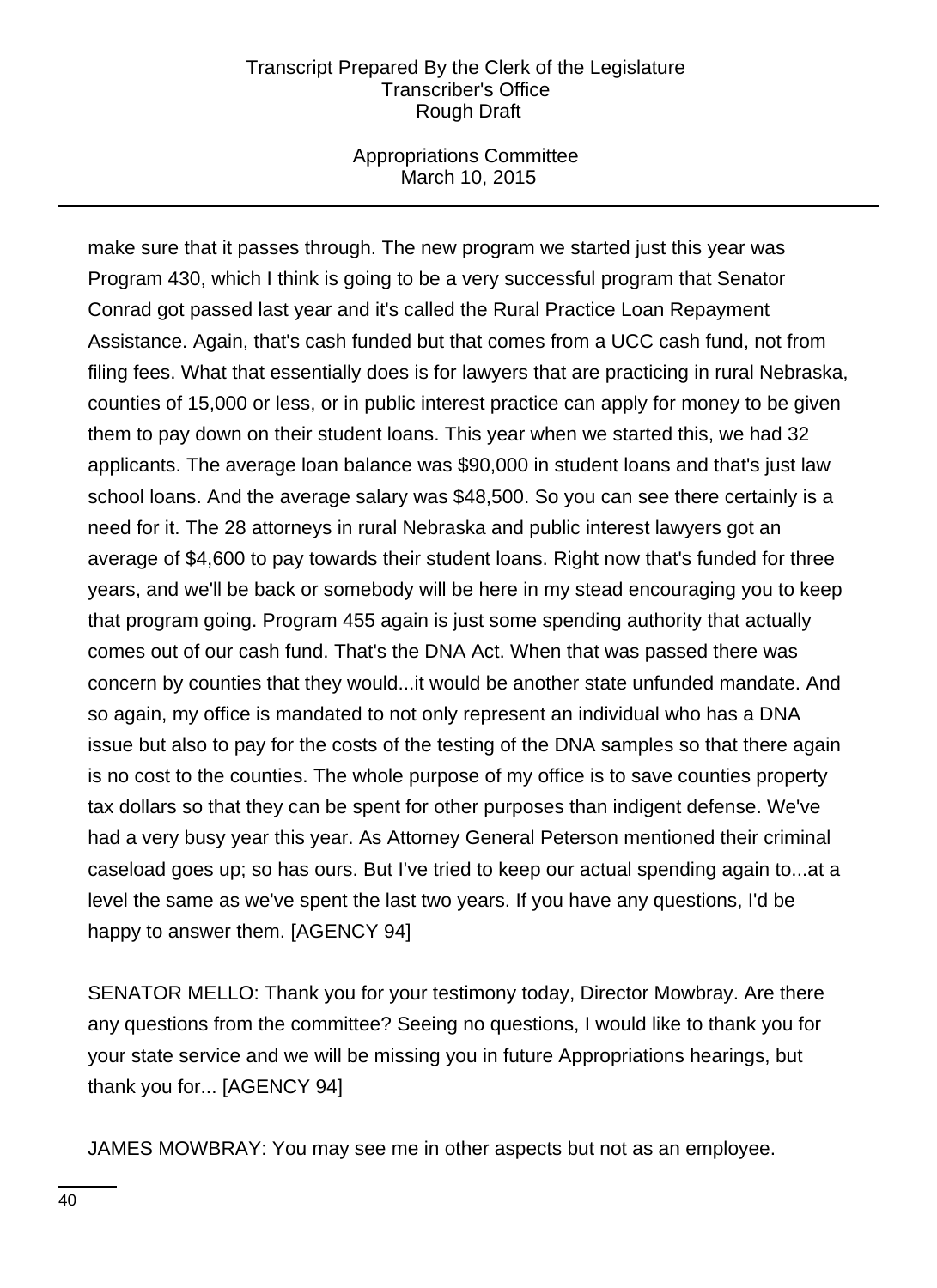[AGENCY 94]

SENATOR MELLO: I imagine we will. (Laugh) [AGENCY 94]

JAMES MOWBRAY: Thank you very much. [AGENCY 94]

SENATOR MELLO: Thank you, Director. Is there anyone else here wishing to testify on Agency 94, the Commission on Public Advocacy? Seeing none, that will close today's public hearing on Agency 94, Commission on Public Advocacy, and take us to our next agency hearing, Agency 15, the Nebraska Board of Parole. Good afternoon. [AGENCY 94 AGENCY 15]

ROSALYN COTTON: (Exhibit 1) Good afternoon, Senators and members of Appropriations Committee. My name is Rosalyn Cotton, C-o-t-t-o-n, chairperson of the Nebraska Board of Parole. Three members of the Parole Board retired in fiscal year 2015 to 2016: in September 2014, December of 2014, and January of 2015. Approximately \$58,000 was paid out in vacation and sick leave to these three retirees from Program 320. We now have a PSL shortage of \$15,002, so I'm asking for additional PSL authority in that program for fiscal year 2014-2015. Program 358's operation carryover money from fiscal year 2014 into the current fiscal year was \$77,180. The carryover money will be used for six new laptops at the cost of \$18,000, four new cell phones for approximately \$1,632. Additional new costs will include \$780 per year for VNP computer service and cell phone service of at least \$2,568 per year. If spending for the next four months remains consistent as it was in the last eight months, the available carryover into fiscal year 2016 will be \$96,577. Additionally, I will be working with UNL, Dr. Wiener, who will assist the Board of Parole with empirical data-driven research relating to parole violations, revocation practices, and risk assessments to improve the outcome of recidivism and public safety. The board proposes to spend approximately \$60,000 of the fiscal year 2015 to 2016 carryover money for these services over the next 15 months. Thank you. I will answer any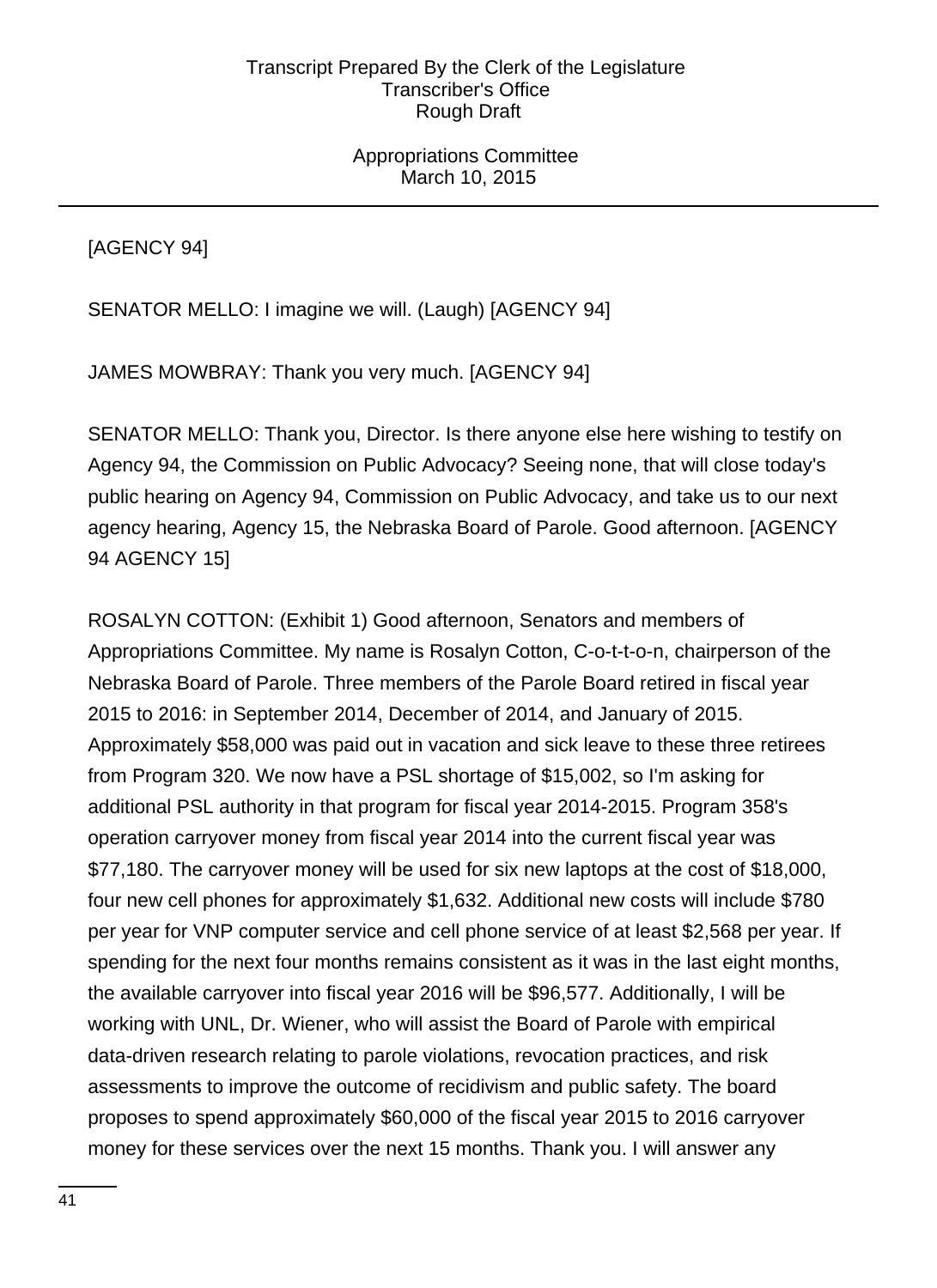Appropriations Committee March 10, 2015

questions at this time. [AGENCY 15]

SENATOR MELLO: Thank you for your testimony today, Chairperson Cotton. Is there any questions from the committee? Senator Nordquist. [AGENCY 15]

SENATOR NORDQUIST: So just to clarify, right now you look like you think if spending is consistent you would have \$96,000 in carryover, of which you would like to save...keep \$60,000 for the purposes that you've laid out. [AGENCY 15]

ROSALYN COTTON: That's correct, Senator. [AGENCY 15]

SENATOR NORDQUIST: Okay. Thank you. [AGENCY 15]

SENATOR MELLO: Any other questions from the committee? Senator Hilkemann. [AGENCY 15]

SENATOR HILKEMANN: Six laptops, \$18,000? [AGENCY 15]

ROSALYN COTTON: Yes, sir. [AGENCY 15]

SENATOR HILKEMANN: What's special about these laptops? [AGENCY 15]

ROSALYN COTTON: Well, let me give you some history. We've had 5 laptops, actually we have 12 laptops. Five of them have been consistently used over the last five years and the new laptops basically have a bigger version of the screen and the actual new software that we will be using and over the number of years. [AGENCY 15]

SENATOR HILKEMANN: Okay. [AGENCY 15]

SENATOR MELLO: Any other questions from the committee? Seeing none, thank you.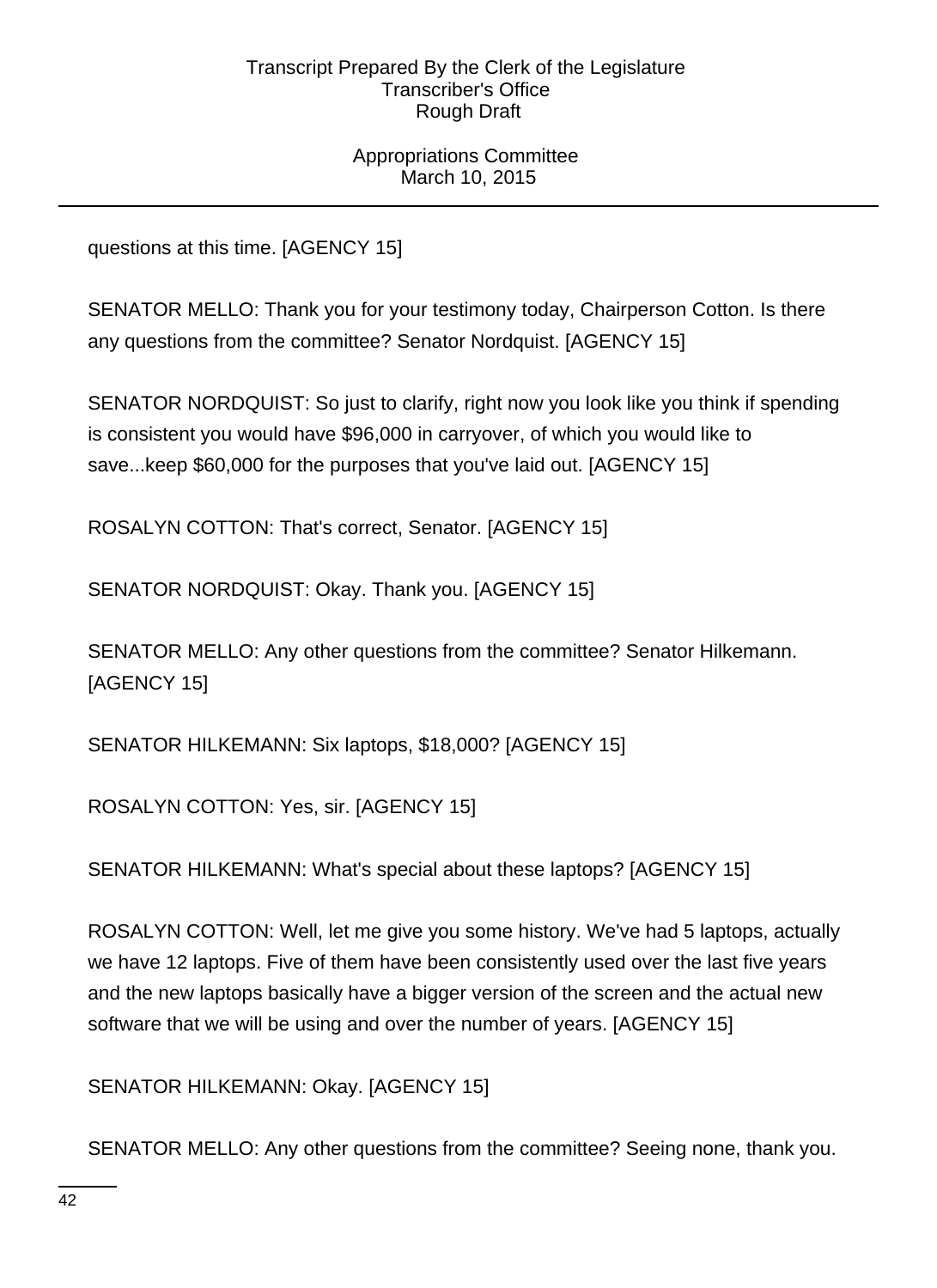Appropriations Committee March 10, 2015

[AGENCY 15]

ROSALYN COTTON: Thank you. [AGENCY 15]

SENATOR MELLO: Are there any other testifiers in here on Agency 15, the Nebraska Board of Parole? Seeing none, that will close today's public hearing on Agency 15, the Nebraska Board of Parole, and take us to our last public hearing of the day for state agencies, Agency 46, the Department of Correctional Services. [AGENCY 15 AGENCY 46]

SCOTT FRAKES: (Exhibit 1) Good afternoon, Chairman Mello, members of the Appropriations Committee. My name is Scott Frakes, F-r-a-k-e-s. I'm the director of the Nebraska Department of Correctional Services. I'm here to testify on both the deficit and the agency's biennium budget request. Inmate admissions have continued to increase, resulting in an average daily population of 5,340 inmates. As of March 8, 2015, 168 inmates where housed in county jails in Nebraska helping to reduce the NDCS facility population. The previous appropriation did not include staffing for this program, and the deficit and biennium budget request include funding for staff to operate the program. NDCS is requesting funding to expand this program by 50 additional inmates in its biennium budget request. The use of jail beds to house state inmates provides temporary relief to our overcrowding issues, but it is not a permanent solution. At this time I'm asking for funding through the next biennium. This will provide a transition period for the reforms under consideration to take effect. In addition to the proposed reforms, more work needs to be done to establish the true capacity of our system, including space utilization, program needs, and inmate classification levels. I'm reviewing a plan to repurpose some existing beds and consolidate residential, inpatient mental health treatment for male inmates. The proposal increases the number of high-security, residential mental health treatment beds at LCC, moves us towards greater transitional services for mentally ill inmates, and eliminates the need for residential mental health services at TSCI, Tecumseh. Repurposing of beds will allow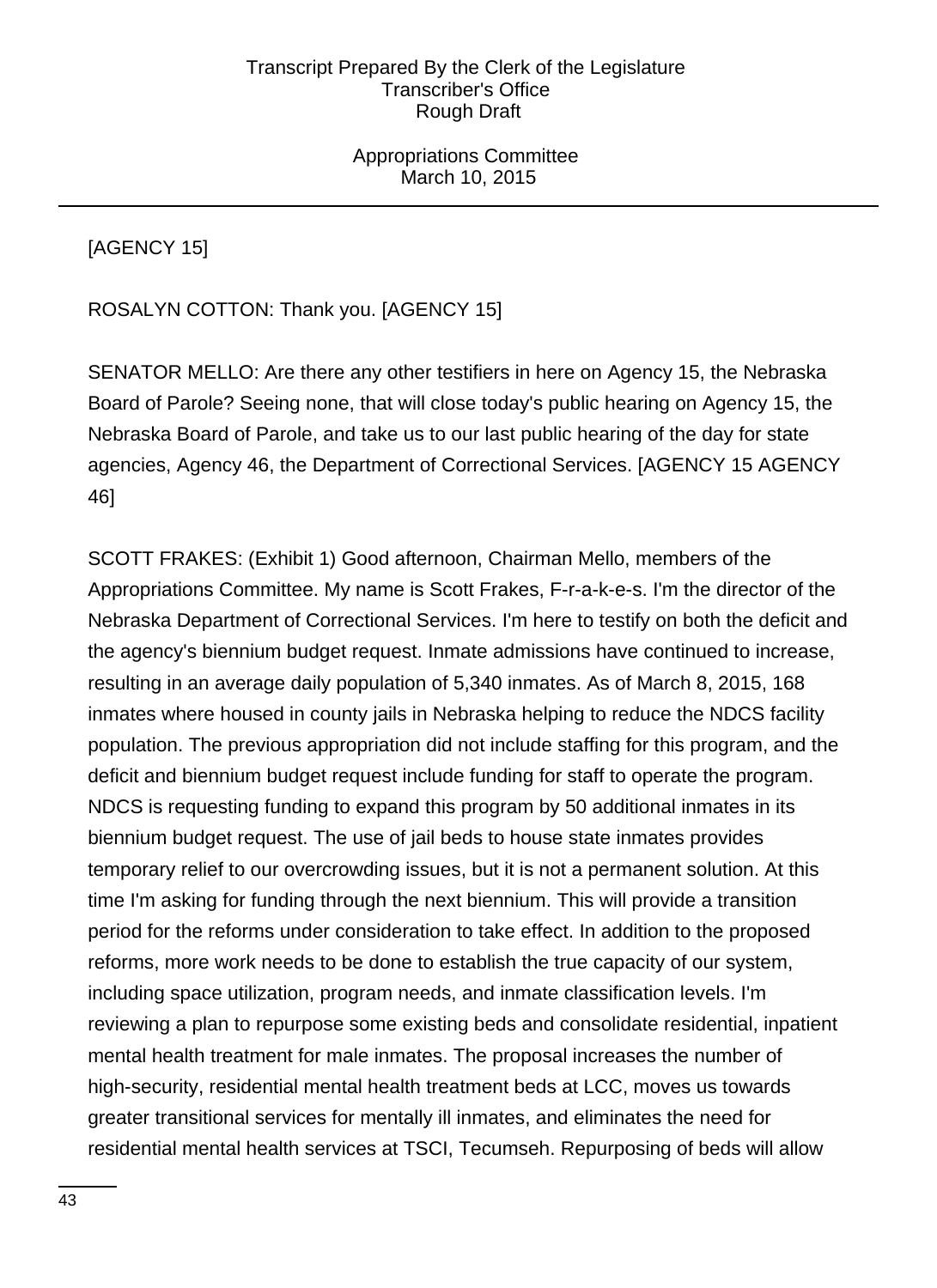### Appropriations Committee March 10, 2015

consolidation of protective custody housing at TSCI and LCC, freeing up higher security general population beds at NSP, the penitentiary. These changes will help reduce crowding at the Diagnostic and Evaluation Center, DEC, and facilitate the transitional use of jail beds. NDSC is asking the Appropriations Committee to fund the county jail program for the upcoming biennium, as indicated below. Moving down, there are not enough authorized FTE to fill all custody and unit posts that must be staffed to meet minimum staffing requirements. The recommended FTE increase in the coming biennium will help address this issue. From January 1, 2014, to December 31, 2014, a total of 244,386 overtime hours were worked by prison security staff, typically paid, usually paid at time and a half. Overtime eligible custody and unit staff comprise 56 percent of all NDCS staff, and overtime is primarily driven by vacant custody/unit positions that must be staffed to maintain safe and secure operations. Roster vacancies are a combination of permanent vacancies that are caused by promotions, transfers, resignations, and terminations, and temporary vacancies caused by a variety of factors. In either case, with a 24/7, 365-day operation, some overtime is inevitable. Positions may be listed as filled, but overtime will occur until these employees complete required training and actually report to their post at their assigned facility. I have directed the human resources staff to become more proactive in our hiring practices, including the use of nonpermanent employees. Staff retention is a factor in the vacancy rate at some facilities, with mandatory overtime contributing to staff dissatisfaction. I am confident that successful implementation of these approaches will reduce overtime costs and improve employee morale. I have submitted a technical assistance request to the National Institute of Corrections, NIC, to provide staffing analysis training, which will help provide our staff with the knowledge and skills to complete an agencywide staffing analysis and provide additional insight into our staffing needs. Facility Essential Services: In response to your request, I will discuss the facility essential services in our budget submission. While the need may exist for these positions, it's too soon for me to ascertain the department's resources, including...if the department's resources, including staffing, are being optimally utilized and support the core mission. Over the next few months, I will continue to look at the overall priorities of NDCS and determine if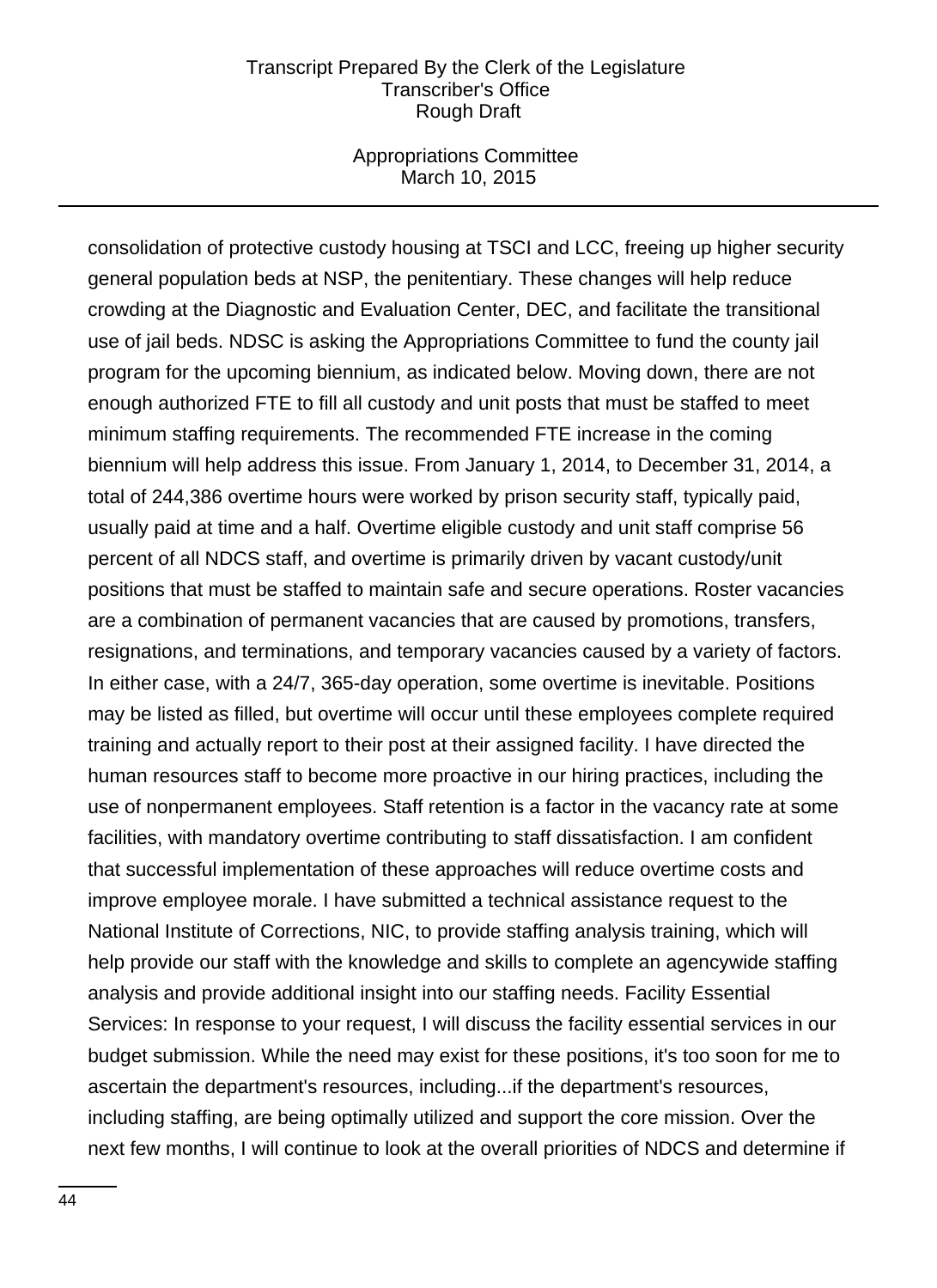### Appropriations Committee March 10, 2015

our resources are properly aligned, to include identifying if staffing deficits exist. Behavioral Health Services: I'm in the process of evaluating NDCS's behavioral health system to include the organizational structure and where we house the offenders needing mental health services and treatment. Housing of inmates should be mission specific. It's not an efficient or effective use of limited resources to have all mental health services available at all facilities. We need to house offenders based on their programming and treatment needs to ensure they obtain the needed services. We are also faced with the challenge, like the rest of Nebraska, of filling mental health treatment positions outside of the Omaha and Lincoln areas. Funding was requested for an additional 14 FTE dedicated to behavioral health. Until we can complete a review of our needs related to mental health services and programming, it's premature to add additional positions. The exception would be the creation of a Chief of Psychiatry position to serve in a lead role within behavioral health services. Personal Services Limitation: NDCS is requesting an increase in PSL of \$1.3 million. Due to increased overtime costs, NDCS's PSL allocation will not be sufficient for estimated fiscal year 2016 and fiscal year 2017 salary costs. NDCS is asking the Appropriations Committee for funding, as indicated below. Appropriation short...2014 Appropriation Shortfall: The fiscal year 2014 deficit appropriation was intended to cover an unforeseen shortfall. However, based on the increased expenses for medical services and hepatitis C treatment and increased utility costs, an additional shortfall is expected for this fiscal year. This assumes NDCS receives the Governor's recommended deficit funding. NDCS is asking the Appropriations Committee to fund this request, as indicated below. I'm closely reviewing the department's expenditures and identifying ways to reduce costs. Data analysis will help identify strategies to reduce food service costs. Overtime expenditures are being analyzed to determine how these expenses can be reduced, which will also...which also benefits those staff required to work mandatory overtime. I expect other savings can be realized by ensuring all of our resources are being used in the most effective and efficient manner. We will work diligently to align NDCS's expenditures to its appropriation, with the understanding that adjustments to our base are needed in some areas. Remaining Deficit and Biennium Budget Requests,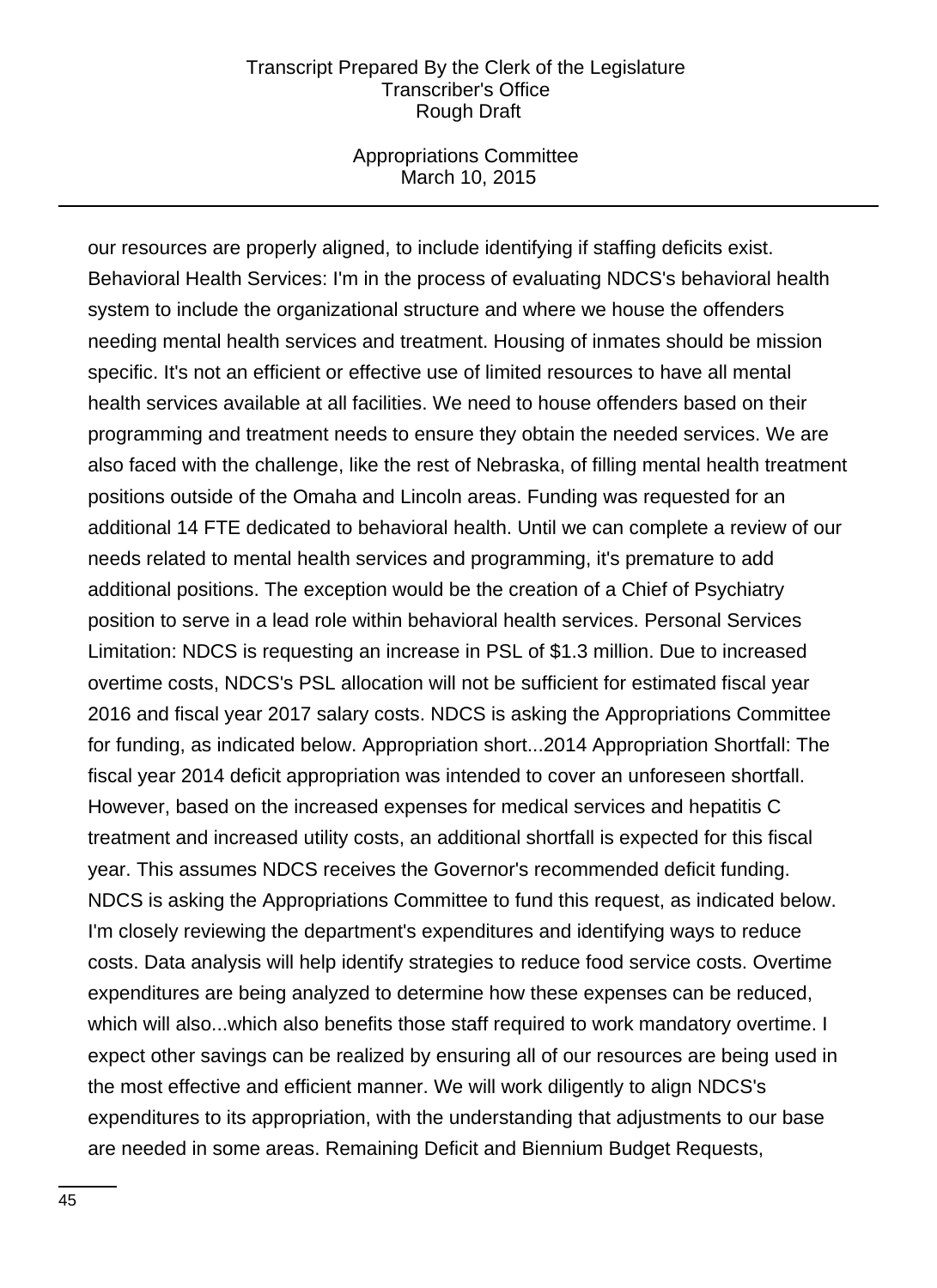### Appropriations Committee March 10, 2015

Vocational and Life Skills Program, Programs 214, 200: Funding for this program was appropriated based on an entire fiscal year. However, due to program start-up and development, there are savings associated with vacancies and the grants were awarded in February 1, 2015, creating a one-time savings of \$2.2 million. Additionally, your recommendation reduced funding by \$17,025, which was allocated through LB907 to ensure all inmates have a reentry plan by the time they complete 80 percent of their sentence. If this funding is removed, the \$17,000, we will not be able to fill one FTE, leaving two reentry specialists to review and coordinate reentry plans for 1,000 inmates. To ensure the success of this program, it needs to be fully staffed. Capital Outlay and Equipment: NDCS is appropriated \$1.25 million for its equipment needs for the entire agency, which has not increased since 2002. Using a conservative replacement schedule for security cameras, computers, servers, kitchen equipment, perimeter vehicles, medical and dental equipment, etcetera, NDCS is requesting \$400,742 in additional funds. Mainframe Offender Management and Inmate Accounting Systems: NDCS currently operates its offender management system from a mainframe platform developed over 35 years ago. There's a shortage of programmers knowledgeable with mainframes, and the system lacks the ability...the agility and flexibility needed to keep pace with ever-growing demands for data. A Web-based system provides low-cost adaptability, utilizing in-house programmers, and can better meet the changing data analysis needs of the correctional environment. Many legislative bills brought forward this session have included requirements for accurate electronic data. The \$100,000 funding for the consultant is a critical first step to address this need. Last summer, NDCS automated the calculation of offenders' sentences. In the process of doing this, we identified other manual processes and gaps where potential errors or error could occur. The estimated cost to complete this project is \$478,470. NDCS asks the Appropriations Committee to fund this request in addition to the Governor's recommendations. The NDCS asks the Appropriations Committee to fund the following, as indicated below. In summary, NDCS is asking the Appropriations Committee to increase its funding from its preliminary recommendations, and those numbers are listed for fiscal years '15, '16, '17. Finally, before I close my formal remarks, I want to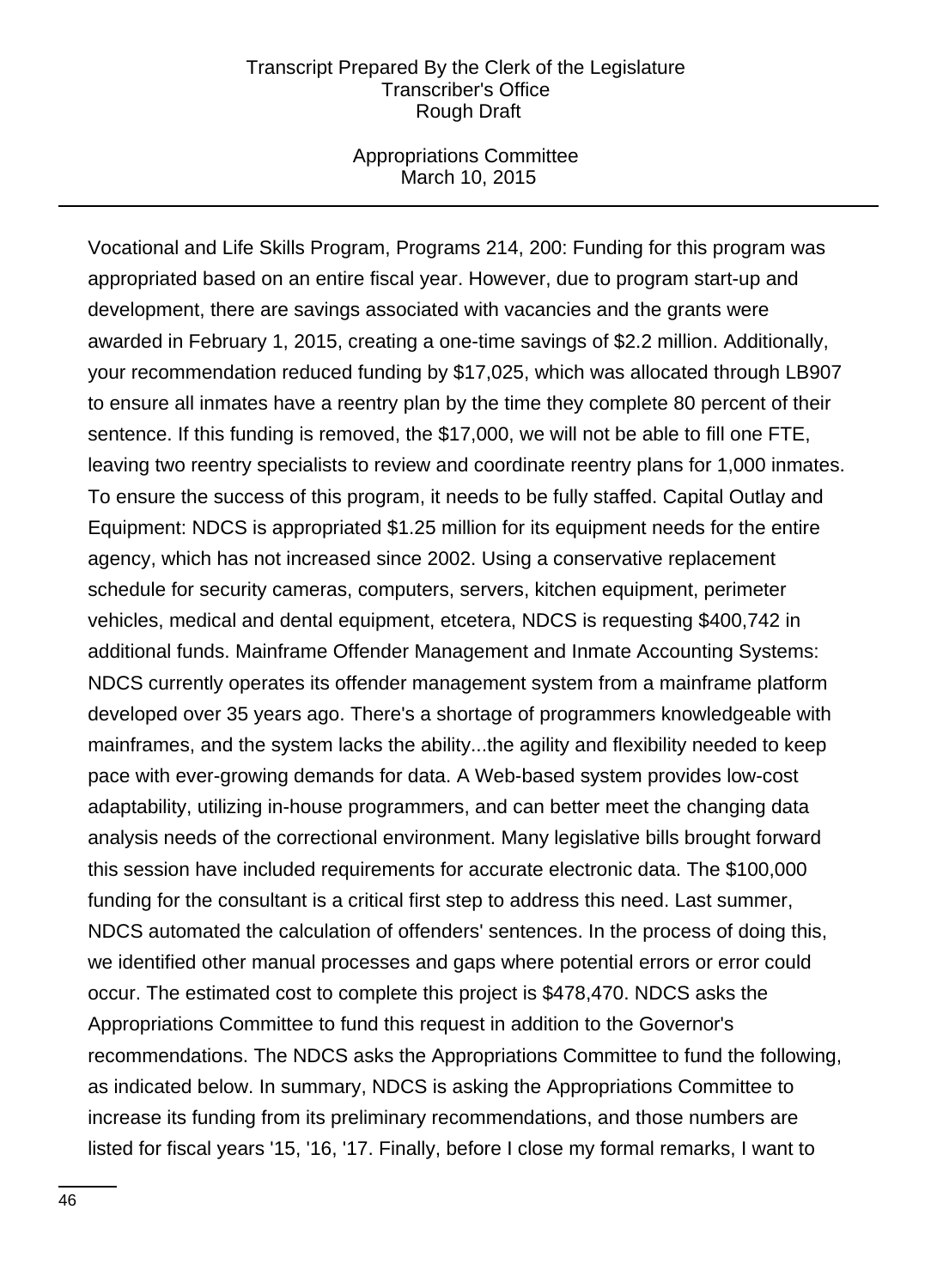## Appropriations Committee March 10, 2015

note that my schedule will not allow me to be here for your consideration of LB237 and LB654, both of which propose to add new facility space within my agency. I want to thank both Senators Coash and Seiler for introducing these bills; however, I'm still in the process of evaluating the department's capital facility needs. I would like more time to present a thorough business case to you on what is needed. Also, the reforms proposed by the Council of State Governments have the potential to dramatically affect the entire criminal justice system, including the size of the prison system that will be needed and the level of offenders that the system should be designed to house. In closing, I'm actively immersing myself in NDCS's operations at all levels, which will allow me to assess where policies, procedures, and practices need to be improved; identify where we can continue to build in existing strengths and opportunities; and make needed changes to enhance accountability and transparency. As my knowledge of the department increases, I will know if existing resources are being used in the most efficient and effective manner. And if additional resources are needed to ensure NDCS serves and protects the public...read that one more time. I will know if existing resources are being used in the most efficient and effective manner and if additional resources are needed to ensure NDCS serves and protects the public, staff, inmates, and parolees. I would be pleased to answer any questions you have at this time. [AGENCY 46]

SENATOR MELLO: Thank you for your testimony today, Director Frakes. Are there any questions from the committee? Senator Kintner. [AGENCY 46]

SENATOR KINTNER: Well, hi. [AGENCY 46]

SCOTT FRAKES: Hello. [AGENCY 46]

SENATOR KINTNER: Welcome to Appropriations. What's the total amount? I mean at the end you give us a number: \$4.1, \$6.1, and \$5.5 million. What's the total number? If I go to the front page request, then on the third page it looks like you've got more requests, and then a few more requests on the last page. I added all those up and it's a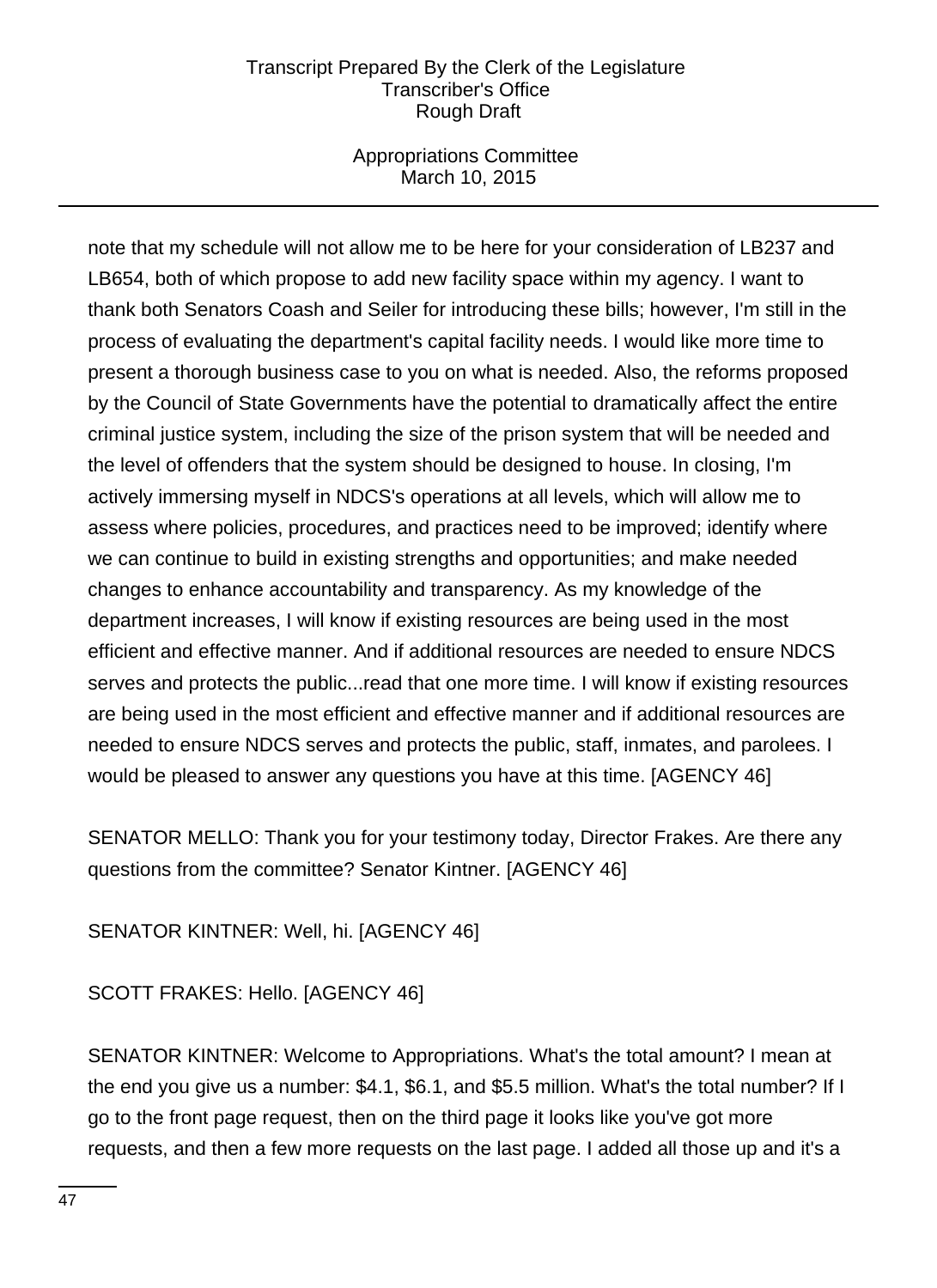# Appropriations Committee March 10, 2015

little more than you, in summary, asked for. So what's the actual number? Just...I want a number for fiscal year '15-16 that you're requesting, the total amount of General Funds. [AGENCY 46]

SCOTT FRAKES: Well, the number listed on the last page is the total needed for fiscal year 2016. [AGENCY 46]

SENATOR KINTNER: So I'm guessing that starts July '15-16,... [AGENCY 46]

SCOTT FRAKES: Yes. [AGENCY 46]

SENATOR KINTNER: ...starting this July. [AGENCY 46]

SCOTT FRAKES: Yes. [AGENCY 46]

SENATOR KINTNER: Okay, so we're on the same page. [AGENCY 46]

SCOTT FRAKES: And... [AGENCY 46]

SENATOR KINTNER: Well, let me tell you what I did. You have a request on the first page. I added that up. The request on the second page in PSL. I didn't add that. So I went to the third page. I added all those numbers, \$4.1 million. And then I went to the fourth page and I added up all those number for '16: the \$17,000, \$400,000, \$100,000, \$478,000. And I got \$11.4 million. Now that would be adding all those numbers up. Or we can just take your number, which I like a lot better, (laugh) right here at \$6.1 million. So what's...what are we looking at here? [AGENCY 46]

SCOTT FRAKES: Well, I know that part of this...part of the answer to your question is that we were trying to tell more than one...speak to this in more than one way. [AGENCY 46]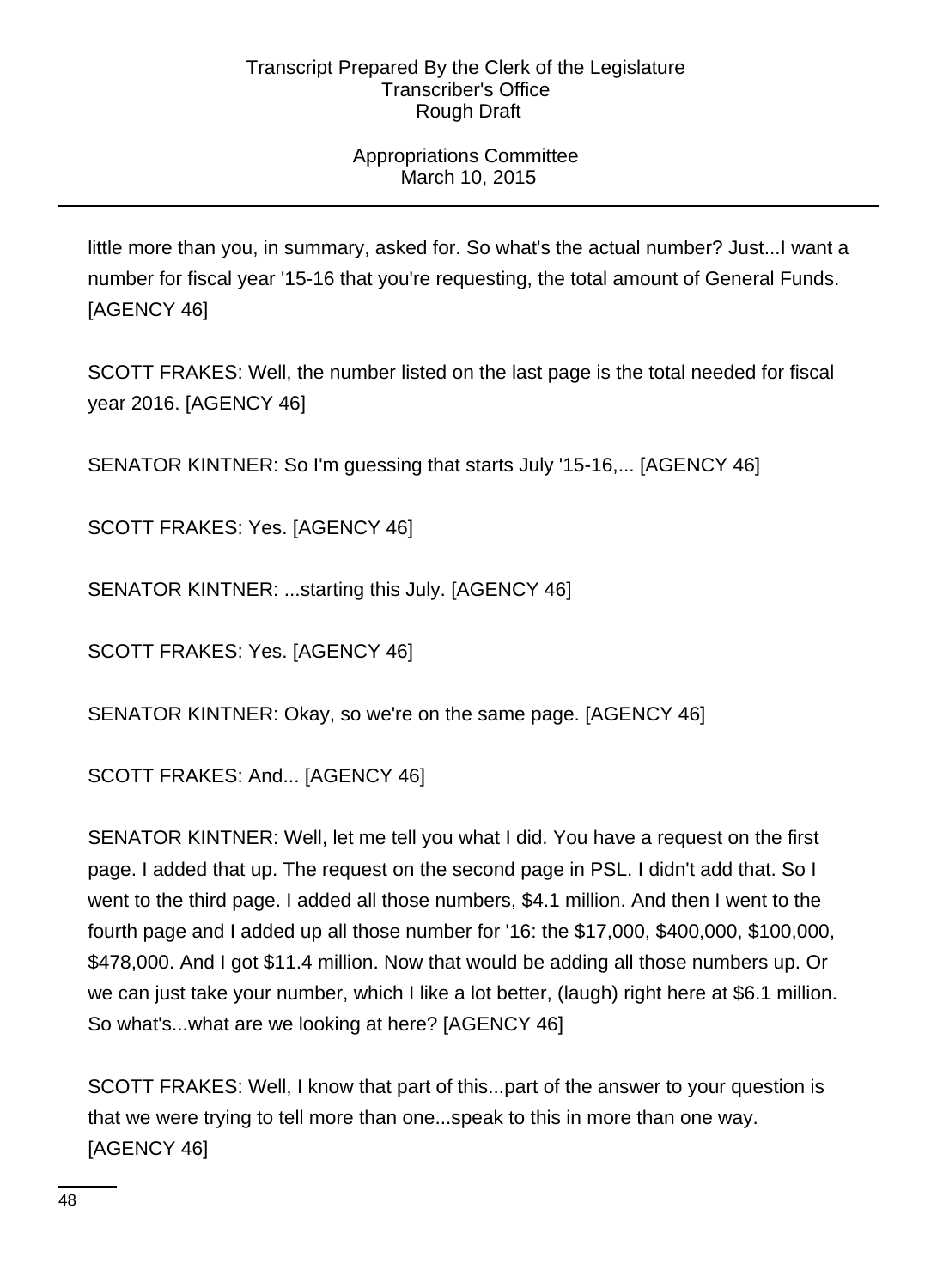# Appropriations Committee March 10, 2015

# SENATOR KINTNER: Okay. (Laugh) [AGENCY 46]

SENATOR MELLO: Senator Kintner, I may be able...I think, Director, I may be able to try to provide a little clarification. I believe on page 2 of your testimony, it appears that there's a request from the department to reduce appropriations the committee made for the Violence Reduction Program and behavioral health sciences (sic--services) that equates to about \$1.5 million the first year and, give or take, about \$1.35 the second year, which helps balance out the numbers that you see, I believe, on page 4 in regards to the current year, which would be the deficit year, and then fiscal years '15-16 and '16-17. [AGENCY 46]

SCOTT FRAKES: That's correct. [AGENCY 46]

SENATOR MELLO: Am I correct in reading your testimony on this page? [AGENCY 46]

SCOTT FRAKES: Yes. [AGENCY 46]

SENATOR MELLO: Senator Kintner, you... [AGENCY 46]

SENATOR KINTNER: Yep. Yep. [AGENCY 46]

SCOTT FRAKES: That is a piece of it. [AGENCY 46]

SENATOR KINTNER: Okay. All right. I wasn't trying to put you on a spot. I was just trying to... [AGENCY 46]

SCOTT FRAKES: It's okay. [AGENCY 46]

SENATOR KINTNER: Okay. [AGENCY 46]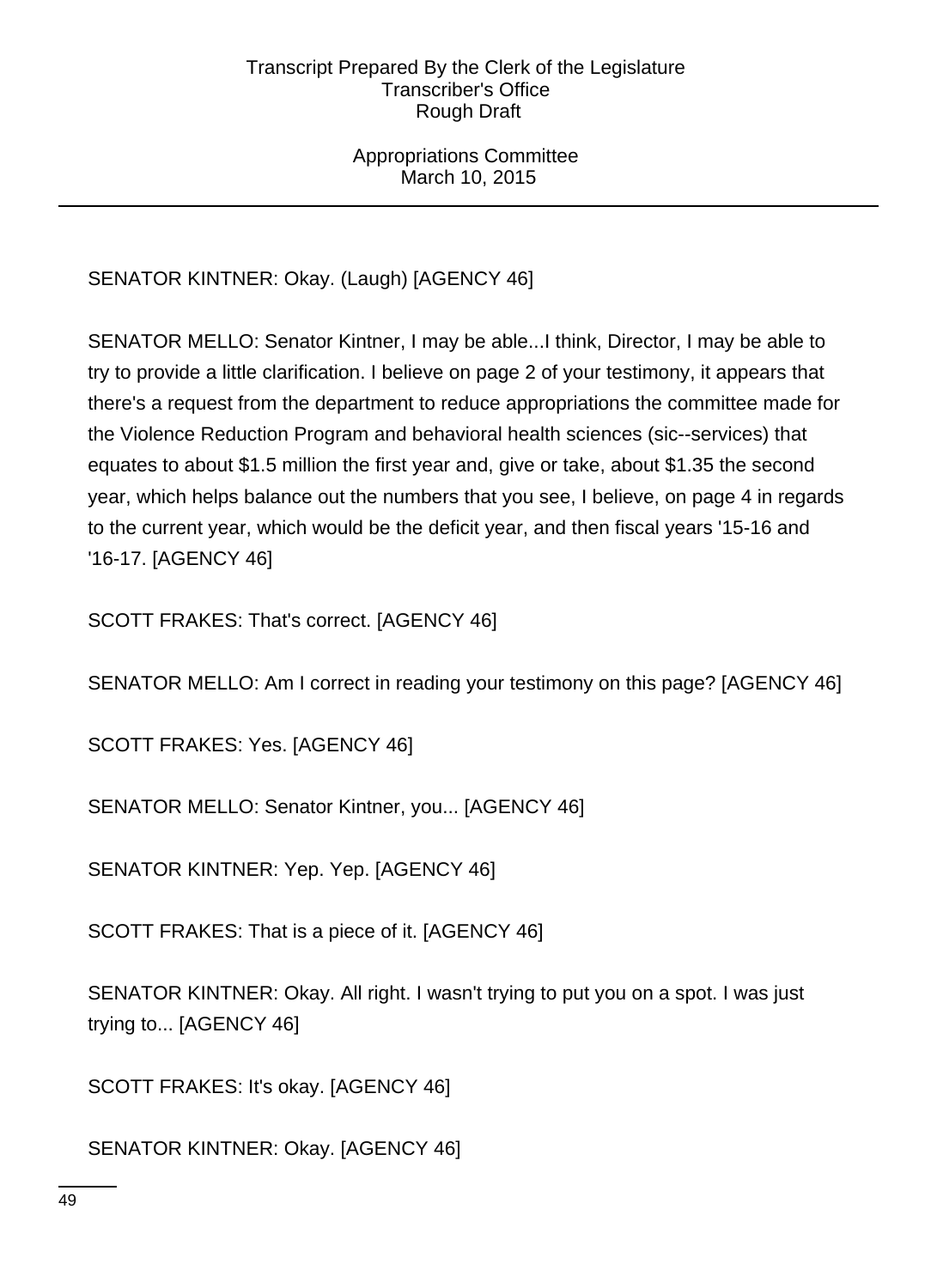### Appropriations Committee March 10, 2015

SCOTT FRAKES: I expect to be in... [AGENCY 46]

SENATOR KINTNER: No, that...okay, that makes a little more sense. So we're talking just the number on the last page then. [AGENCY 46]

SCOTT FRAKES: The number on the last page... [AGENCY 46]

SENATOR KINTNER: Okay. [AGENCY 46]

SCOTT FRAKES: ...is the request. [AGENCY 46]

SENATOR KINTNER: All right. That answered my question. Okay. [AGENCY 46]

SCOTT FRAKES: And I should be able to sit here and do a better job of explaining each piece of this. [AGENCY 46]

SENATOR KINTNER: (Laugh) Well, I didn't get it either. I'm supposed to know this stuff, too, so. [AGENCY 46]

SCOTT FRAKES: So I have a note. Even that tells me above the recommendation. Okay. So I guess that is the final piece of the numbers on the final page are above... [AGENCY 46]

SENATOR KINTNER: That is after we net the money out. [AGENCY 46]

SCOTT FRAKES: ...above their recommendation. [AGENCY 46]

SENATOR KINTNER: Okay. Fine. That's my...you answered my questions. Thank you. [AGENCY 46]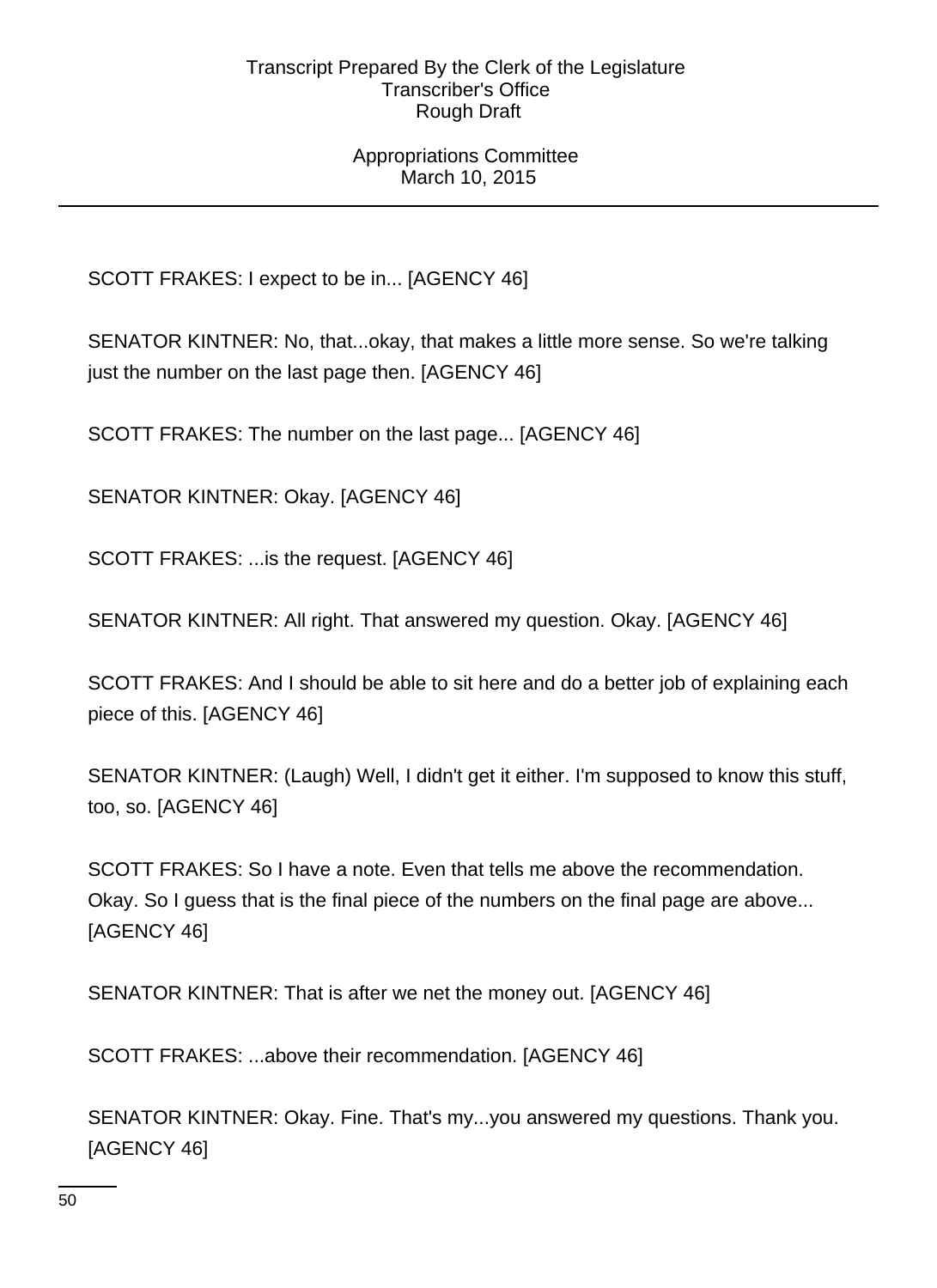### Appropriations Committee March 10, 2015

SCOTT FRAKES: Well, she did, but... [AGENCY 46]

SENATOR MELLO: Senator Bolz. [AGENCY 46]

SENATOR BOLZ: Good afternoon, Director, and thanks for being here with us. [AGENCY 46]

SCOTT FRAKES: Senator Bolz. [AGENCY 46]

SENATOR BOLZ: You sent some information to my office earlier today and I do appreciate that. I know pulling together numbers can be hard work. But your requests and the numbers that you gave me, I'm having a hard time kind of matching up your vision. So you know, I see the statistics you've given me where we've got some very significant challenges in our mental health staff to inmate ratio; you know, 76 to 1, 113 to 1. And you've pulled back on your behavioral health services request. And I understand that there are some vacant positions, but I'm having a hard time understanding the vision for how we're going to address what I see to be some pretty significant mental health needs. And I don't understand why a request was made previously and now is being pulled back. [AGENCY 46]

SCOTT FRAKES: Okay. Well, I would have liked to have had an opportunity to review that material and have some more conversation around it before we sent it forward, but we knew we needed to get it to you. And with all of the other pressing demands, didn't get it until really too late. Specific to the...a good example I think specific ratio number that's listed there, as I did look at that, so that's a ratio of mental health or behavioral health staff to the entire population. Well, there's still a strong question on my mind about what percentage of the population actually has a need for mental health services. Traditionally or in conversation with people across the country, we typically talk about 20 percent of the population having some need for mental health services. We appear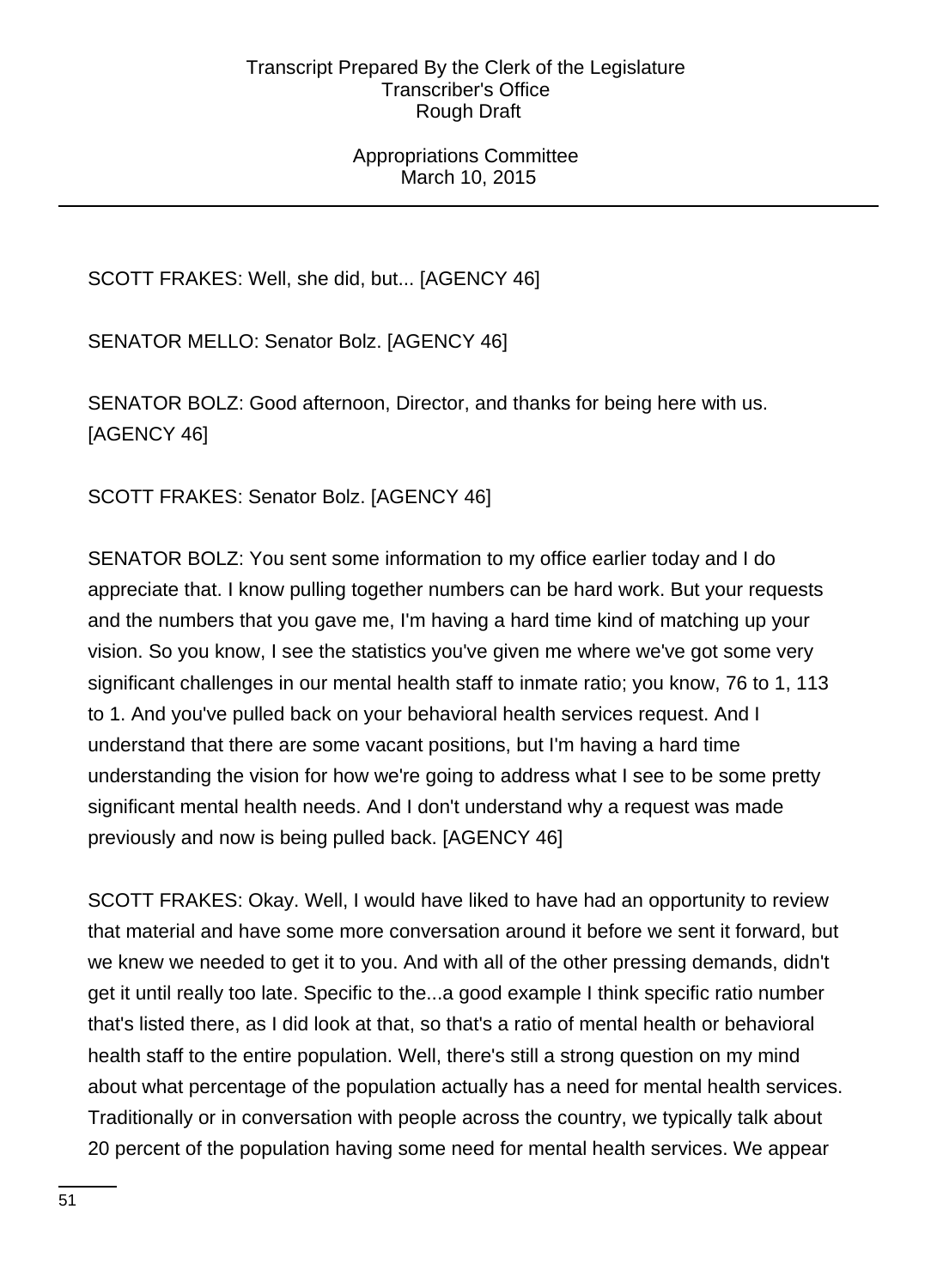### Appropriations Committee March 10, 2015

to have a higher standard here or we have a population that has higher needs. I haven't figured out which that is. But even if I were to agree that my population of inmates, that there's 30 percent that need some level of service, now we're talking about 1,600-1,700 rather than that, you know, divider of about 5,000 that they used for that ratio. So then the question becomes, is the existing staffing ratio adequate in relation to a population that has a need? It's still a question for me as well. Another piece of that, too, is whether we say that it's 20 percent of the population or 30 percent of the population, it is a continuum from people that need an occasional conversation with a provider to people at the far end that need deep psychiatric work. And it spreads across that. So that's part of how we need to review and figure out what are the real resources that we need and at what level are those resources. So that's a piece of it. On the programming end, right now it feels like we have invested much, if not most, of our resources into good quality, therapeutic programming. So can't find any fault with that. I think our recidivism numbers are something to show to others and go, we're doing some things right in this department. There's also though a point of diminishing returns and that's another question I don't have a good answer to. While what we're currently doing has led us to a good place and obviously we can do better, do we spend the same amount of money again and only see 1 percent reduction in recidivism. And I'm just putting numbers out there just to illustrate the point. So I just need time. I met with the leads of the different sections of behavioral health last Friday; talked about their programs; got a sense of what they're doing; heard about some of the challenges in maintaining, keeping positions filled; saw some initial assessments of waiting lists; tried to get a good sense of whether or not our programs are adequately staffed and adequately attended. But I end up still today with more questions than I have answers. So I don't know if I got close, but that's where I'm at today. What I don't want to do is tell you, yep, I need a bunch more positions and then, first of all, struggle to fill them or to create additional programming that doesn't have the value that we intend it to, because it's a serious commitment. And I'm going to lose my voice, I fear. [AGENCY 46]

SENATOR BOLZ: (Laugh) I guess I would like to believe that we could solve these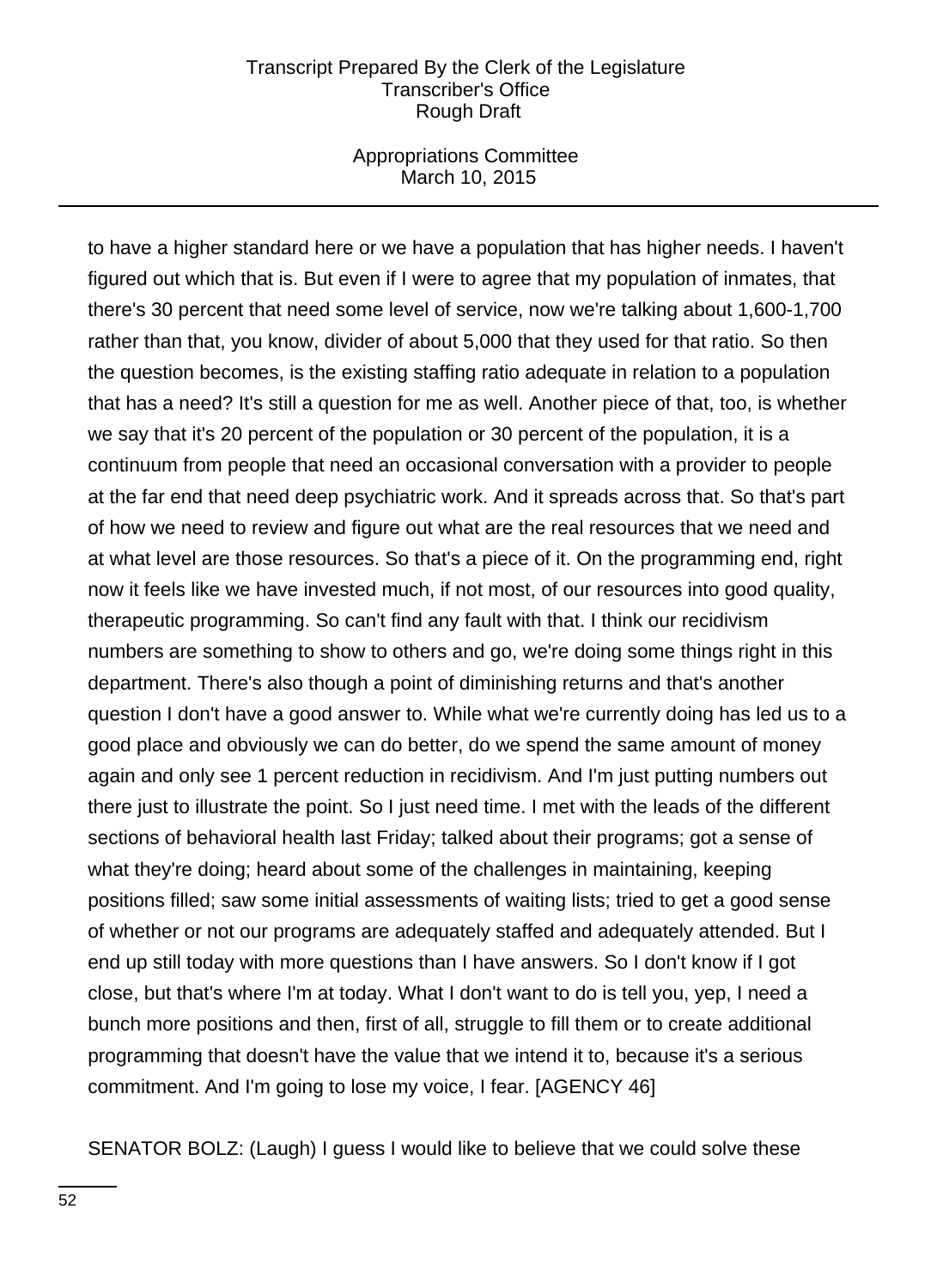# Appropriations Committee March 10, 2015

problems without additional dollars, but I'm afraid that that's contrary to what we heard hour after hour on the LR424 Committee. I mean we had some very tense testimony in terms of the lack of adequacy in behavioral health, not just programming but basic support, crisis response. That was serious and real. And so, you know, it's difficult for me to have faith in the idea that we just need a different plan. You know, we've had years and years to develop a different plan. And I understand we have new leadership. But you can perhaps empathize with my hesitation here. I think the related question is, you know, the statistics you share illustrate that we have 195 parole-eligible inmates who are awaiting treatment and but for that treatment might be able to be parole eligible. And so when you're asking for 200 jail beds with a pretty high price tag but for some additional programming we could be letting some other folks out, I'm having a hard time matching up the numbers. Can you help me understand? [AGENCY 46]

SCOTT FRAKES: To some degree. Again, there's another number that if we'd had some more time to dissect it and have some more conversation, what I was able to glean fairly quickly was that is a population that represents people that have been denied parole but not just specifically because of programming. Often, it's other issues as well--the level of crime or the criminal history. There's other factors that contribute to that. Still not...removing that barrier of completing program only makes good sense, so that is a piece of what we've got to get a better handle on. Okay. There was another thought that I was going to add to that. There was kind of two parts to your question, wasn't there? You asked about that group and you also said... [AGENCY 46]

SENATOR BOLZ: I'm trying to balance kind of your request for the additional jail beds with maybe some other strategies that could help free-up space. [AGENCY 46]

SCOTT FRAKES: Okay. Right. So the other piece of it kind of really goes back to what I kind of tried to stumble through a few minutes ago. One of the numbers I heard last week that raised my eyebrows was that about 25 percent of our population is receiving some kind of medication for mental health needs. I find that to be significantly higher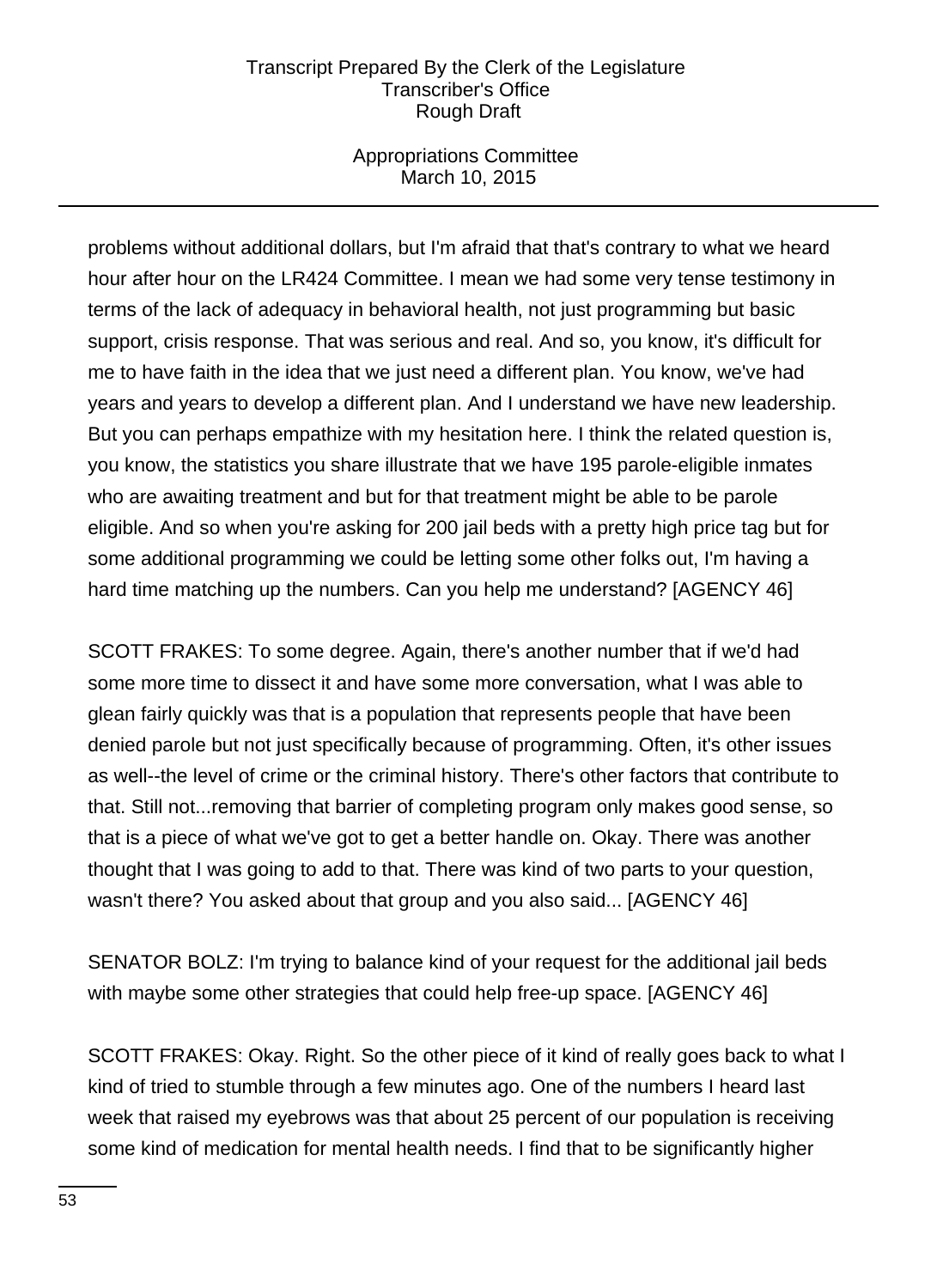# Appropriations Committee March 10, 2015

than the system that I come out of. So that for me is an example of an area where either we have a very different approach in how we're dealing with mental health needs in Nebraska or there may be an opportunity to provide a different approach. And again, that's from a low-level antianxiety med to true psychotropics and other things that deal with the highest level of offenders that have mental health needs. So I just say that to say, until I can get a better sense of what we really are doing with behavioral health and mental health, I'm just not ready to commit and say throwing more FTEs at it and moving forward in that direction is the right answer. [AGENCY 46]

SENATOR BOLZ: Uh-huh. So a slightly different question, you know, I think that we've heard in this committee previously, we heard through the LR424 Committee the value of community beds and community placements and how that can ease some pressure on the system as a whole, but I don't really see any plans or ideas or recommendations around community beds. And I'm just wondering what your vision, if any at this point in time, is related to community beds versus some of the other space that you're looking at. [AGENCY 46]

SCOTT FRAKES: Yeah. It is always my desire to house people, while incarcerated, at the lowest, least-restrictive level. Those are the places where there should be the best opportunities for programming. If we can get them to the community level, they'll have better opportunities for work and for other activities as opposed to keeping people at higher custody levels, so. But what I can't get a good handle on today is my classification system really telling me what I need to know? I don't feel like it is. We have about 35 percent of our population that's classified as max custody. That's probably about double of what I'm used to. So I have...I'm trying to get a good sense of why that is. I say classification system, but I'm using the word "system" pretty loosely, because we have a lot of overrides, so that the more overrides you do, the less like a system your classification process is. So until I can really figure out what I'm dealing with, what the real needs are, I'm just not ready to say we need to build community beds or we need to build minimum custody beds. What I consider to be true minimum custody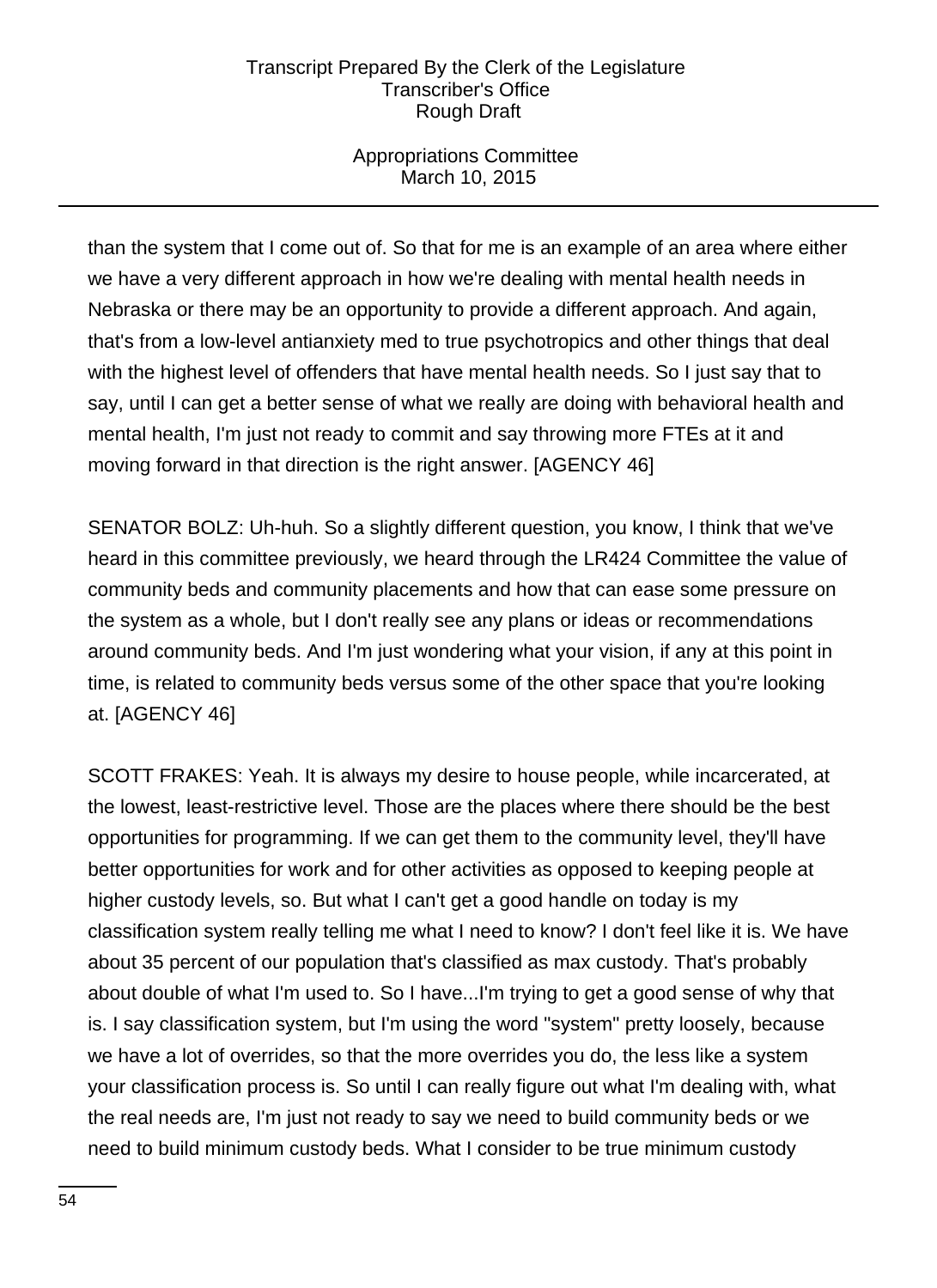# Appropriations Committee March 10, 2015

beds, they look a little different than what Nebraska has used in the past. I'm pretty...I'm not thinking we need to build more at the other end of the high-security level, although if there's a decision...I mean if through a process we determine that we really do need a different location than anything that exists to really effectively deliver behavioral health, mental health services, you know, that's a conversation I'd come back to. I'm not even close to saying that though today. Just I don't... [AGENCY 46]

SENATOR BOLZ: I can appreciate that it's a complex system with a lot of pressures, and I can appreciate that you're new. I guess what I will share in terms of the perspective of myself serving on this committee is that I actually pulled our testimony from the agency hearing on DCS from two years ago and we had a very similar conversation. And we had a conversation about how there was lack of clarity and there was lack of a plan, and we should be patient and wait for the master plan. And so there's a point in which, you know, representing the public safety and the people who are serving time in those correctional facilities, you know, there's a point at which you become inpatient. So I look forward to working with you. I'll let other committee members ask question. [AGENCY 46]

SCOTT FRAKES: Thank you. [AGENCY 46]

SENATOR MELLO: Senator Stinner. [AGENCY 46]

SENATOR STINNER: Thank you, Senator Mello. One of the comments that you have in here kind of drew my attention, because I had a different understanding, and it was on page 1. It says: There's not enough authorized FTEs to fill all the custody and unit posts that must be staffed. I thought there was a lot of openings, according to what I've read. And you're saying that there isn't enough? [AGENCY 46]

SCOTT FRAKES: There's not enough authorized FTEs. We do have some issues in at least two facilities with filling vacancies, but that's a different issue. A bigger issue is that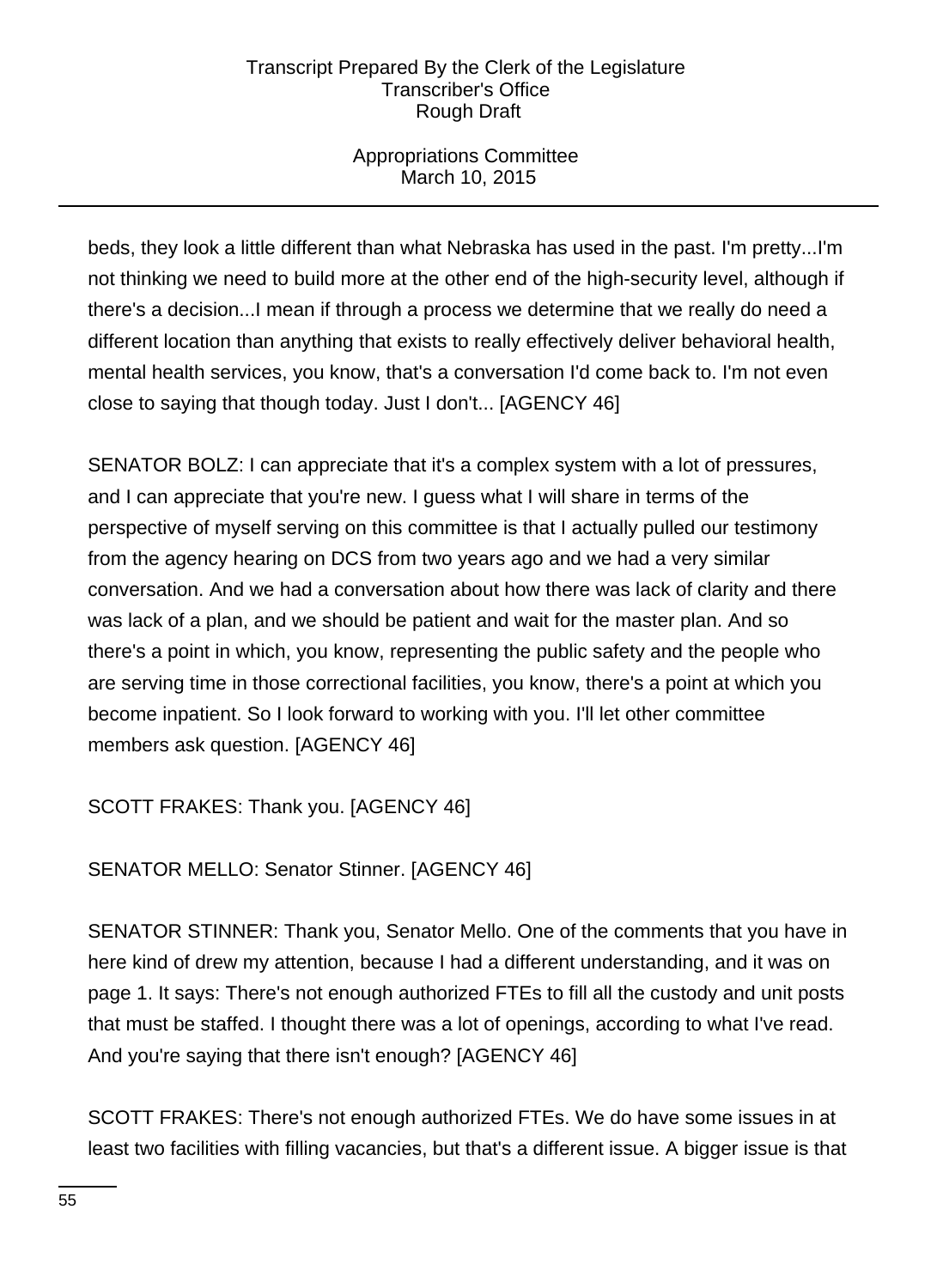# Appropriations Committee March 10, 2015

our authorization, FTE authorization, doesn't line up with the need. As the population has grown, as we have increased the size of living units, as we have filled different spaces, it has driven the need for additional posts just to maintain safe and secure operations. And so we have been behind the curve in getting authorization to actually formally recognize those FTEs. The numbers in both Appropriations' and in the Governor's budgets head us in the right direction, the additional 59 FTEs. So that will make a good dent in addressing that issue. Doesn't completely fix it, but it heads us the right way. [AGENCY 46]

SENATOR STINNER: It does not fix it? [AGENCY 46]

SCOTT FRAKES: No. [AGENCY 46]

SENATOR STINNER: What number does fix it? Do you know? You probably don't know yet. [AGENCY 46]

SCOTT FRAKES: Well, I did actually review some stuff so,... [AGENCY 46]

SENATOR STINNER: And we're going to provide you some flexibility. [AGENCY 46]

SCOTT FRAKES: ...you know, I think it's, yeah, I don't want to say a number and then you come back and say, but you said... [AGENCY 46]

SENATOR STINNER: And I understand. Then 244,000 overtime hours, that equates to a pretty high turnover level, I believe. Or is it salary or is it number of hours or is it both that causes the turnover? [AGENCY 46]

SCOTT FRAKES: All right. So it is...that is just a number piece. It doesn't reflect the actual cost, which was we mentioned generally time and a half, so. [AGENCY 46]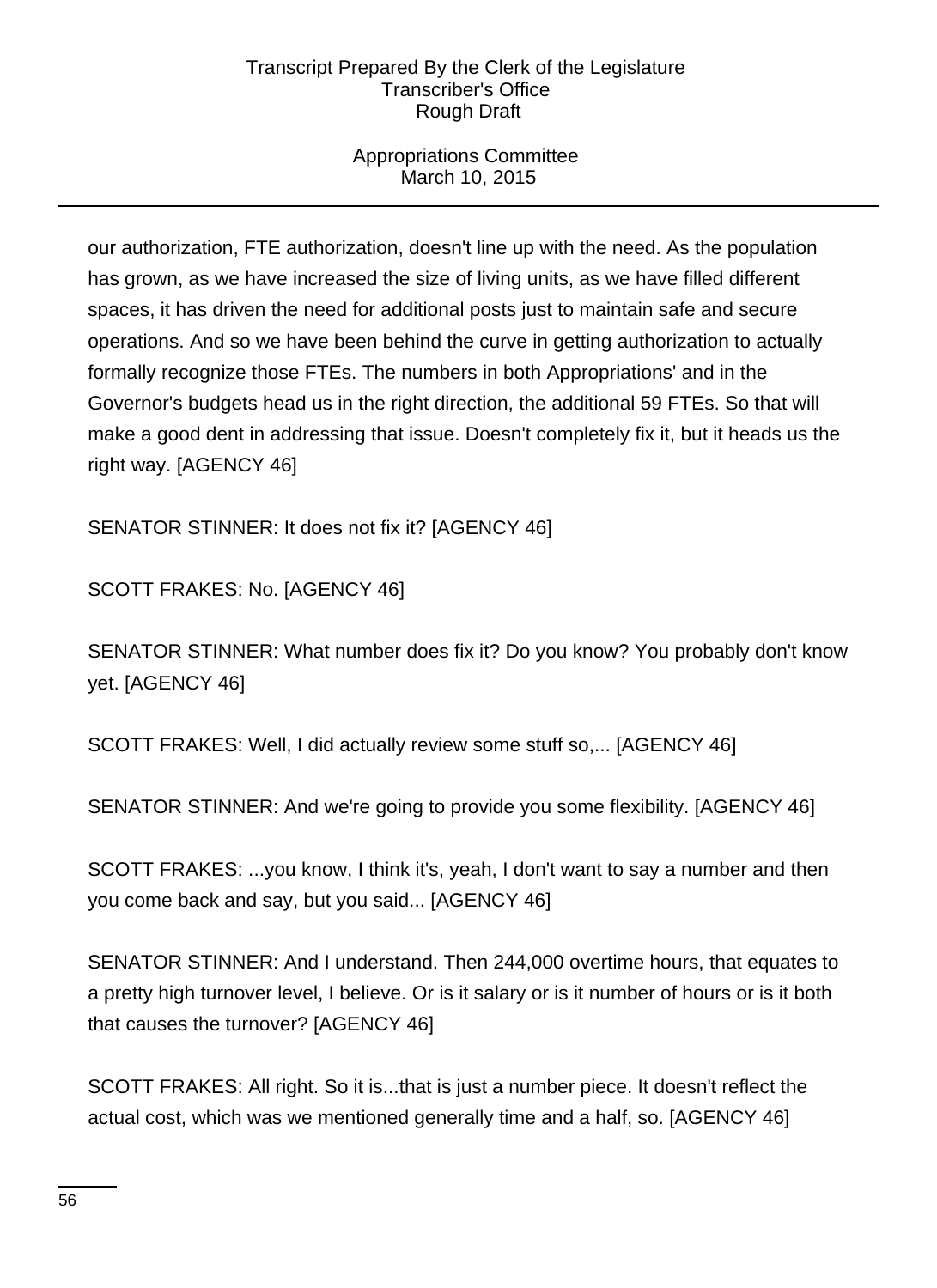# Appropriations Committee March 10, 2015

SENATOR STINNER: I actually computed the time and a half out at an average salary at \$30, as about \$73 million...or \$7,300,000. If I put a fringe benefit on that of 10 to 15 percent, we're over \$8 million, which gives you the opportunity to save money over. But anyhow, go back to the turnover thing. [AGENCY 46]

SCOTT FRAKES: Okay. Definitely the turnover at the facilities that are experiencing the most mandatory overtime, at the penitentiary and Tecumseh, is probably the biggest, easily identified issue around driving overtime. But there is a long list of things that also contribute to overtime and that's...I mention all these different things. Some of them are good things. When people promote to new opportunities, there's a gap that's created. And in prisons, in corrections systems across America, a good part of how people move up within these departments is they start as officers, case managers, case workers, and then take promotional opportunities. Not...because of the hiring, recruitment, five weeks of training, you could easily run 60-70-90 days of vacancy, so that can...that's a piece. But you don't want people to not promote. The people that are leaving because they're unhappy, that's a piece we've got to address as quickly as possible. There's...I think Tecumseh is probably still a challenge, but what we have agreed is that the strategies we haven't done well are being proactive. We've just been reactive. So we have met and I met twice with the head of HR. I'm going to be meeting again hopefully next week. And if we can get a good proactive strategy going, because we already know the trends. We know that turnover at Tecumseh last year was between nine and ten custody security positions a month, so high. Penitentiary is probably closer to four, four or five. But the missed opportunity there is if you know that's the trend and you've got some good data to support it, start planning your hiring in anticipation of vacancies; don't wait for the vacancy knowing that you're going to create 90 days of overtime while you fill it. And we'll probably use a couple different strategies so that we can have people in class and as they're coming out of academy, they're available to fill vacancies. That's an important strategy that's going to help move us in the right direction. You get a handle on...we get a handle on mandatory overtime, that not only increases just general staff satisfaction but there's no question that you get into a trend, and we've got some people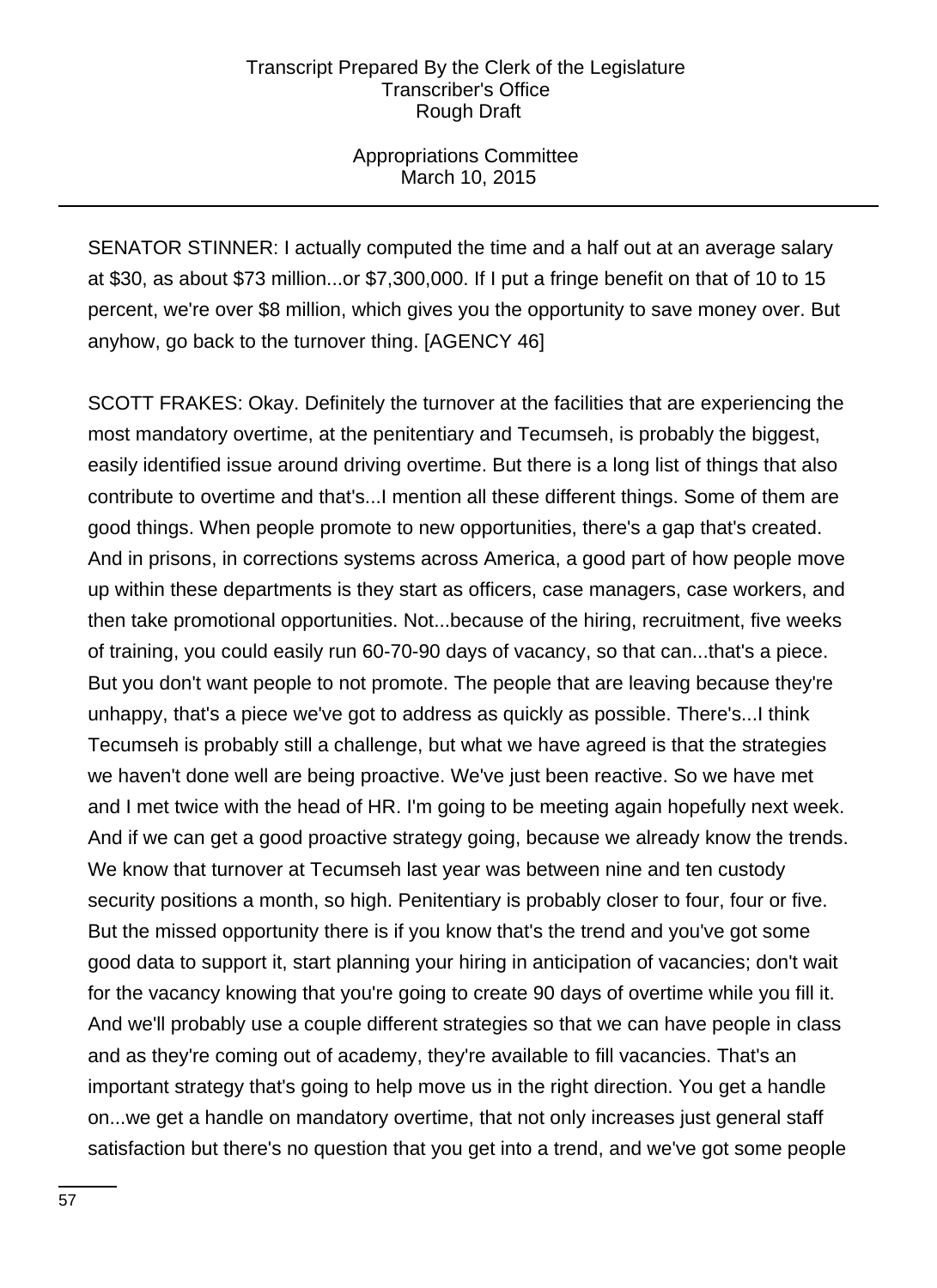# Appropriations Committee March 10, 2015

that are working several mandatory overtimes a month, at some point then they have to call in sick. They're either too tired, they need that day off for personal needs, whatever it is. And it creates a cycle. So I was mandatory today, I call in tomorrow, and now someone else is mandatory to fill behind me, and it just builds. So that's another piece that we're going to work very hard and fast on to try and eliminate the mandatory piece. [AGENCY 46]

SENATOR STINNER: Just a quick question. On page 2 you talk about behavioral health, 14 FTEs dedicated to behavioral health. Do you want to hire those or are you going to outsource them or is it going to be a little of both? [AGENCY 46]

SCOTT FRAKES: Actually at this point I want an opportunity to review our services and be able to come back and say I need 14 or I need 6 or I need 27, because this population, for whatever reason, has got higher needs than the population that I was dealing with before. And it is possible. It is definitely a compacted population. I think Nebraska has done a wonderful job of keeping the rate of incarceration down for the most part. I would say pretty much across the board, the people that are coming into prison are people that need that piece as part of the interdiction to criminal behavior. And it could be that because of that compactness and that low rate of incarceration that there's a higher rate of mental illness among the population. But I don't have it. I still don't know. So the short answer is I want to come back to this committee and say, this is what the need is and based on this review, this data, this information. [AGENCY 46]

SENATOR STINNER: And this chief of psychiatry, are you going to try to get that filled right away so that... [AGENCY 46]

SCOTT FRAKES: I am. [AGENCY 46]

SENATOR STINNER: ...that would be a part of that? [AGENCY 46]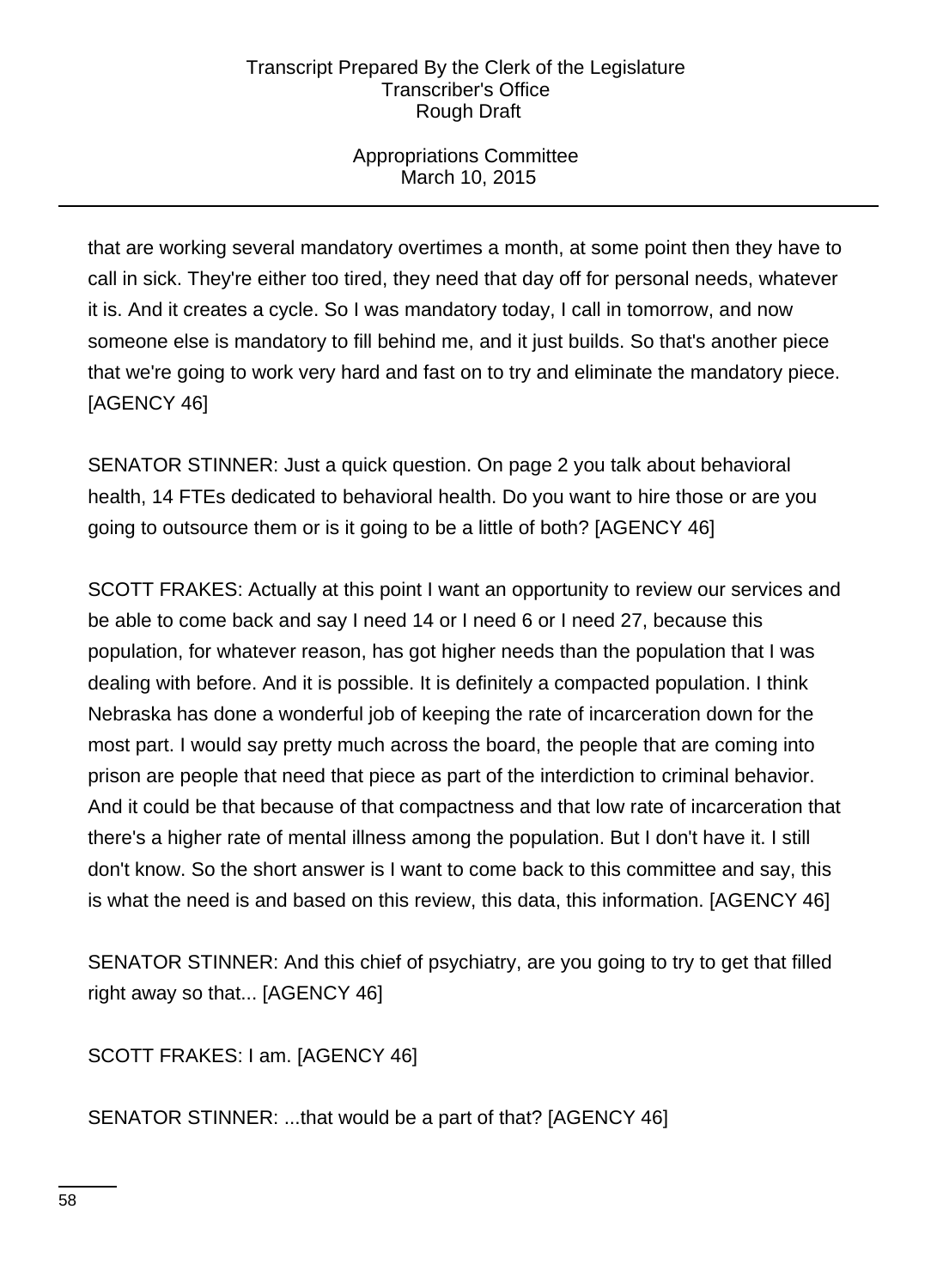Appropriations Committee March 10, 2015

# SCOTT FRAKES: Yes. [AGENCY 46]

SENATOR STINNER: What's in place right now, by the way? [AGENCY 46]

SCOTT FRAKES: There is a director of mental health that...hopefully that's the right term. I believe that is the job title. So there is a person that is over behavioral health and they supervise all of the components. That includes the psychiatric services; the sex offender treatment; the substance abuse treatment; the violence, anger management components; and outpatient services and inpatient services. So I value having a behavioral health specialist, but I also highly value having someone that has the psychiatric background and can bring that component into the system. I phrase it carefully. I say to serve in a lead role. I'm also looking for recommendations. Should it be that...I come from a model where chief of psychiatry and behavioral health or mental health directors work side by side in partnership. They don't supervise each other. So that's a model I'm used to. I don't know that that's the right model either for Nebraska. So I have someone that I trust and have worked with for a number of years. He is the chief of psychiatry in Washington. He'll be coming out next month. He's going to spend some time talking to people and I will have sent him a lot of information before then. He's going to review our practices. I know he's already very interested in the medication question, but he's going to basically look at all of it. And other than the cost of bringing him out, flying him out here and putting him in a hotel, he's going to provide I think not a consultant level of overview but I think he's going to give me enough information to help me really shape my ideas as well as continuing to find the data I need to really analyze what we have. [AGENCY 46]

SENATOR STINNER: So this is...are you going to eliminate a position or are you going to create this new position and new structure? That's your idea? [AGENCY 46]

SCOTT FRAKES: New position and new structure. [AGENCY 46]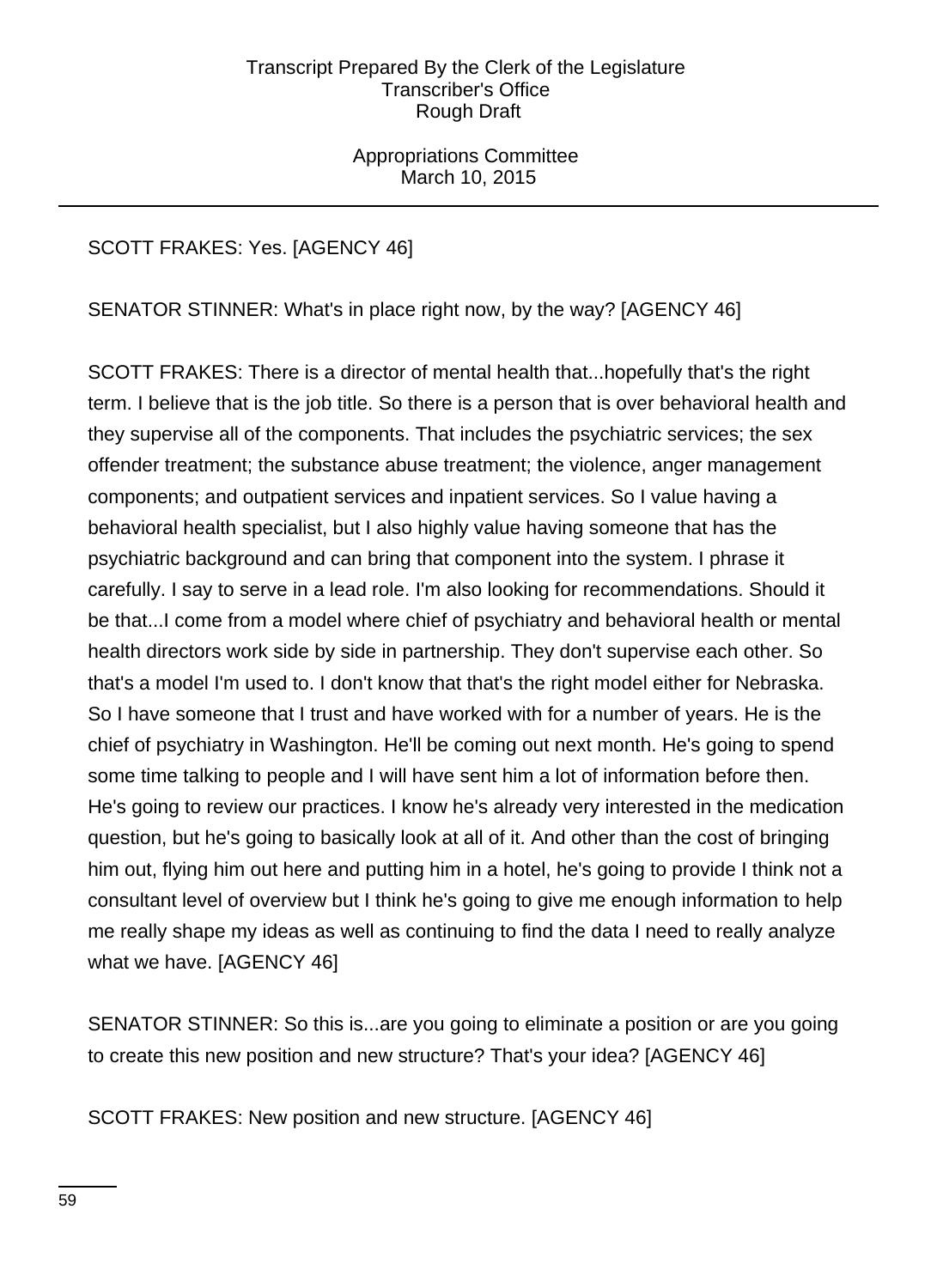# Appropriations Committee March 10, 2015

SENATOR STINNER: Okay. Your page 3 you have medical services, hepatitis C. I was the one that commented to the folks here on the committee when we first looked at it, that \$161,000 to address, per patient, to address the hepatitis C. And I know that Gilead Sciences, their treatment cost \$84,000, \$1,000 a day for one pill. They've now cut their cost in some situations by 46 percent. So I'm just a little hesitant to say, yeah, this is a good number. It's... [AGENCY 46]

SCOTT FRAKES: So since the... [AGENCY 46]

SENATOR STINNER: ...fluid right now, so. But I think it's a lot less than we think. [AGENCY 46]

SCOTT FRAKES: It is definitely fluid daily it feels like right now. The latest estimate we have for the treatment that will meet many of the offenders' protocol, \$87,000 was the number that I was given. [AGENCY 46]

SENATOR STINNER: Okay. [AGENCY 46]

SCOTT FRAKES: So we're kind of in that same ball park. There are still some offenders that require a different regime and there will a higher cost. I don't have a good sense of...I don't have a good sense of what the numbers are. But I think in general our estimates definitely have come down on the overall cost of medication. There is concerns though that as the treatment improves that there are now more...a broader number of patients that could be responsive to treatment. So that may have...drive some different numbers. But we're still trying to analyze what that means as the information continues to come in. [AGENCY 46]

SENATOR STINNER: Okay. Thank you. [AGENCY 46]

SCOTT FRAKES: So at this point, the deficit request was to address what we've spent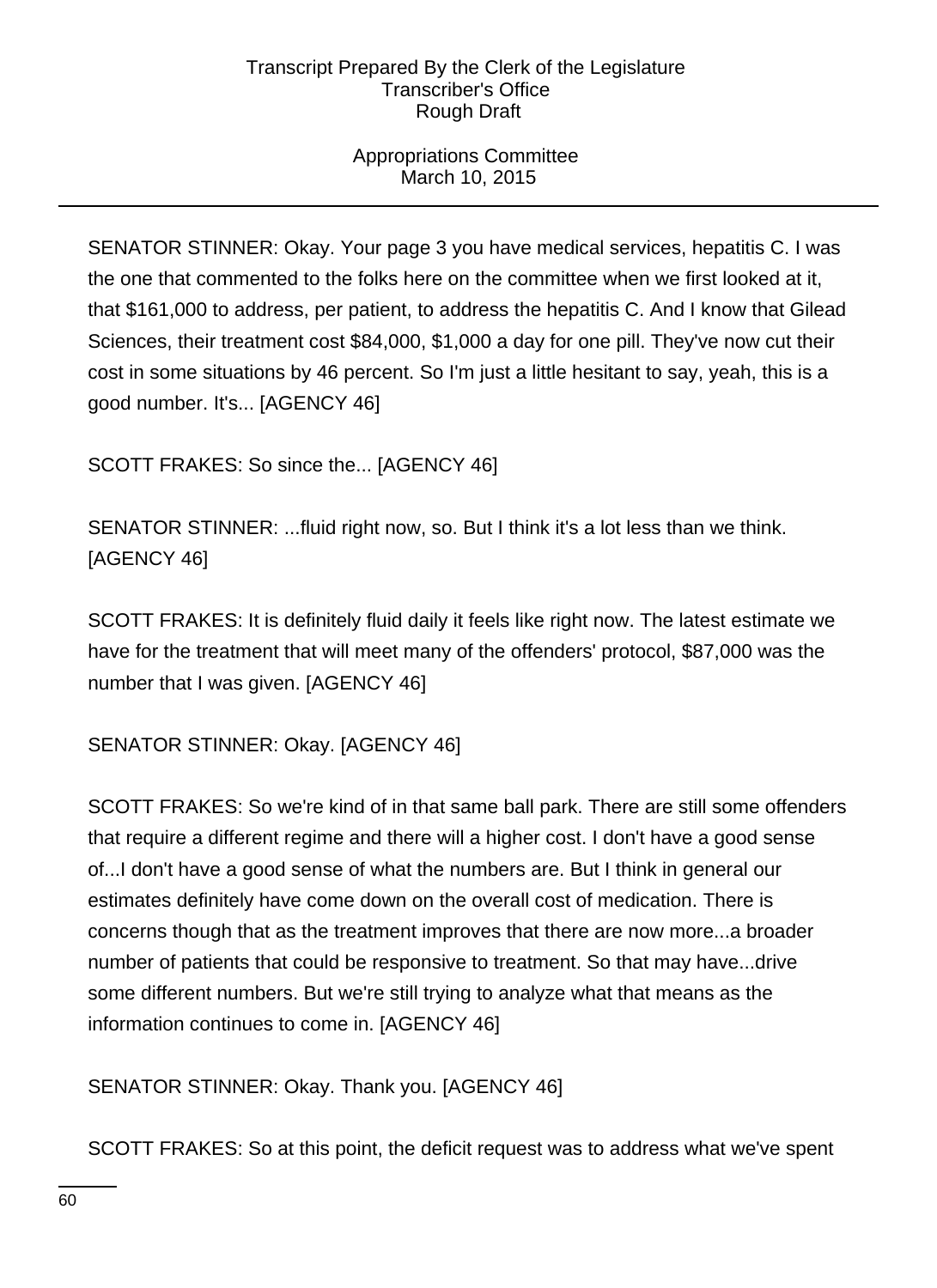Appropriations Committee March 10, 2015

in excess of what we were funded for. [AGENCY 46]

SENATOR STINNER: My last question: LB237 and LB654, which is Coash and Seiler's, I heard you say that it's a good program but give me the flexibility as we move out to assess what our needs are. So how do I, as a senator, look at these two bills? [AGENCY 46]

SCOTT FRAKES: Hmm. [AGENCY 46]

SENATOR STINNER: I'm just asking for some guidance. [AGENCY 46]

SCOTT FRAKES: Yeah. (Laugh) Well, I think that is what my answer to everyone here is, is that until I can tell you really what the department's needs are, I can't tell you that those are the right answers. They may be, but I can't tell you that today. [AGENCY 46]

SENATOR STINNER: Thank you. [AGENCY 46]

SENATOR MELLO: Senator Kuehn. [AGENCY 46]

SENATOR KUEHN: Thank you, Chairman Mello. Appreciate again you visiting with us for another afternoon. Just kind of a 30,000-foot question here, since I'm new both to this committee and to the body, as you are new to your department. Certainly my colleagues and several of them who serve on this committee have invested a lot of time and years and feel that they have thoroughly investigated, researched this situation and have put together a number of very deliberate and thoughtful and well-informed proposals. So kind of following with Senator Stinner's question, they feel they're up to date, up to speed, and ready to act, and you're asking for more time. Specifically, what kind of a time frame do you feel you need? And when you ask for our patience, how long does that need to be? [AGENCY 46]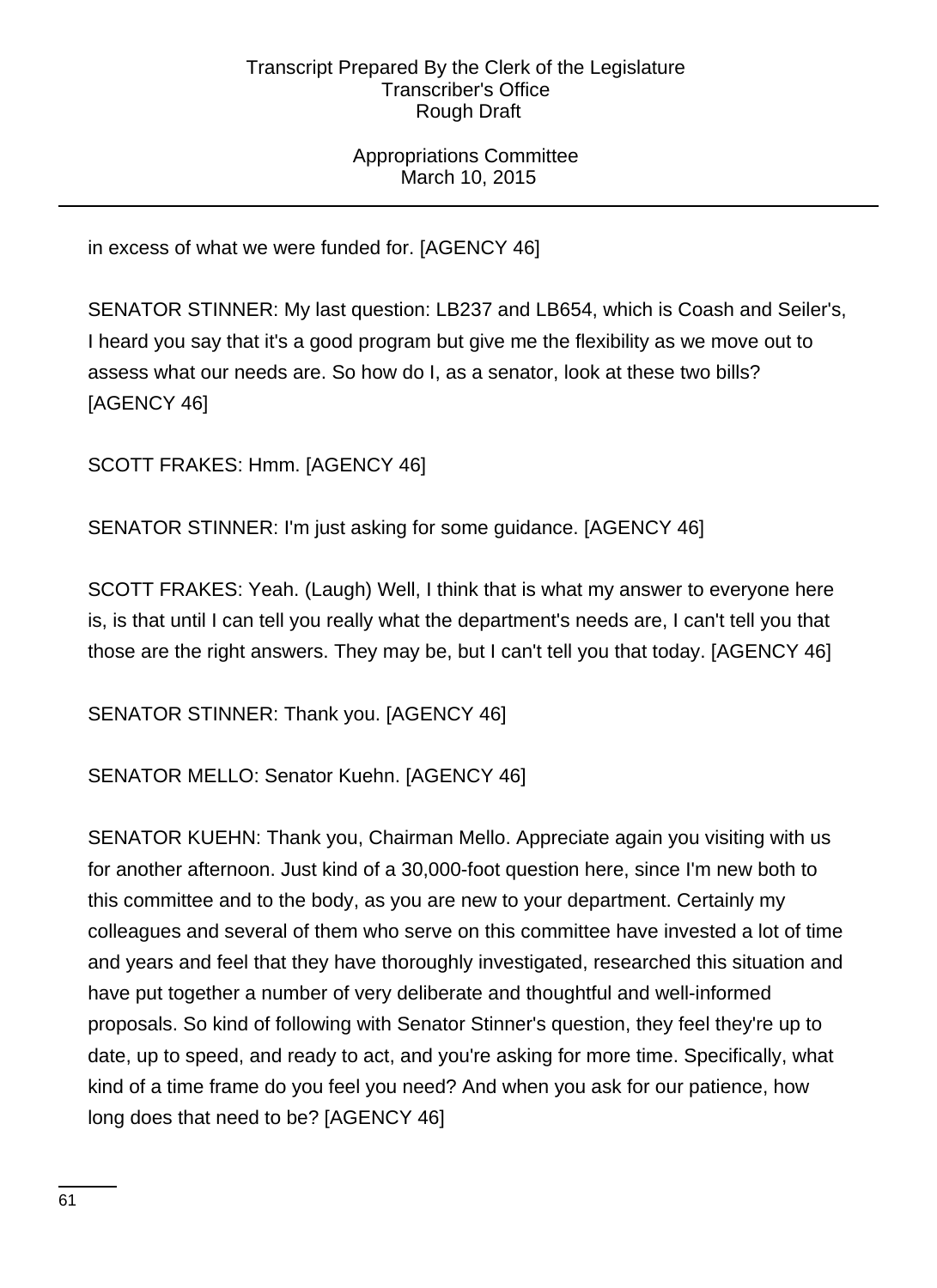Appropriations Committee March 10, 2015

SCOTT FRAKES: I'm confident that by the time to begin the process to address the deficit budget, which would be September of this coming...this year actually,... [AGENCY 46]

SENATOR KUEHN: Uh-huh. [AGENCY 46]

SCOTT FRAKES: ...the next fiscal year but this year, that I should have the answers and the recommendations that are needed. I am definitely hampered by the challenge that it takes to get data. That's...so I'm spoiled. Come out of a system that's data rich. In fact, there's another term, can't remember what it is right now, but anyway it's...so the...I actually, you know, come from a system where I could turn to my computer and get a lot of the answers I needed with my own skill set. And if not, pick up the phone and four people would be in my office with all kinds of information. Don't have those resources and do not have the systems to provide those kind of resources, so that's a big piece of this. But again, I believe as we come into the fall that I'm going to have the answers I need and then be able to look at you and say, based on this data, based on this assessment of the population and the current space, the programs that are in place, these are the things we need to do differently. [AGENCY 46]

SENATOR KUEHN: So my colleagues and myself and I think as well as a number of advocacy groups feel an extreme sense of urgency with this issue. Do you feel an answer by fall is in that same vein of urgency or just simply the only constraints that you have? [AGENCY 46]

SCOTT FRAKES: I think that's a very fair question. So, no, there's some things that need attention now, so that's why I'm working on this piece to pull the...what I would refer, I often refer to the deep-end mentally ill, the people that I think need inpatient mental health treatment. I do not believe Tecumseh is the right place. We don't have the resources. So we're going to get those people back to LCC. We've got protective custody in three locations now. Think we could do that more effectively in two locations.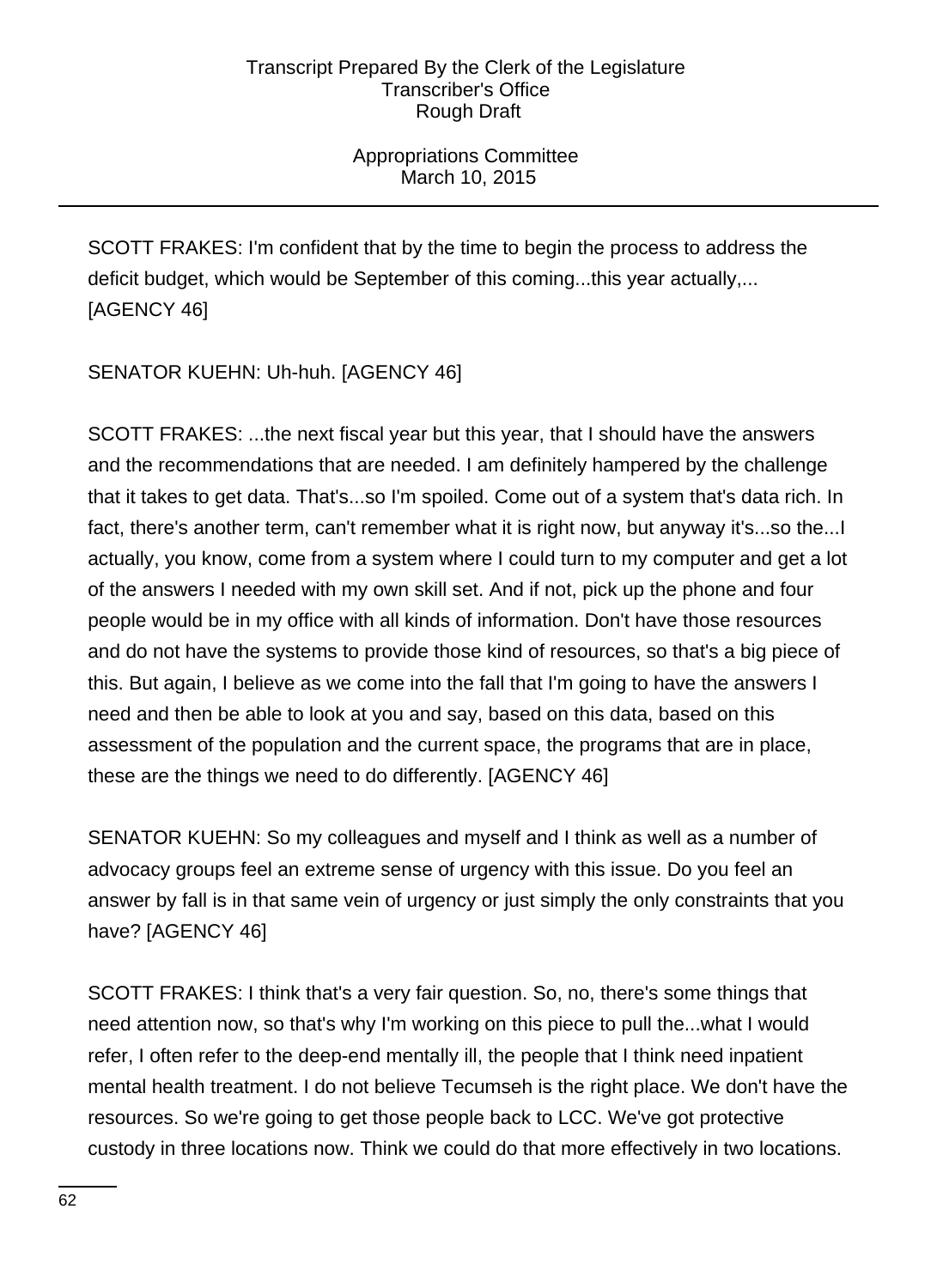# Appropriations Committee March 10, 2015

That then frees up true general population, higher security beds at the penitentiary, which would allow us to start pushing people out of DEC, also some of the people that have sat in jail beds longer than they should because they're not the right beds. So that's a piece that is a move that's moving based on less...more of this and less of truly data driven, although I've gotten enough answers to feel pretty comfortable about it and brought the right people in the room as well. That's one example. As each day goes by, I'm continuing to look at things and say we can't wait on this; we need to do something differently and figure it out. [AGENCY 46]

# SENATOR KUEHN: Thank you. [AGENCY 46]

SENATOR MELLO: Any other questions from the committee? Well, I've saved my questions for last, Director. And I would be remiss not to thank you for being here today and thank you for taking the time to meet with both with the Appropriations Committee during the preliminary process as well as some post-follow-up meetings. And I think all of us know in this room the responsibilities that you have to bear as the director of a very troubled state agency. And to some extent, Senator Kuehn almost used the exact words I was going to use in my initial question, so I don't want to repeat it. But I have to admit, after the last year and a half of being involved with these investigations, I'm a bit disappointed that for the first time in my entire time in the Legislature that there was a request for additional programming dollars or mental health dollars that the department now doesn't want those after this committee appropriated them in the preliminary budget. I understand, I think Senator Kuehn's question was exactly what I wanted to ask, which is I'm willing to give you more time, I think the Legislature is willing to give you more time, but we've never seen a request come forward regarding what we have come to know through extensive research and investigation by the Ombudsman's Office, with the LR424 Committee investigation that we have a deficiency in these two areas and waiting an additional fiscal year before we request anything, I just don't see what benefit the state gets out of delaying the inevitable. And I think the greater sense of urgency right now, there's no bill in the Legislature in the Judiciary Committee, I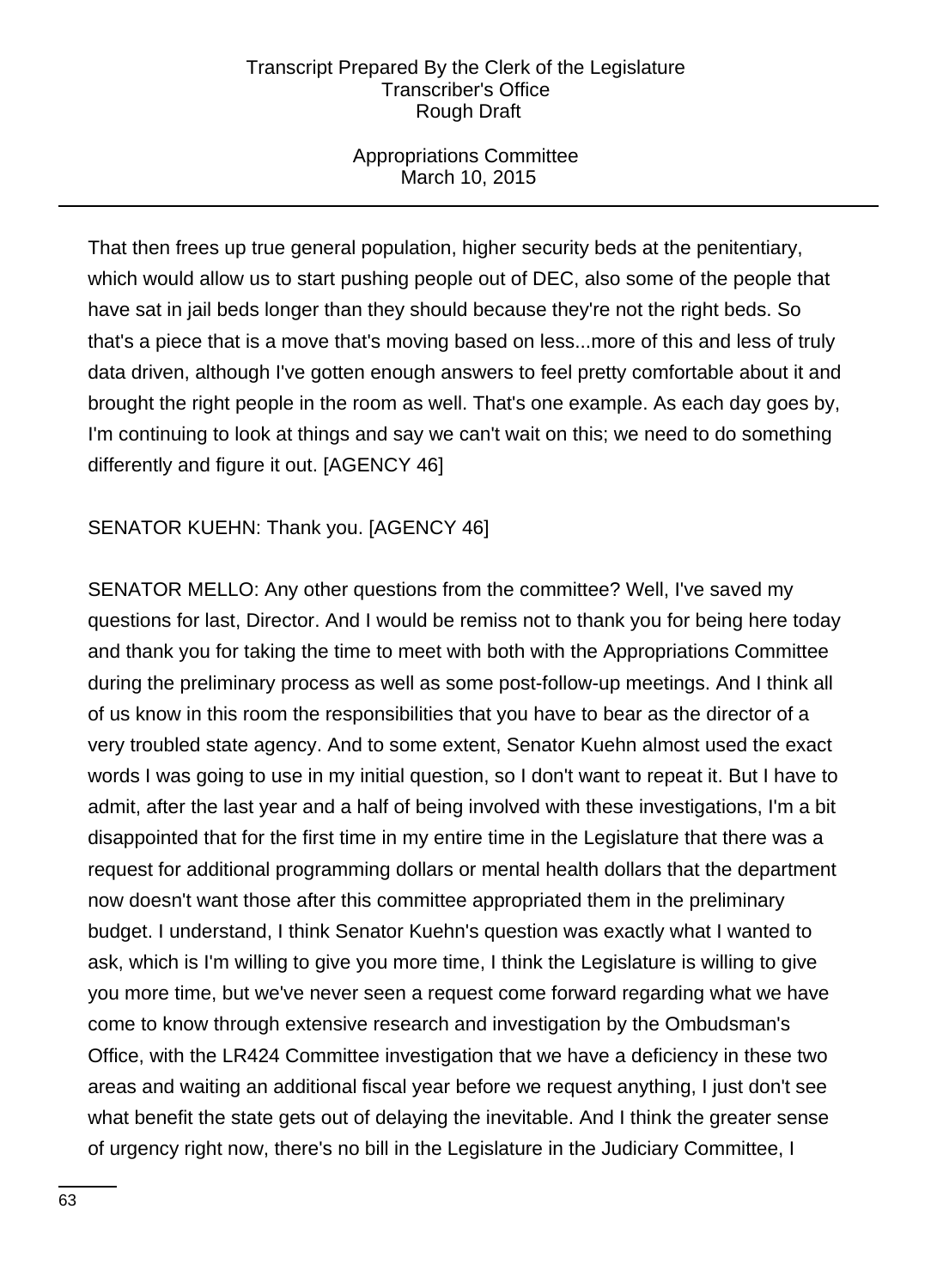## Appropriations Committee March 10, 2015

believe, that is directly appropriating any new money for new programs. And that is something that we've heard over the last two years, is the single, most deficient component of Corrections in respects to speeding up the parole process as well as assisting those preparing for reentry. I want to give you ample time, in the sense that I don't want you to have to repeat your response, but if we reduce these requests per your request today, how will we ever guarantee or how will you ever guarantee you'll come back in a future year or future budget years to actually request additional funding for programming? Because I've been here long enough and there's a cynical side of me that you and I have talked about that, unfortunately, sometimes issues like income tax cuts become a bigger priority than fixing the problems of the past. And I'm afraid if we don't do anything on it this year, come next year, when a lot of us may leave this Legislature and other priorities may come up, everything that we've been working on over the last two years to fix this troubled agency starts to go away. I'll give you plenty of time to be able to give me your feedback on it. [AGENCY 46]

SCOTT FRAKES: And I don't want to be redundant. If I were sitting in your chairs, I would be asking me that same exact question. You've had a long, great opportunity to look at a lot of issues within the department to see some of the horrible outcomes that have come, and to make some, what I believe are, recommendations that you feel are solid and based on a good assessment of the needs of the department. And I want to say this in a way that doesn't take anything away from that. I come with a different set of eyes. I come with 32 years of working in this business. I come with 25 years plus of, you know, approaching it from a management level. What I don't see in my department are some of the low-cost alternatives that can be very effective to providing meaningful opportunities for offenders, so that's a piece. I don't have a good feel for the needs of the population and we don't have tools to really assess what they are. We can assess sex offender treatment need; we have a tool to assess substance abuse treatment--key pieces. But what we're not doing is bringing people in the door and doing a good, thoughtful, risk-needs assessment for everyone that comes, because needs cover a spectrum and it isn't just about high-level, expensive treatment. It's about a wide variety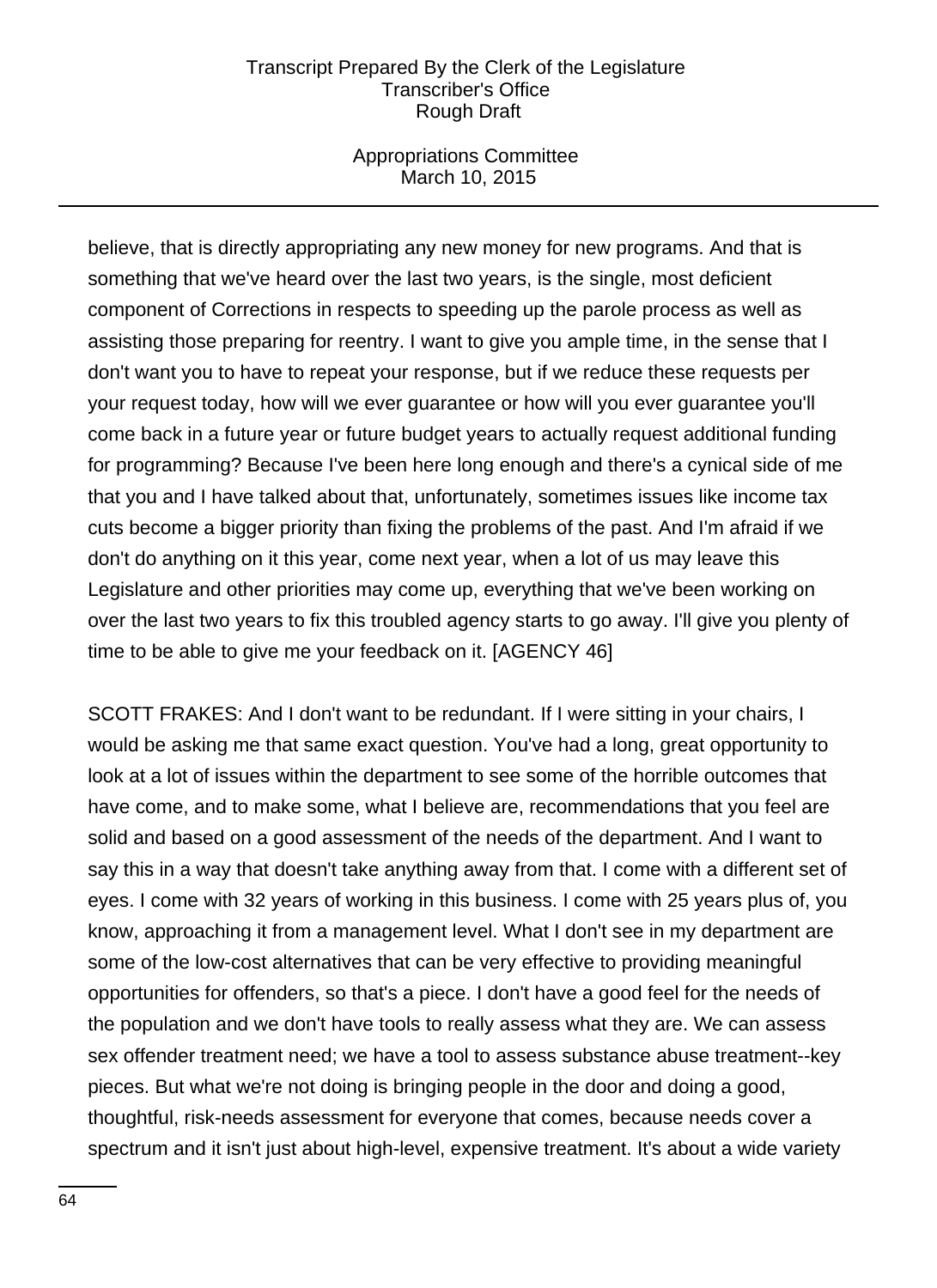# Appropriations Committee March 10, 2015

of things that we could address, so. And I do think that some of the structures that are in place--the social workers, the reentry pieces, the reentry specialists--are headed in the right direction. Definitely can support that. So what I don't want to do, though, is simply say, okay, give me those resources. And then come back to you and have to answer, why didn't you use them the way we intended; or, how come they're sitting there and yet the participation numbers aren't up, the waiting lists haven't changed or haven't changed adequately. Or all that occurs and yet we still run the final numbers and go, you know, we did all this but recidivism didn't change; you didn't really seem to have the outcome that we should be expecting from this investment. So those are the things that I'm thinking about, trying to wrap my head around, trying to get good data to support my decisions and to be able to come back to you and say, these are the needs of the department, whether it's this, less than this, a different version of this. Yeah. [AGENCY 46]

SENATOR MELLO: The only other question I had, and Senator Bolz asked I think a majority of it so I don't want to rehash it, is the appropriation request regarding the county jail program. That last year was appropriated as a one-time appropriation from this committee to serve as essentially a one-year, band-aid approach to figure out how we, as a state, were going to address our chronic prison overcrowding. You've requested it for the biennium, and your testimony was clear that it was only for this biennium, it's not an ongoing program. The one concern that I've heard from pretty much every returning member of the Judiciary Committee, as well as returning members of the LR424 Investigative Committee, was the county jail program, as it's established, provides no programming to county inmates or inmates that are being served in county jails. And so as we have one conversation about the lack of programming in Department of Corrections, we're having another conversation about providing almost \$13 million in appropriations to essentially warehouse state inmates in county jails where they receive no treatment, no programming. And I think Senator Bolz's question was what we've talked about, is if there's a better way to utilize that roughly \$13 million appropriation on something that is a better long-term use of that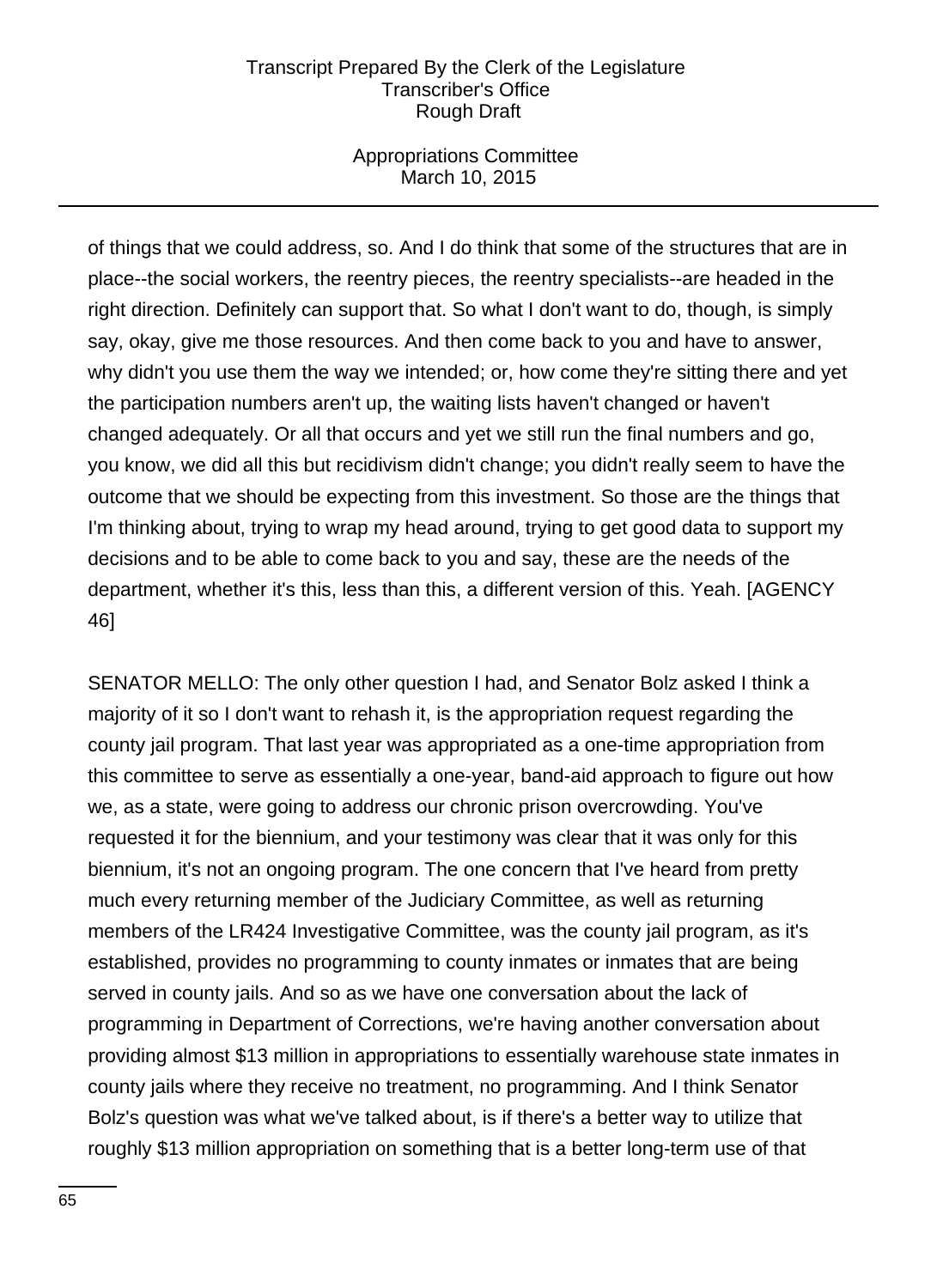### Appropriations Committee March 10, 2015

funding instead of one-time payment to counties. I know the counties appreciate the per diem costs. And don't get me wrong, it's been a mutual beneficial relationship to this point in time. But some would make the argument that it's not really served a lot of our bigger intent and focus of wanting to find ways to rehabilitate some of these inmates, obviously. And putting them in county jails just for another two-year process doesn't further that process, at least in the Justice Reinvestment model, that you're well aware of, as well as what we're going to hear, likely, from Senator Seiler and possibly Senator Coash and other options that we've got to consider to deal with our prison capacity. So if there's anything you can shed on that. I know that it's a question that members of the Judiciary Committee have consistently been asking me and we, as a committee, have been working on our preliminary, I told them I would make sure I'd ask it today to you in the sense of how do we address that one major issue of no programming being available to these inmates if we were to continue this appropriation? [AGENCY 46]

SCOTT FRAKES: I've had experience with at least three different models of using jail beds. One model would be to try and just treat it as a mini-prison and create and allocate the resources, including programming. And I've seen it done sort of effectively using a substance abuse model, sort of effectively, not nearly as cost-effective as it can be done in a larger prison. There's always an economics of scale, and so, what is it, it's Hall County I think is our biggest population but it's still not that big of a population. So that's one model. Another model that can be pretty effective in a determinant sentencing state is where you look at people that have a set release date and then you, and if the numbers are big enough, stage them so that they're going to be near their community of release or county of release. And you get them there, you know, 90 days before, whatever. You connect them to their community supervisors, their community corrections supervisors, and you can do a transition piece. It can be effective. Got to have the numbers, though, and again, I don't think that I have those kind of numbers. Then there's a model that I believe is what the department set out to do, kind of stumbled, kind of still struggling to get it all figured out. But when I met yesterday with staff, I was encouraged that we're headed the right direction, especially if by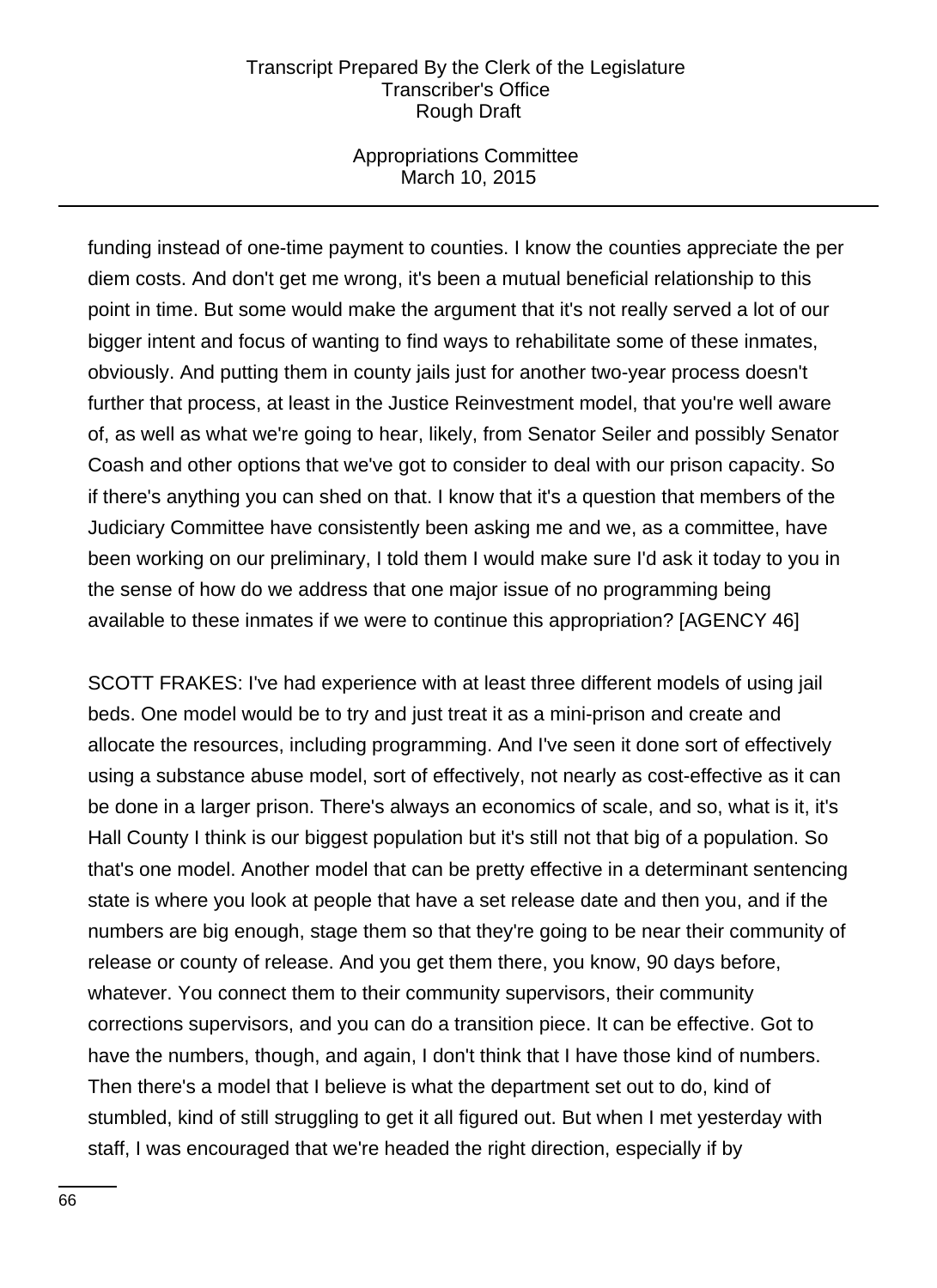# Appropriations Committee March 10, 2015

repurposing and creating some movement within our system, where we stage people that have got some, you know, significant amount of time to do, typically more than five years left. Stage them there 60-90 days would be kind of the goal that we're looking for, and then get them into the appropriate security bed and then have them in a position so that when the time is right they're moving into programs and then moving towards release. So that's the model that I want to perfect or at least get to be pretty clean. And I think with the things that I talked about, in the next probably, let's see, it is still March, so by July I think we will be a lot closer to where we should be. And then my hope would be that we continue to look at efficiencies within the department. The CSG work begins, is able to gain momentum and begins to change the population numbers and we, in essence, wean ourselves off those beds so...and not that on June 30 of whatever the right year would be, 2017, that we're grabbing 200 people and putting them on buses but that in the spring of 2017 we're...or even sooner, that we're done with those beds. [AGENCY 46]

SENATOR MELLO: Okay. Well, I still have some healthy skepticism, Scott, a little bit in regards to your testimony today and I'd be remiss not to say that. But I do appreciate, you've been a breath of fresh air in regards to at least the candidness of conversations you've been able to have with the committee and with members privately. And I think a lot of the Department of Corrections' staff as well has been very helpful in being candid in regards to a lot of the conversations that no doubt our branches of government will have to have moving forward to fix the Department of Corrections. So I appreciate it. [AGENCY 46]

SCOTT FRAKES: Thank you. [AGENCY 46]

SENATOR MELLO: Any further questions from the committee? Seeing none, thank you. [AGENCY 46]

SCOTT FRAKES: Senators, thank you very much. [AGENCY 46]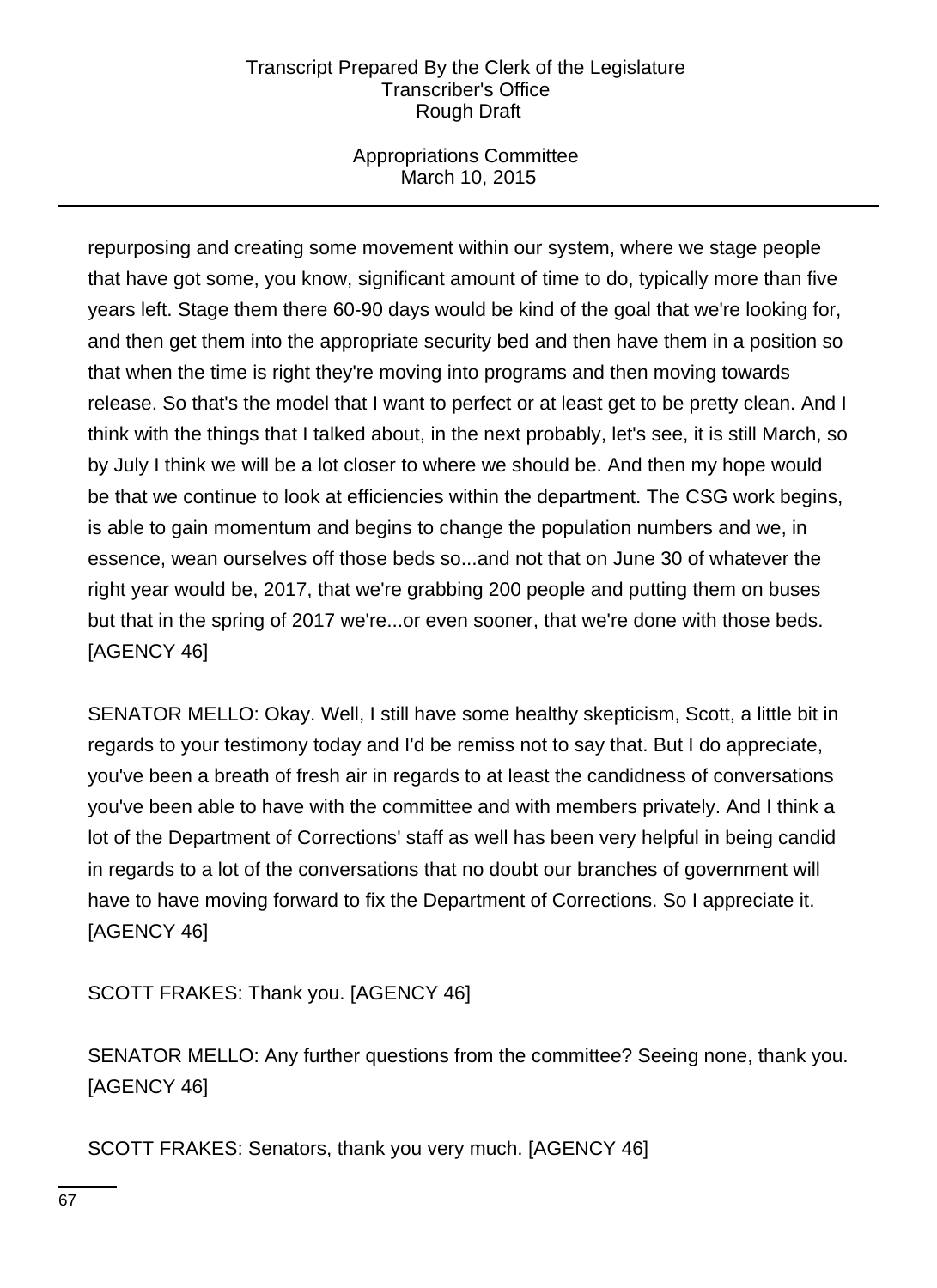Appropriations Committee March 10, 2015

# SENATOR MELLO: We'll next take testifiers on Agency 46, the Department of Correctional Services. [AGENCY 46]

MIKE MARVIN: Good afternoon, Chairman Mello, members of the Appropriations Committee. My name is Mike Marvin, that's M-i-k-e M-a-r-v-i-n. I'm the executive director of the Nebraska Association of Public Employees. We're the union representing the vast majority of correctional employees. I have no prepared testimony today. I came in to listen to what was said and respond to some of it. I am pleased to hear the director acknowledge that there is a problem with retention. We believe that's where most of our problems come from in corrections with our officers and the mandatory overtimes, although I think he underestimated the number of overtimes where he said a couple a month, and it's more like a couple a week. The system that we have in place does not reward people for longevity. We have no means to advance through the pay line. We have a starting wage and a maximum wage. An employee today that was hired in 2002 still makes the starting wage. He makes the same money as a new employee coming in. The previous two Governors have shown no interest in negotiating a means to allow people to move through the pay line. That has created a lot of people saying what's...why should I stay here? I'm an experienced employee and there's no reason for me to stay here; I have no way to advance. And as the Chief Justice and the AG talked about, but it is not acceptable to the CIR when we go in, Lancaster County, Douglas County, Sarpy County all compete for us...with us for correctional employees, because the vast majority of our correctional facilities sit within that area that we draw from, including Tecumseh draws from Lancaster, Sarpy, and Omaha. And they can start at those correctional facilities from \$3 to \$5 an hour more than they can working for the state of Nebraska. We can only compare to states that have half as many state employees to twice as many state employees. In our most recent negotiations, we compared to Minnesota, Iowa, Indiana, Wyoming, Kansas, Arkansas, New Mexico, and the state put Mississippi their array of states. The wage for those states, for most of them, is very low. Right now a correctional employee for the state of Nebraska starts at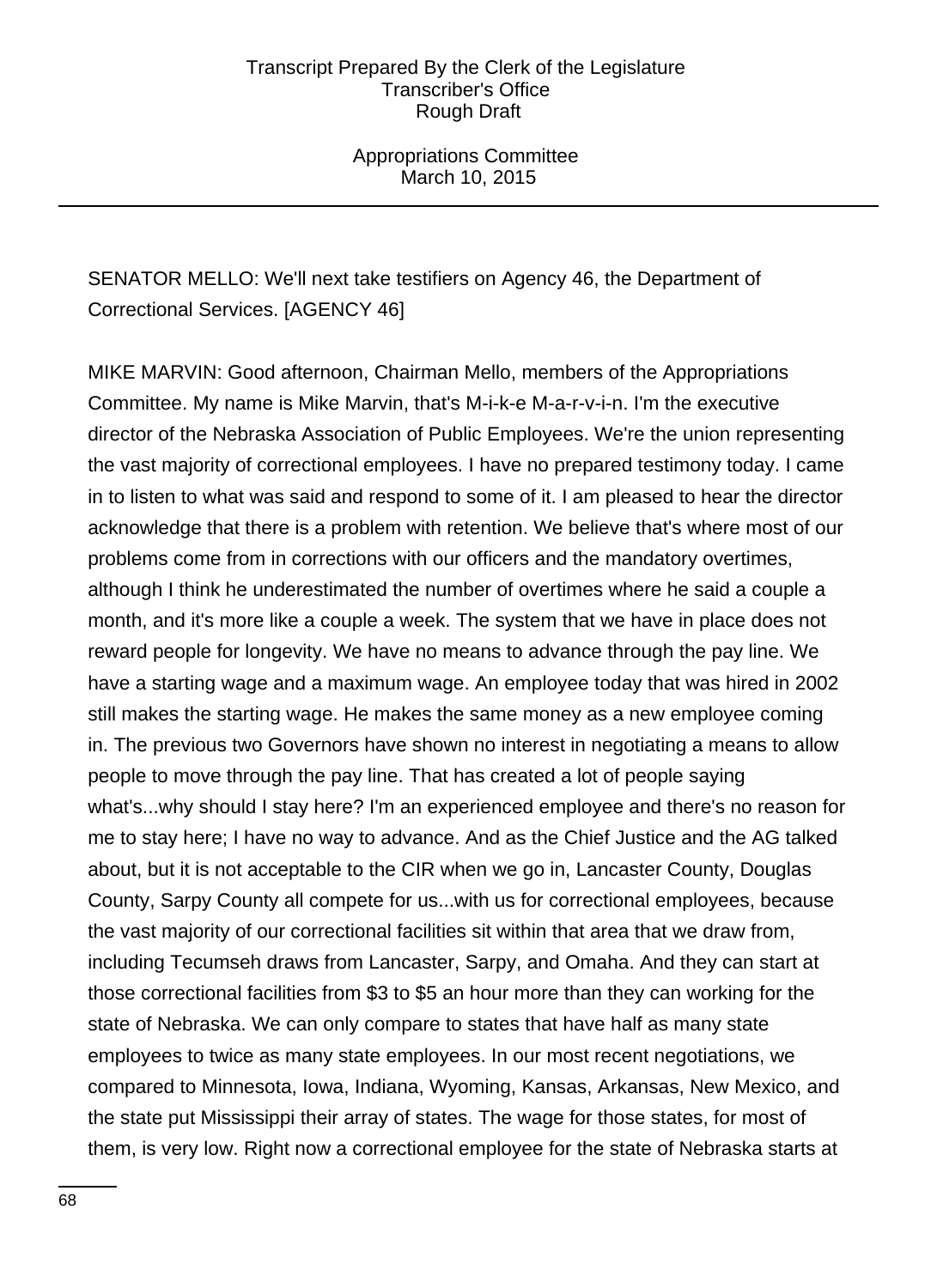Appropriations Committee March 10, 2015

\$15.15 an hour as a correctional officer. That's \$30,000 a year roughly. They have a very difficult job that they need to do for that kind of money. And with no means to move from that beginning wage through the pay line, they do have no incentive to stay. We lose a great many of our correctional officers to the places that will pay them higher. With that experience, you know, you go in and you have to retrain somebody. But let's talk about that a little bit. The vacancy rate, I don't know what the vacancy rate is and, quite frankly, it's because I've never trusted the answers we've gotten out of the Department of Corrections. We have a new director now. From what I've seen, he's pretty open. And I think as he gets a handle on things, I expect to be able to ask questions and get better answers out of him. But we hire employees. We do employee orientations between 40 to 100 employees a month at the staff training academy, so they're hiring people. They're coming in on a regular basis. I would say probably 70 percent of those are security and housing staff. So we're hiring them at a rate. The problem is we're not retaining employees and that's where all of our issues come from. We need to acknowledge the fact that there needs to be a means for the employees to advance through the pay line. And it creates a problem not only in Corrections but it creates a problem in HHS. It creates a problem in Department of Roads. It creates a problem Department of Environmental Quality. People are leaving constantly because they have no way to advance through a pay line. I'm hoping that this Governor, he was part of this negotiation but with no experience coming in, he knew nothing. And I'm hoping that in the next negotiation within two years he'll do something with that. But I see my red light is on. I would be happy to answer any questions that any of you have. Feel free to call me at any time if any of you have any questions about Corrections or any other state agency. [AGENCY 46]

SENATOR MELLO: Thank you for your testimony today. Mr. Marvin. Are there any questions from the committee? Senator Hilkemann. [AGENCY 46]

SENATOR HILKEMANN: Mr. Marvin, you said that the base rate of pay has not changed in... [AGENCY 46]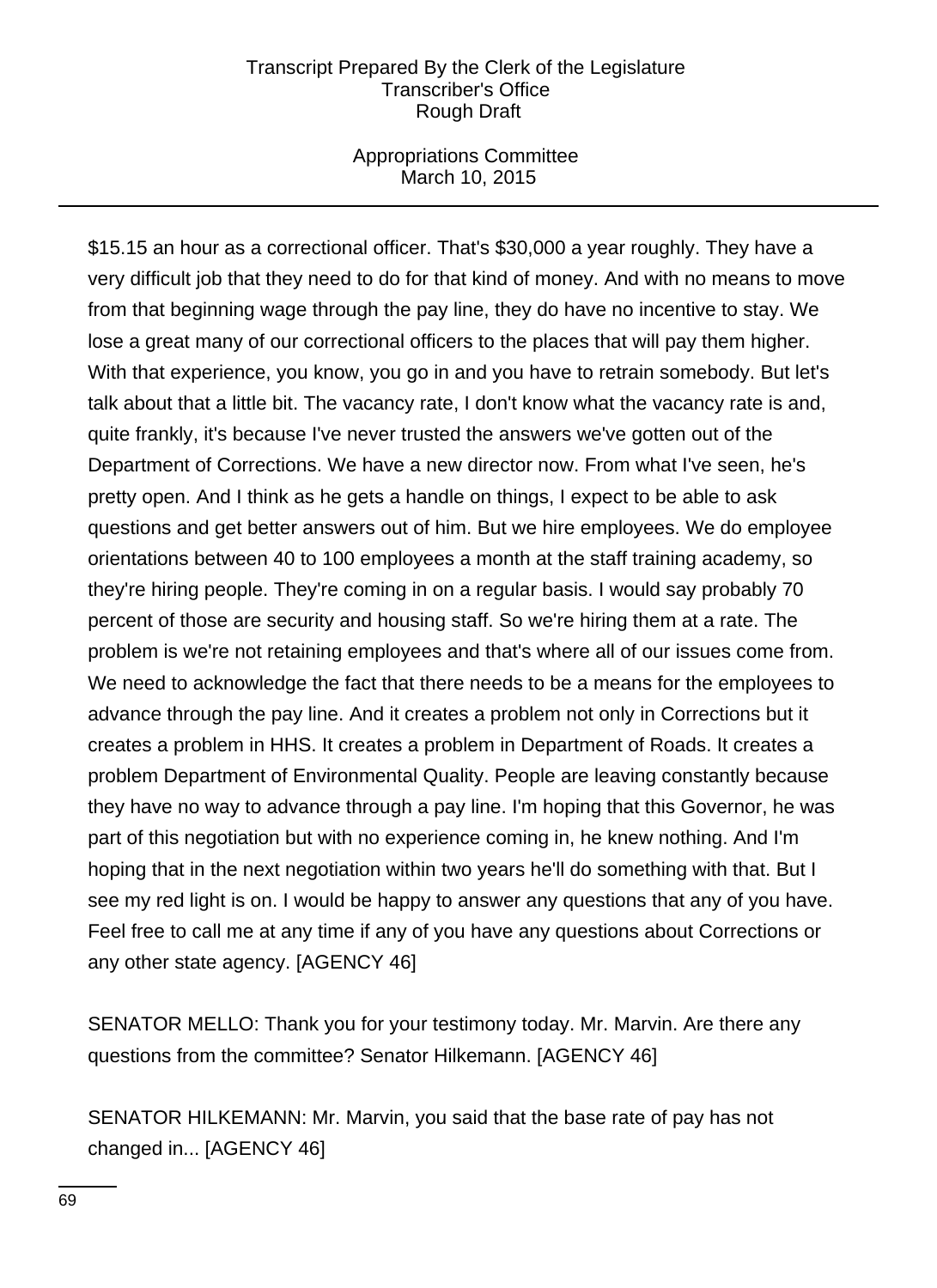Appropriations Committee March 10, 2015

MIKE MARVIN: Excuse me. No, the base rate changes. Okay? The base rate has gone up every year since 2002 and so that a person hired in 2002 just moves up to the base rate. They never move any higher than the base rate. [AGENCY 46]

SENATOR HILKEMANN: Okay. [AGENCY 46]

MIKE MARVIN: Now, you know, for example, I suppose in Corrections we have for a corrections officer currently we have a starting salary of \$15.15 and it shows a maximum rate of \$20.41. But there is no way, no means for that person to move through that pay line to that rate. We even have language in the contract that allows the agencies to give merit raises, bonuses, and the Governors in the past have said, no, we're not going to do that, so. [AGENCY 46]

SENATOR HILKEMANN: So if I get this right, if it...that the present starting rate is \$15.50 (sic), a person who started in 2002 is still at \$15.50? [AGENCY 46]

MIKE MARVIN: Yes. Yes. [AGENCY 46]

SENATOR HILKEMANN: Okay. [AGENCY 46]

SENATOR MELLO: Any other questions from the committee? Seeing none, thank you, Mike. [AGENCY 46]

MIKE MARVIN: Well, thank you for your time. And again, if I can ever do anything or answer any questions, feel free to contact me. [AGENCY 46]

SENATOR MELLO: Thank you, Mike. [AGENCY 46]

A.J. SANTOS: (Exhibit 2) Good afternoon. My name is A.J. Santos, A.J. S-a-n-t-o-s, of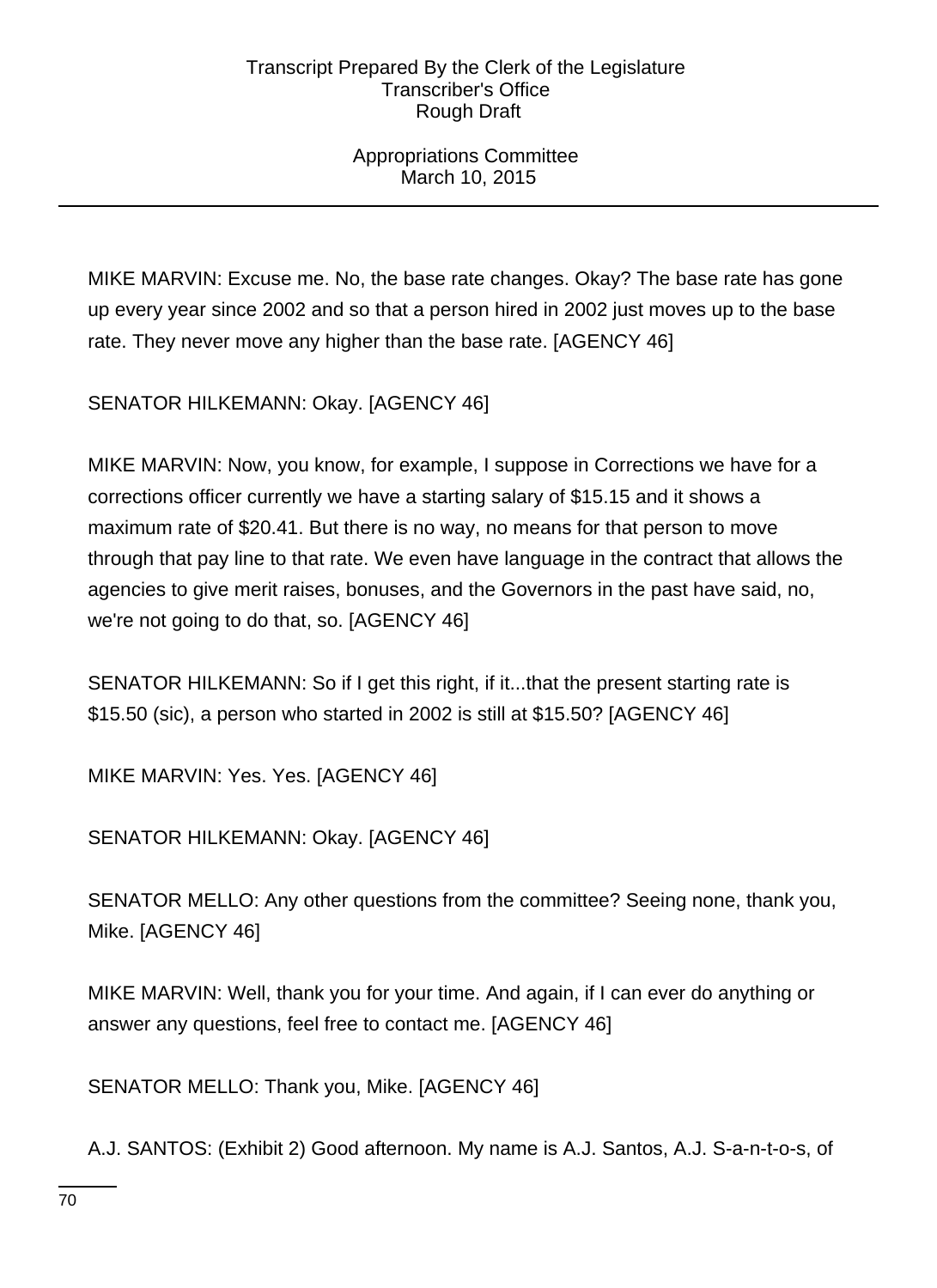# Appropriations Committee March 10, 2015

the Destination Dad Program. I will be brief and easy here. I am the director of the family outreach team for Christian Heritage, and I oversee the inmate parenting program, Destination Dad, for Nebraska Department of Correctional Services. I would like to thank all of you, the committee, for funding this program and I am submitting a report which details the work we have done over the last 15 months and beyond. And then I would also just like to say a couple of objectives or goals we have moving forward for our programming. One is we would like to start more programming in the Diagnostic and Evaluation Center. We'd like to facilitate classes in the restrictive housing units and we actually started that from the 1st of March of this year. We'd like to expand that. Incorporate Work Ethic Camp into our research, and then lastly we really want to be intentional about compiling data that we have collected since we began this program in 2009 so that we can submit it for evidence-based review. If you have any further questions, I am more than happy to answer. [AGENCY 46]

SENATOR MELLO: Thank you for your testimony today, Mr. Santos. Are there any questions from the committee? Senator Kintner. [AGENCY 46]

SENATOR KINTNER: Hi. [AGENCY 46]

A.J. SANTOS: Hello. [AGENCY 46]

SENATOR KINTNER: And thanks for coming out today. Yeah, I didn't get to ask Senator Bolz this last year when we debated this bill when it was passed, but you know most Christian organizations run from state money, run from government money. They don't want to have anything to do with government money because, obviously, it infringes on evangelism, which is our main task as Christians. And as we help people, we do it in the name of Jesus because it's evangelism. Why do you all seek government money and how do you square that with your Christian faith? [AGENCY 46]

A.J. SANTOS: Sure. Thank you. We...all of our programming is non-Christian based.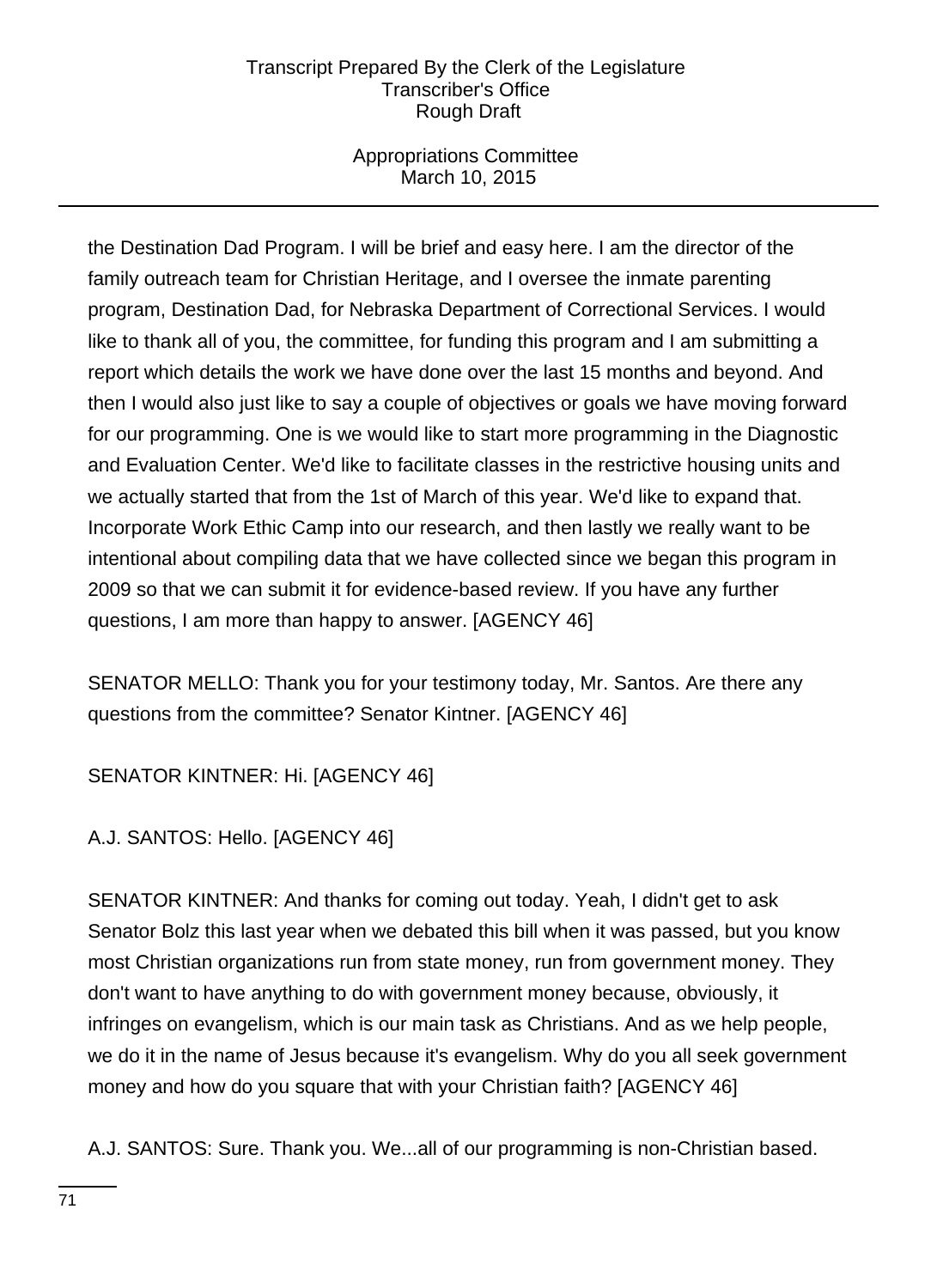Appropriations Committee March 10, 2015

We provide programming for anybody in the department. There are no restrictions. Anybody who wants to take the programming can take the programming. We'll provide programming for them. How we square it, we're not really...we don't go into prophesize or to convert anybody or to try to do anything. We simply...our whole goal is to help families and children in the state of Nebraska and we want to walk alongside those people, those participants in our program, and help strengthen families, regardless of what faith you are a part of or not a part of or...our goal is to help strengthen families in Nebraska. [AGENCY 46]

SENATOR KINTNER: Well, as a believer, that sounds ridiculous, absolutely ridiculous. Why? I mean there's plenty of organizations that help people, but the Christian organizations do something very unique. We try to go to the heart of the matter and we try to heal hearts and we do it with the healing power of Jesus. And you're not doing that. I mean why? Why not just drop the Christian part and say, we're just an organization to help people? [AGENCY 46]

A.J. SANTOS: Well, what we would say is, you know, we believe in helping family in the state of Nebraska, children and family, and we don't want to alienate anybody. Why are we in the Department of Corrections? That's maybe a better question. Because this was a very intentional problem that we found within our organization, a foster care organization. Back in 2007 we did kind of an internal review and we found that 90-some percent of the children who were in foster care did not have an involved father, so this kind of started this whole thing. That was an internal review. We did it again. We went out into the community looking for any way possible to help fathers and families in the community. We looked at faith-based. We look every possible sector. And the Department of Corrections reached out and asked us several times to come help with their...they didn't have an inmate parenting program for the Department of Corrections. They asked us and we eventually said...felt called to do this work, to help fathers, to help children. We feel like we can't help a three-year-old very well unless you work with the parents, and we're going to work with whoever those parents are to help the children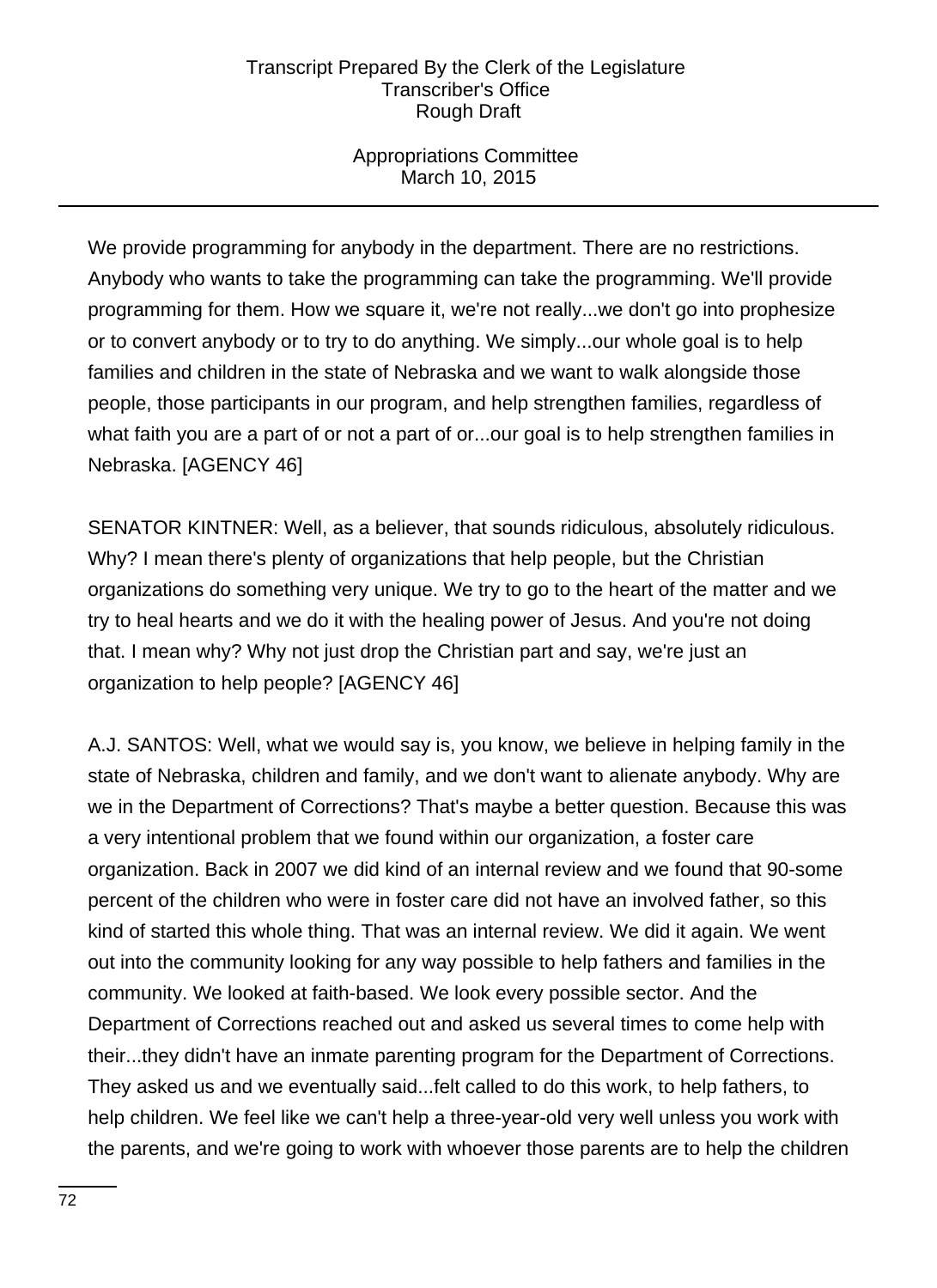# Appropriations Committee March 10, 2015

in the state of Nebraska. [AGENCY 46]

SENATOR KINTNER: Wouldn't you agree that the root cause of our problems is sin? [AGENCY 46]

A.J. SANTOS: Well, there's lots of problems. [AGENCY 46]

SENATOR KINTNER: Okay. Well, thank you. I don't...let me... [AGENCY 46]

A.J. SANTOS: Sure. [AGENCY 46]

SENATOR KINTNER: ...apologize for being a little tough on you. [AGENCY 46]

A.J. SANTOS: No. No. [AGENCY 46]

SENATOR KINTNER: And I don't mean to beat you up. I appreciate all the good that you do. [AGENCY 46]

A.J. SANTOS: Thank you. [AGENCY 46]

SENATOR KINTNER: I just am a little bit puzzled of where Christ fits into the whole thing. [AGENCY 46]

A.J. SANTOS: Sure. [AGENCY 46]

SENATOR KINTNER: So thank you for coming out. Appreciate it. [AGENCY 46]

A.J. SANTOS: You bet. [AGENCY 46]

SENATOR MELLO: Senator Bolz. [AGENCY 46]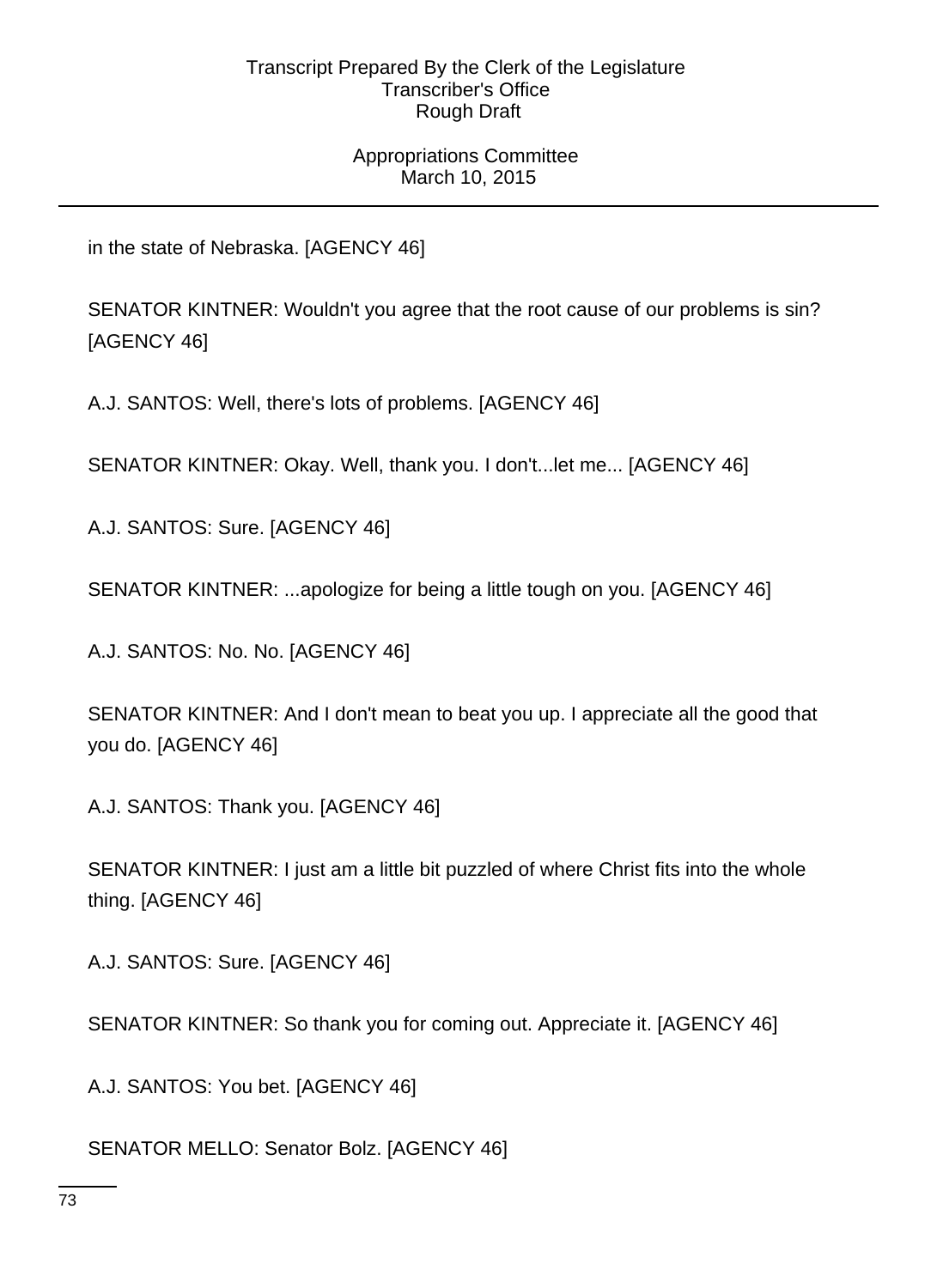# Appropriations Committee March 10, 2015

SENATOR BOLZ: Just for clarity, Mr. Santos, your organization applied for funds through the Department of Correctional Services and was chosen to administer this program based on your ability to address recidivism rates and otherwise accurately run the program. Is that correct? You were an application and you won the award. [AGENCY 46]

A.J. SANTOS: Correct. [AGENCY 46]

SENATOR BOLZ: Thank you. [AGENCY 46]

SENATOR MELLO: Any other questions from the committee? Seeing none, thank you, Mr. Santos. [AGENCY 46]

A.J. SANTOS: Thank you. [AGENCY 46]

SENATOR MELLO: Next testifier on Agency 46, Department of Correctional Services. [AGENCY 46]

JAMES JONES: (Exhibits 3 and 4) Good afternoon, Senator Mello and Senators. My name is James Jones. I'm the executive director of the Community Justice Center here in Lincoln. Name is J-a-m-e-s J-o-n-e-s, and it's a pleasure to be with you, Senators, today. I'd like to just briefly talk to you about a program that I've been doing for 16 years here in Nebraska. We're the number one rated program that, by Probation, and we have done...we have conducted the program all over the state, from Scottsbluff to South Sioux City; rated one by staff and by the probation population that we've been working with. So basically, I wanted to share with the Appropriations Committee the powerful work that we've been doing throughout the state and what we can be doing inside the correctional institutions. We've been in Corrections since 2001 doing programming with good results. So that first sheet I'm handing you, that's coming out, is dealing with "The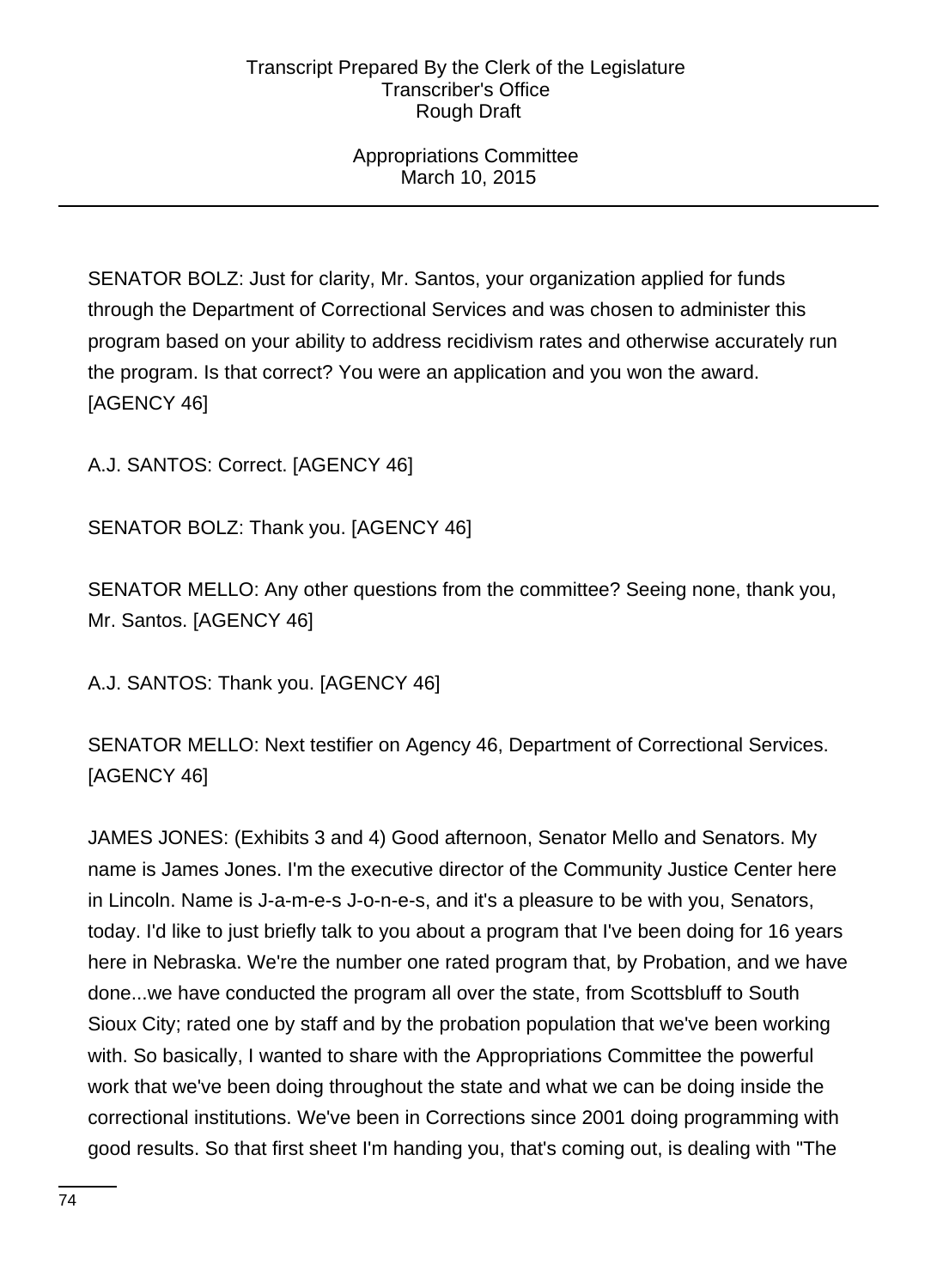#### Appropriations Committee March 10, 2015

10 Musts" the inmates should have. Basically, what I would like to talk to you about is we want to hold offenders accountable. We want offenders to know their victims and know how they are harmed. We want to show offenders how to repair that harm, understand anger and its true sources, stop making excuses. That's what we want inmates to come out of prison with, deal with their emotions, better decision making, know their stressors and their triggers, as well as be motivated. Every single reporting center coordinator across the state says, Jim, when offenders take your program they are much, much more motivated to go to treatment, to go to mental health. They get better results over and over and over again. So we have an insane engagement rate. When you have offenders motivated, you get better results. And that last one, it says "The 10 Musts," we want to help offenders seek and secure and retain employment. These ten items, Senators, we are accomplishing and we've been doing this for over 16 years. I'm a former inmate. I've been through the system in '89. I'm convicted for robberies. I'm a former crack addict. No, no, no, excuse me. I am a crack addict and I've done tremendous amount of harm to my communities because I refused to deal with these ten issues. But we have accomplished those and we can help millions and millions more, I mean in general. That's a big, big number. But these are the benefits to the taxpayers: We have safer communities; we save tax dollars; we have reduced recidivism rates. More offenders are paying taxes. They're not taking away from society but they're giving to society, paying taxes, like they should. And habilitated and contributing members to our society. I don't use the word "rehabilitation" because it's wrong. We need to make offenders capable. Rehabilitation implies that they were okay before they broke the law. That is not true. This is a health and wellness issue. We really need to define it as it truly is, Senators, and when we do, we get better results. I'd like to show you the next page. It deals with Department of Corrections and probation population. We've served over 3,316 offenders since we started in 2001. We house almost 4,800 inmates. I've gone over half the population in inmates when you look at the whole number. And then that last document I gave you, Senators, this was an evidence-based study done by UNL. They looked at the probationary individuals who have taken our class. Individuals who take our program are half as less likely to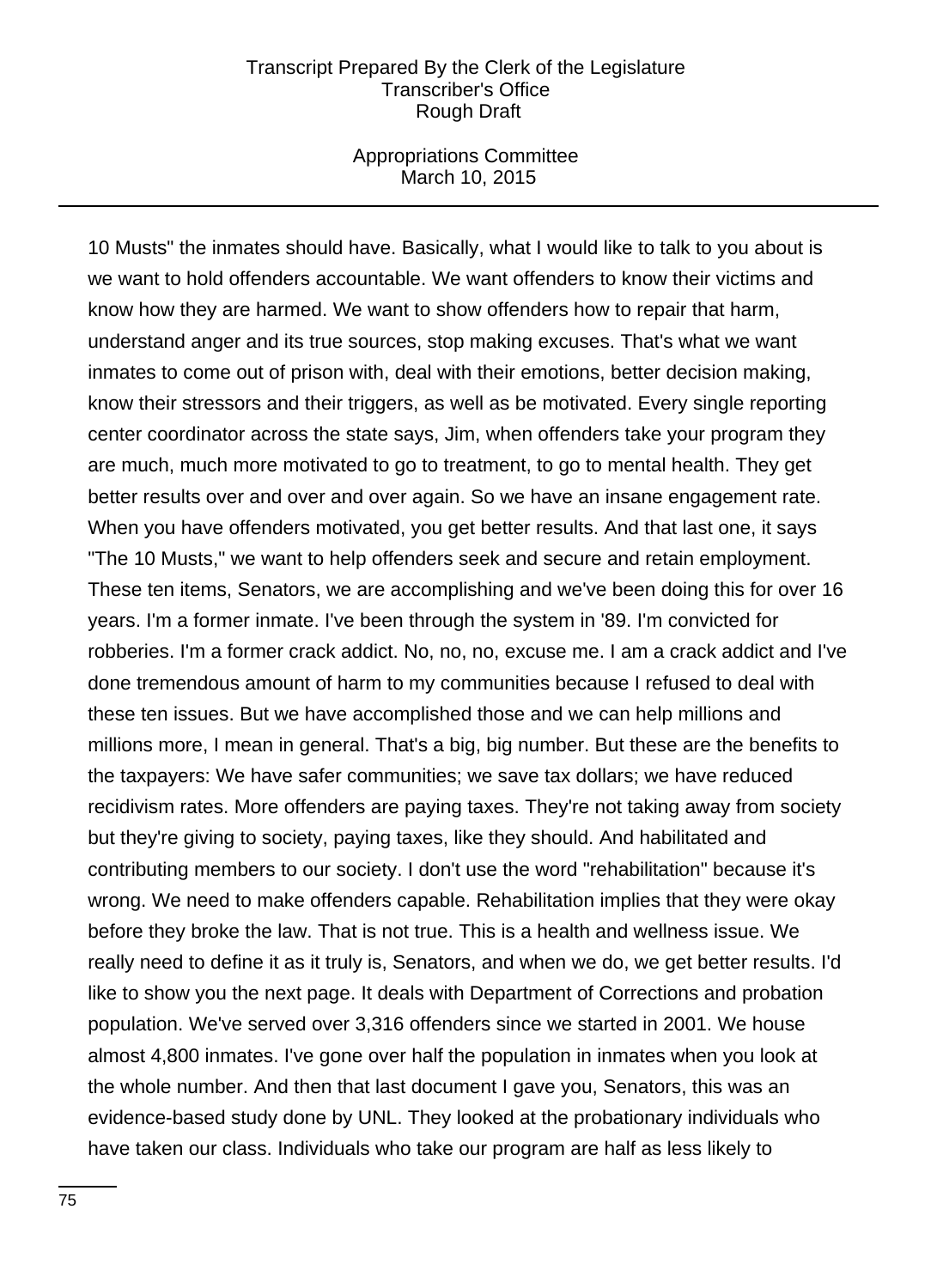# Appropriations Committee March 10, 2015

recidivate. We cut the numbers in half. And when they saw this last number on the last page of the study, it says, among the individuals who will take the program, 60 percent walk away with understanding empathy and insight to the damage they caused their victims. Ninety-five percent of the victims who take my class...I mean offenders who take my class, how many victims you have? Me, my family. What harm did you do them? They don't have a clue about the harm that they cause. But when they walk away, after my daylong program, they clearly understand the damage that they cause and they have a responsibility to repair that harm. We can do so much more, but I can't secure funding and that's why I'm here. I know this is not particularly for funding programs, but people say, Jim, your numbers will speak for themselves. That's not the case so I'm here to speak for my program and the great work, no, the fantastic work. We've been talked to by the Justice Department in D.C. We're authorized to do this program in the state of Virginia, California, state of Maryland. We just launched...we launched a pilot program in Washington, D.C., with the hardest of the hardest kids in that area. And we retain. The retention rate, we went 95 percent. They usually have a 50 percent dropout rate. They enter this program called Youth Challenge programs. Fifty percent would drop out. It goes up to 95 percent that they stay. The engagement rate is proven and is solid. I'm open for any questions. Thank you. [AGENCY 46]

SENATOR MELLO: Thank you for your testimony, Mr. Jones. Are there any questions from the committee? [AGENCY 46]

SENATOR HILKEMANN: How are you...you said you don't receive any state funding. How are you funded now? [AGENCY 46]

JAMES JONES: I'm ashamed to say it, Senator. The Woods Foundation in town, the Lincoln Foundation, the Cooper Foundation, they have funded me year after year after year. And this is the year they came back to me and said, Jim, you told me Corrections was going to pay for your program. I said, yeah. Harold Clarke and others, this was way back: Jim, here's a letter to take to the funders; when we get funding we will pay for your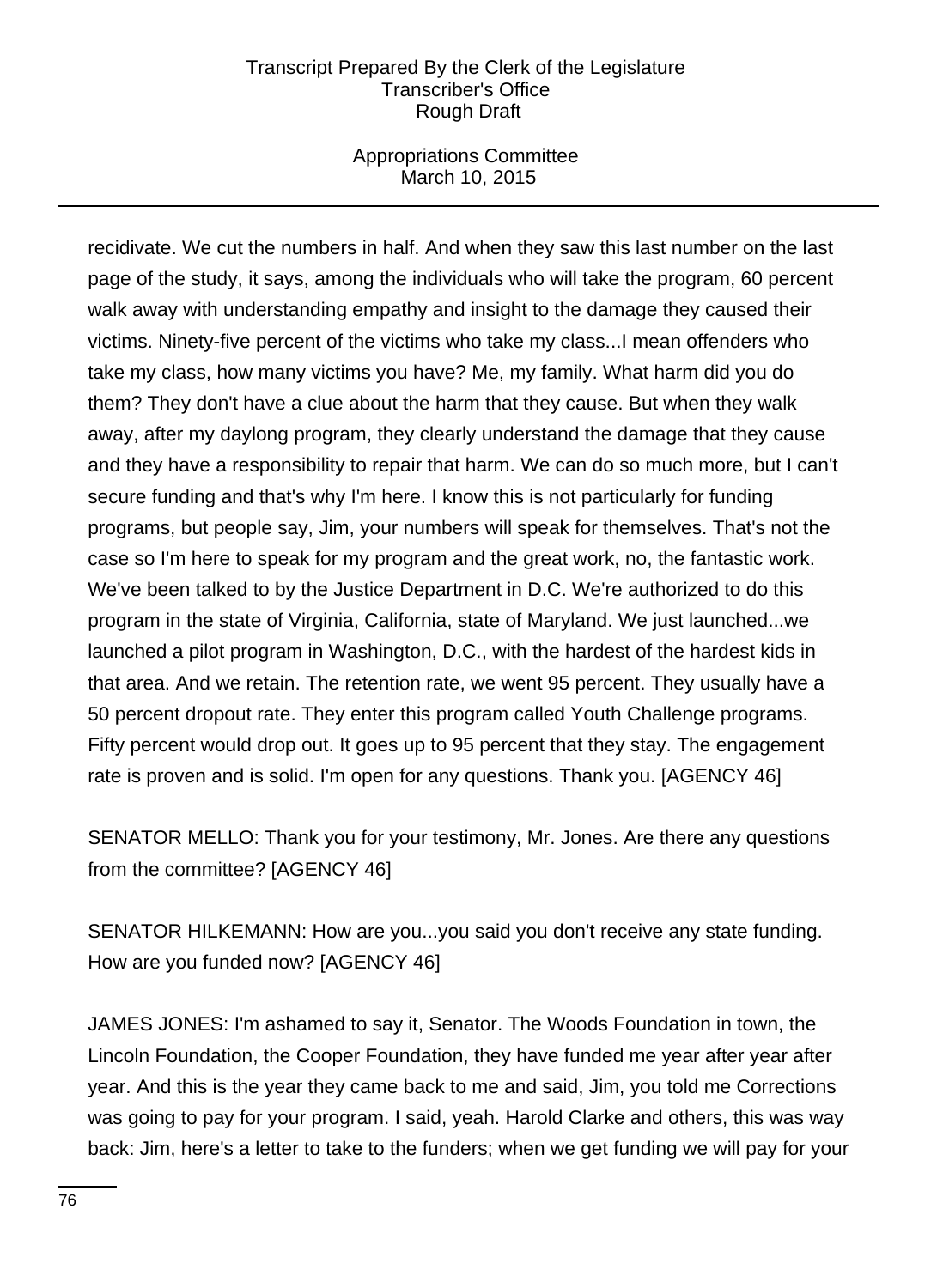# Appropriations Committee March 10, 2015

program. But as you know, over the years, Senator, everything has to go to bricks and mortar and medical. Jim, well, there is no...there is no programming in prisons. You got Domesti-PUPS, you have Released and Restored, all that's funded from outside, not Department of Corrections' money. What other programs are they funding? All the money has to go to mental health and drug and alcohol, which is critically needed. But the three years that I spent in prison in my time here, it took me five minutes to do my job and the rest of the time on the weight yard or gambling or doing other not positive things inside prison. So right now the Woods Foundation and Goodwill Industries pays for the program. That pays for the program now in prisons. And again, I'm ashamed to say it, but it's sad that we have to...I have to keep going back to those individuals to fund the program in prisons, in prison. [AGENCY 46]

SENATOR HILKEMANN: What's your budget right now? [AGENCY 46]

JAMES JONES: It's \$100,000, and that's paying for me and a trainer in Omaha and a trainer in Scottsbluff. That's funded through...that's Probation, not prison. That's Probation. That's funded through Probation. [AGENCY 46]

SENATOR MELLO: Any other questions from the committee? Seeing none, thank you, Mr. Jones. [AGENCY 46]

JAMES JONES: Thank you. [AGENCY 46]

SENATOR HILKEMANN: I would just comment that I'm going to applaud you for your efforts in that. Keep up the good work and... [AGENCY 46]

JAMES JONES: I will try. I will try. [AGENCY 46]

SENATOR HILKEMANN: You bet. [AGENCY 46]